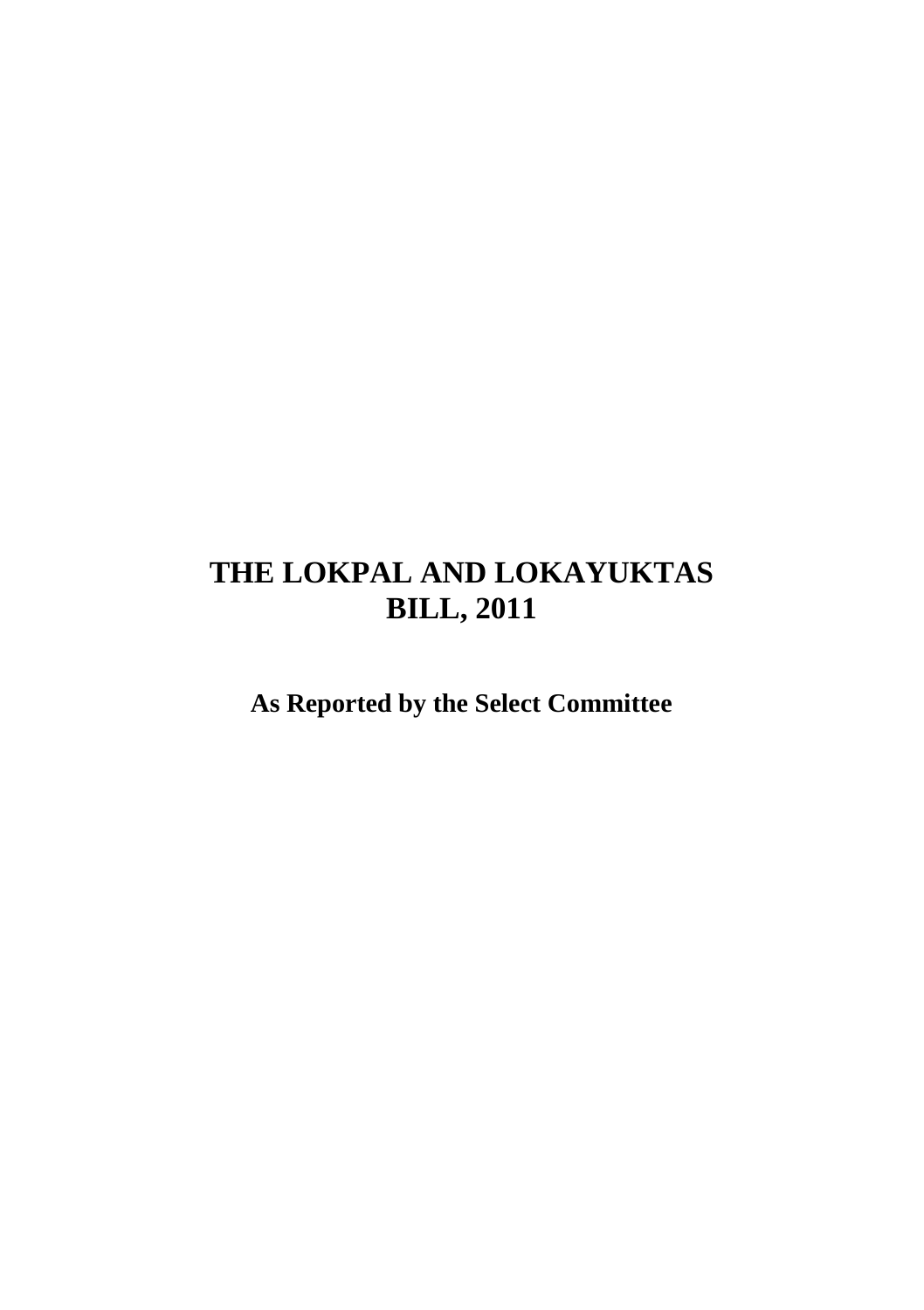# THE LOKPAL AND LOKAYUKTAS BILL, 2011 (AS REPORTED BY THE SELECT COMMITTEE)

[Words underlined indicate the amendments and asterisks indicate omissions suggested by the Select Committee]

# –––––––––––– THE LOKPAL AND LOKAYUKTAS BILL, 2012

# –––––––––––– ARRANGEMENT OF CLAUSES

–––––––

#### PART I PRELIMINARY

CLAUSES

1. Short title, extent, application and commencement.

### PART II

#### LOKPAL FOR THE UNION

### CHAPTER I

### **DEFINITIONS**

2. Definitions.

### CHAPTER II

#### ESTABLISHMENT OF LOKPAL

- 3. Establishment of Lokpal.
- 4. Appointment of Chairperson and Members on recommendations of Selection Committee.
- 5. Filling of vacancies of Chairperson or Members.
- 6. Term of office of Chairperson and Members.
- 7. Salary, allowances and other conditions of service of Chairperson and **Members**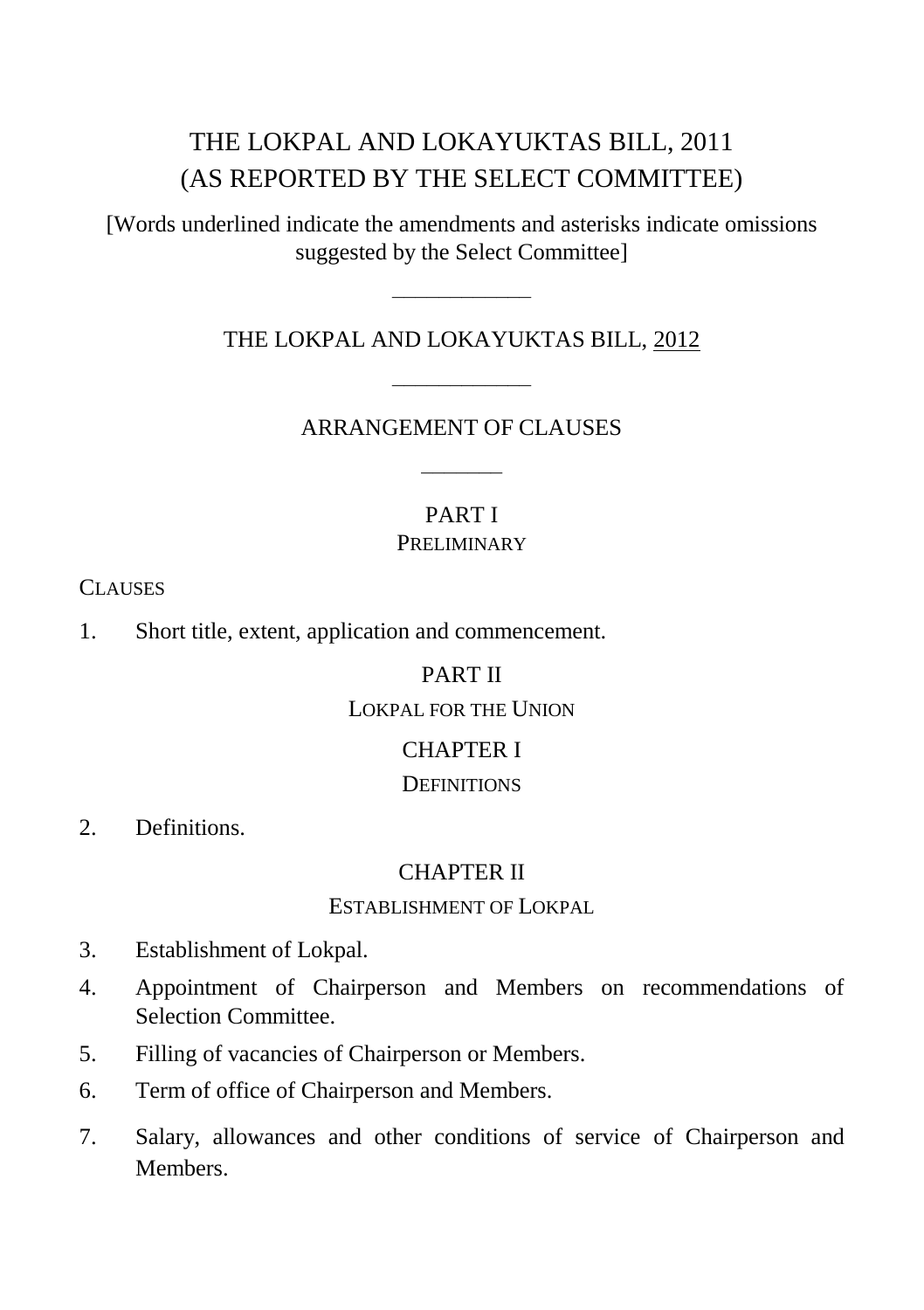- 8. Restriction on employment by Chairperson and Members after ceasing to hold office.
- 9. Member to act as Chairperson or to discharge his functions in certain circumstances.
- 10. Secretary, other officers and staff of Lokpal.

# CHAPTER III

#### INQUIRY WING

11. Inquiry Wing.

# CHAPTER IV

### PROSECUTION WING

12. Prosecution Wing.

# CHAPTER V

EXPENSES OF LOKPAL TO BE CHARGED ON CONSOLIDATED FUND OF INDIA

13. Expenses of Lokpal to be charged on Consolidated Fund of India.

# CHAPTER VI

### JURISDICTION IN RESPECT OF INQUIRY

- 14. Jurisdiction of Lokpal to include Prime Minister, Ministers, Members of Parliament, Groups A, B, C and D officers and officials of Central Government.
- 15. Matters pending before any court or committee or authority for inquiry not to be affected.
- 16. Constitution of benches of Lokpal.
- 17. Distribution of business amongst benches.
- 18. Power of Chairperson to transfer cases.
- 19. Decision to be by majority.

# CHAPTER VII

PROCEDURE IN RESPECT OF PRELIMINARY INQUIRY AND INVESTIGATION

- 20. Provisions relating to complaints and preliminary inquiry and investigation.
- 21. Persons likely to be prejudicially affected to be heard.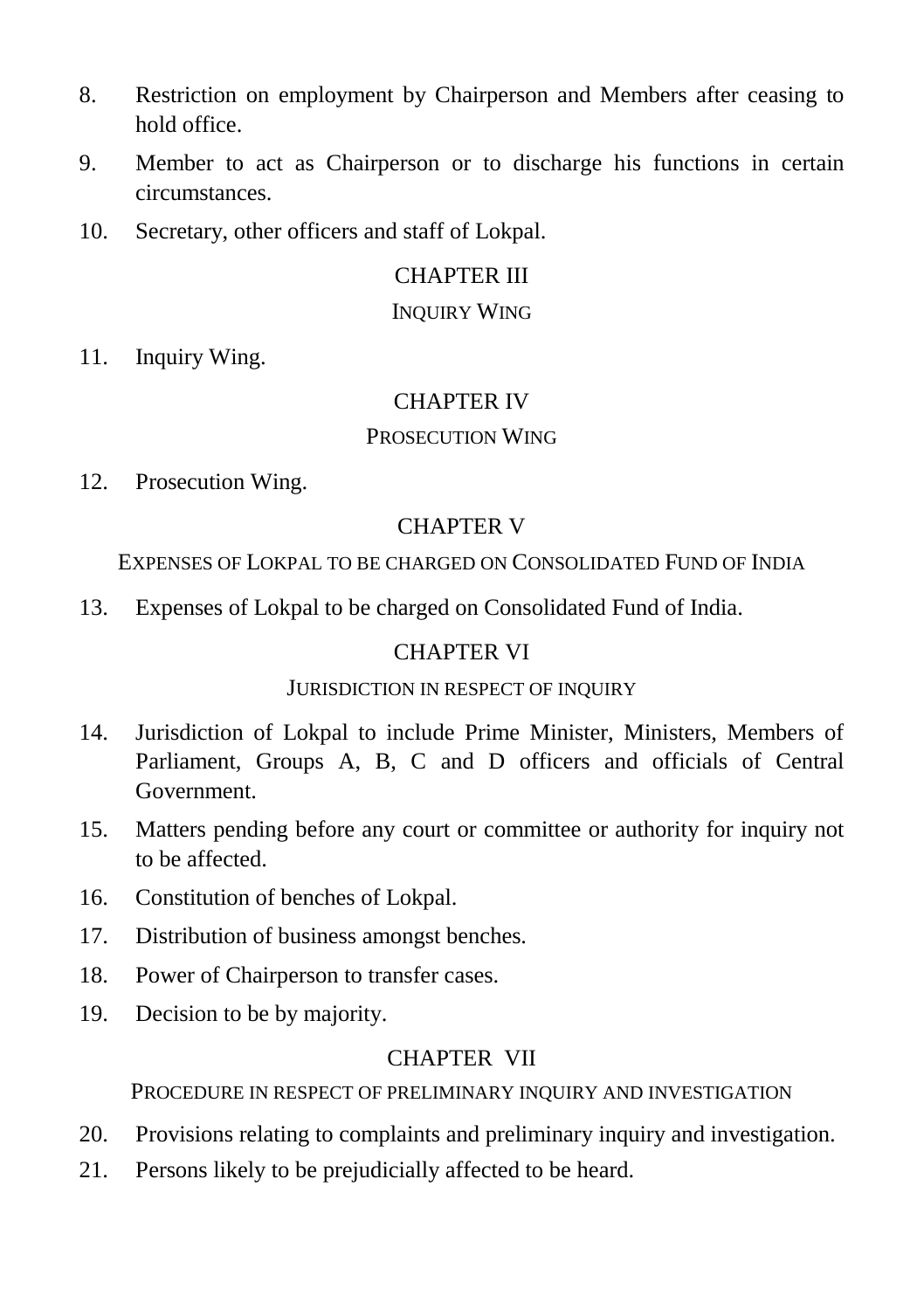- 22. Lokpal may require any public servant or any other person to furnish information, etc.
- 23. Power of Lokpal to grant sanction for initiating prosecution.
- 24. Action on investigation against public servant being Prime Minister, Ministers or Members of Parliament.

# CHAPTER VIII

#### POWERS OF LOKPAL

- 25. Supervisory powers of Lokpal.
- 26. Search and seizure.
- 27. Lokpal to have powers of civil court in certain cases.
- 28. Power of Lokpal to utilise services of officers of Central or State Government.
- 29. Provisional attachment of assets.
- 30. Confirmation of attachment of assets.
- 31. Confiscation of assets, proceeds, receipts and benefits arisen or procured by means of corruption in special circumstances.
- 32. Power of Lokpal to recommend transfer or suspension of public servant connected with allegation of corruption.
- 33. Power of Lokpal to give directions to prevent destruction of records during preliminary inquiry.
- 34. Power to delegate.

### CHAPTER IX

### SPECIAL COURTS

- 35. Special Courts to be constituted by Central Government.
- 36. Letter of request to a contracting State in certain cases.

### CHAPTER X

COMPLAINTS AGAINST CHAIRPERSON, MEMBERS AND OFFICIALS OF LOKPAL

- 37. Removal and suspension of Chairperson and Members of Lokpal.
- 38. Complaints against officials of Lokpal.

# CHAPTER XI

# ASSESSMENT OF LOSS AND RECOVERY THEREOF BY SPECIAL COURT

39. Assessment of loss and recovery thereof by Special Court.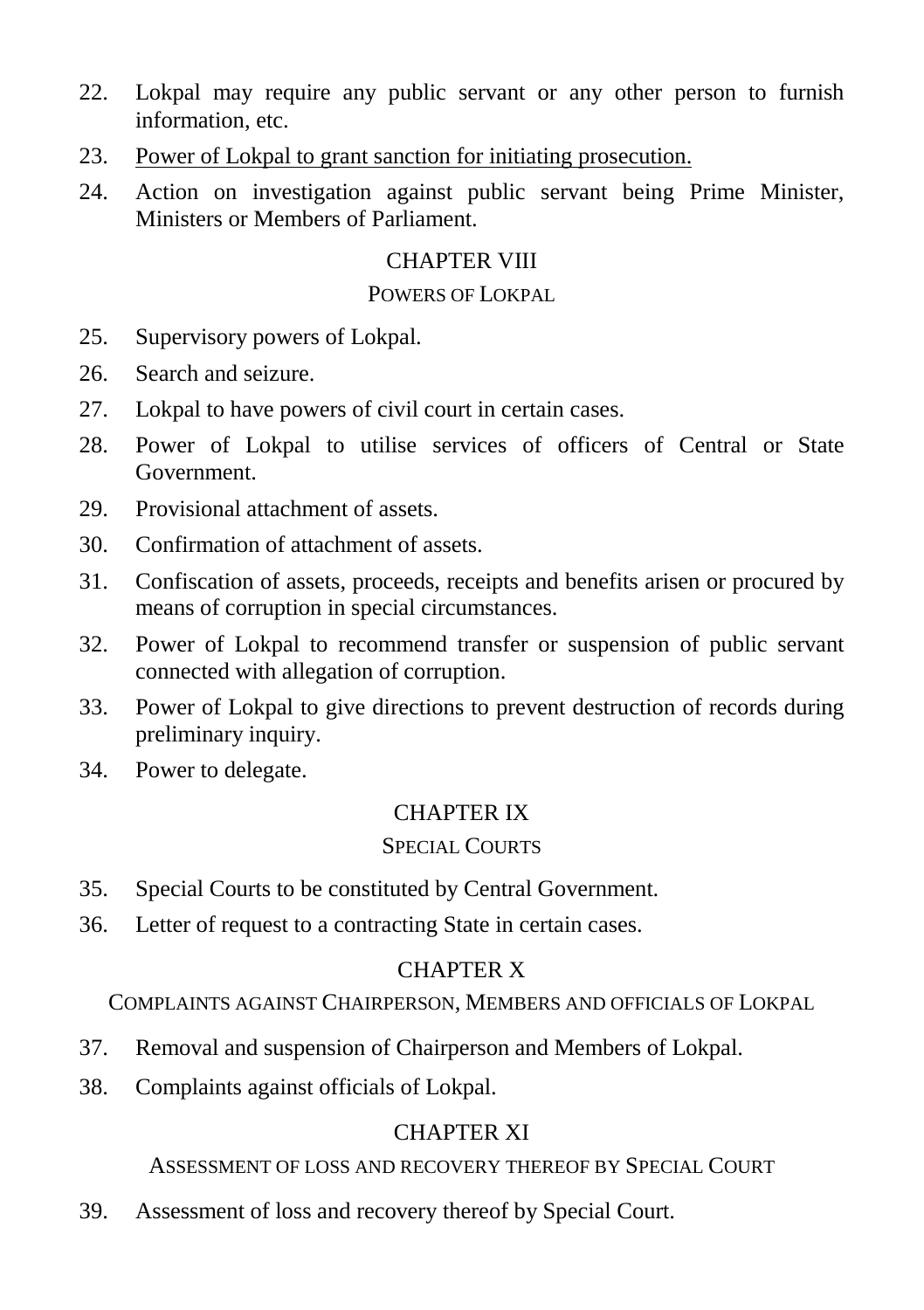# CHAPTER XII FINANCE, ACCOUNTS AND AUDIT

- 40. Budget
- 41. Grants by Central Government.
- 42. Annual statement of accounts.
- 43. Furnishing of returns, etc., to Central Government.

#### CHAPTER XIII

#### DECLARATION OF ASSETS

- 44. Declaration of assets.
- 45. Presumption as to acquisition of assets by corrupt means in certain cases.

#### CHAPTER XIV

#### OFFENCES AND PENALTIES

- 46. Prosecution for false complaint and payment of compensation, etc., to public servant.
- 47. False complaint made by society or association of persons or trust.

### CHAPTER XV

#### MISCELLANEOUS

- 48. Reports of Lokpal.
- 49. Lokpal to function as appellate authority for appeals arising out of any other law for the time being in force.
- 50. Protection of action taken in good faith by any public servant.
- 51. Protection of action taken in good faith by others.
- 52. Members, officers and employees of Lokpal to be public servants.
- 53. Limitation to apply in certain cases.
- 54. Bar of Jurisdiction.
- 55. Legal assistance.
- 56. Act to have overriding effect.
- 57. Provisions of this Act to be in addition of other laws.
- 58. Amendment of certain enactments.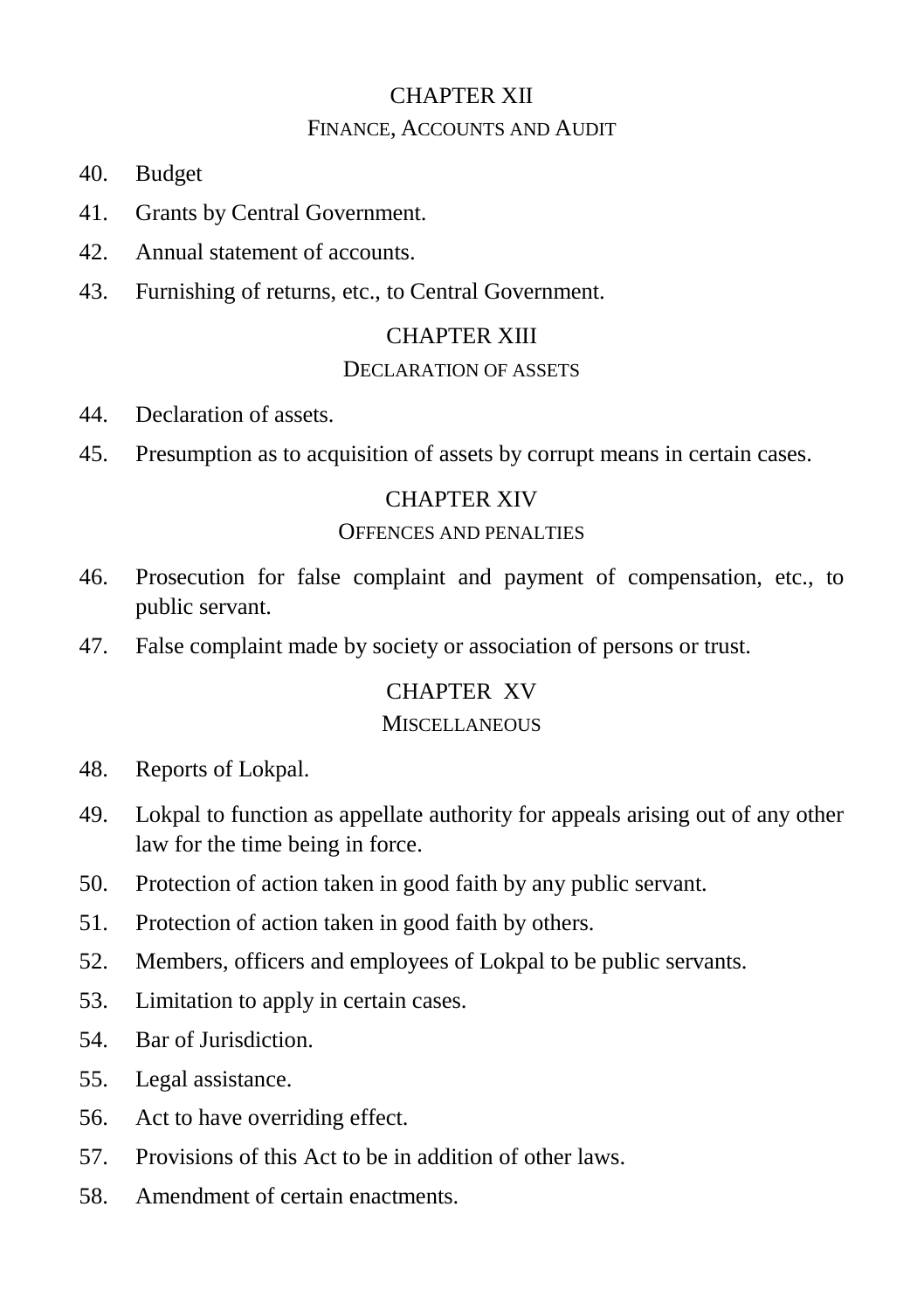- 59. Power to make rules.
- 60. Power of Lokpal to make regulations.
- 61. Laying of rules and regulations.
- 62. Power to remove difficulties.

# PART III

# ESTABLISHMENT OF THE LOKAYUKTA

\*\*\*\*\*\*

\*\*\*\*\*

63. Establishment of Lokayukta.

64. to 97. \* \* \* \*

# THE SCHEDULE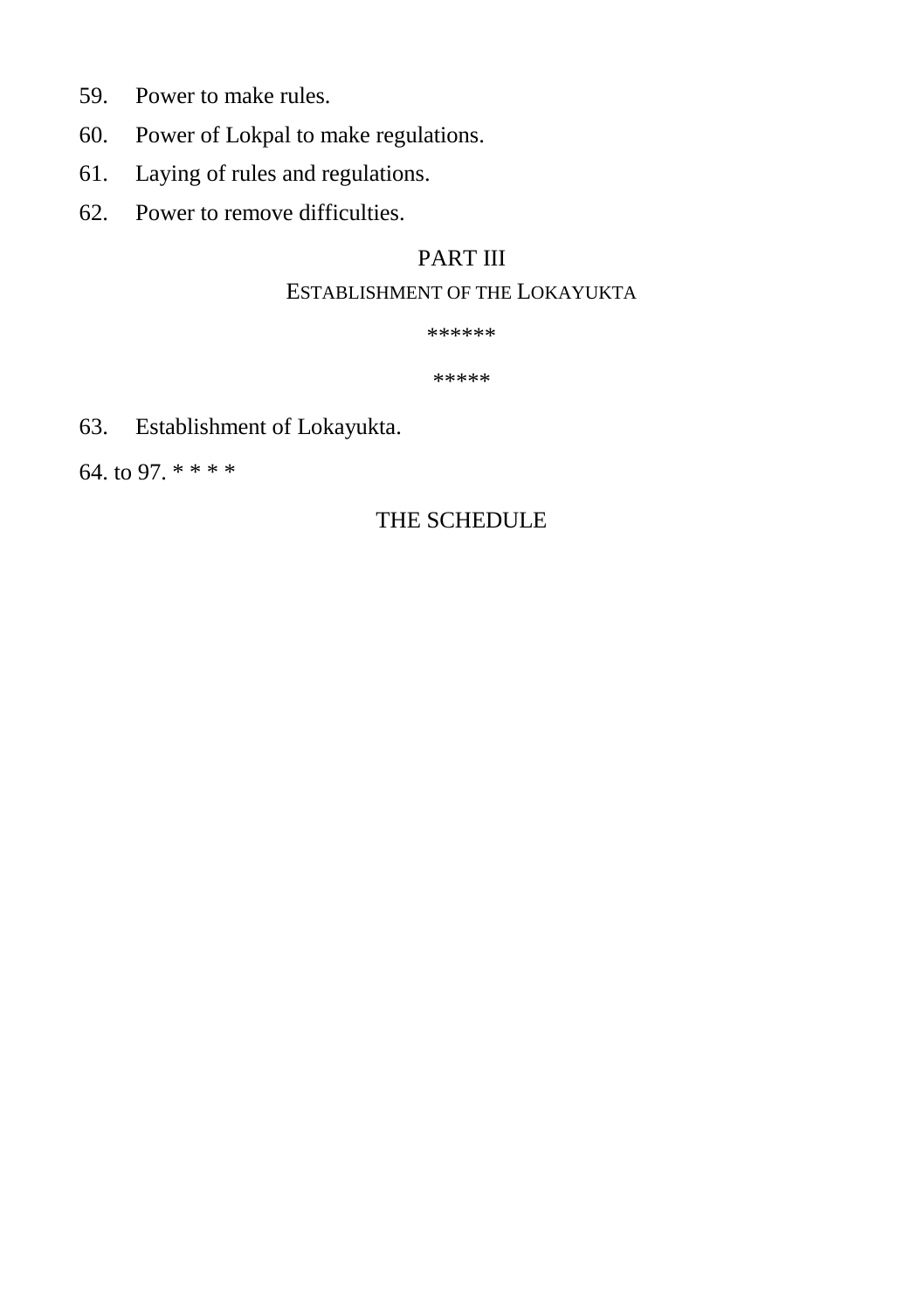Working Draft [Legislative Department] 20th November, 2012

# THE LOKPAL AND LOKAYUKTAS BILL, 2011 (AS REPORTED BY THE SELECT COMMITTEE)

[Words underlined indicate the amendments and asterisks indicate omissions suggested by the Select Committee]

# THE LOKPAL AND LOKAYUKTAS BILL, 2012

A

### **BILL**

*to provide for the establishment of a body of Lokpal for the Union and Lokayukta for States to inquire into allegations of corruption against certain public functionaries and for matters connected therewith or incidental* thereto.

| WHEREAS the Constitution of India<br>established a Democratic Republic to ensure<br>justice for all;                                                                     |  |
|--------------------------------------------------------------------------------------------------------------------------------------------------------------------------|--|
| AND WHEREAS India has ratified the<br>United Nations Convention Against<br>Corruption;                                                                                   |  |
| AND WHEREAS the Government's<br>commitment to clean and responsive<br>governance has to be reflected in effective<br>bodies to contain and punish acts of<br>corruption; |  |
| NOW, THEREFORE, it is expedient to<br>effective<br>law, for<br>enact<br>a<br>more                                                                                        |  |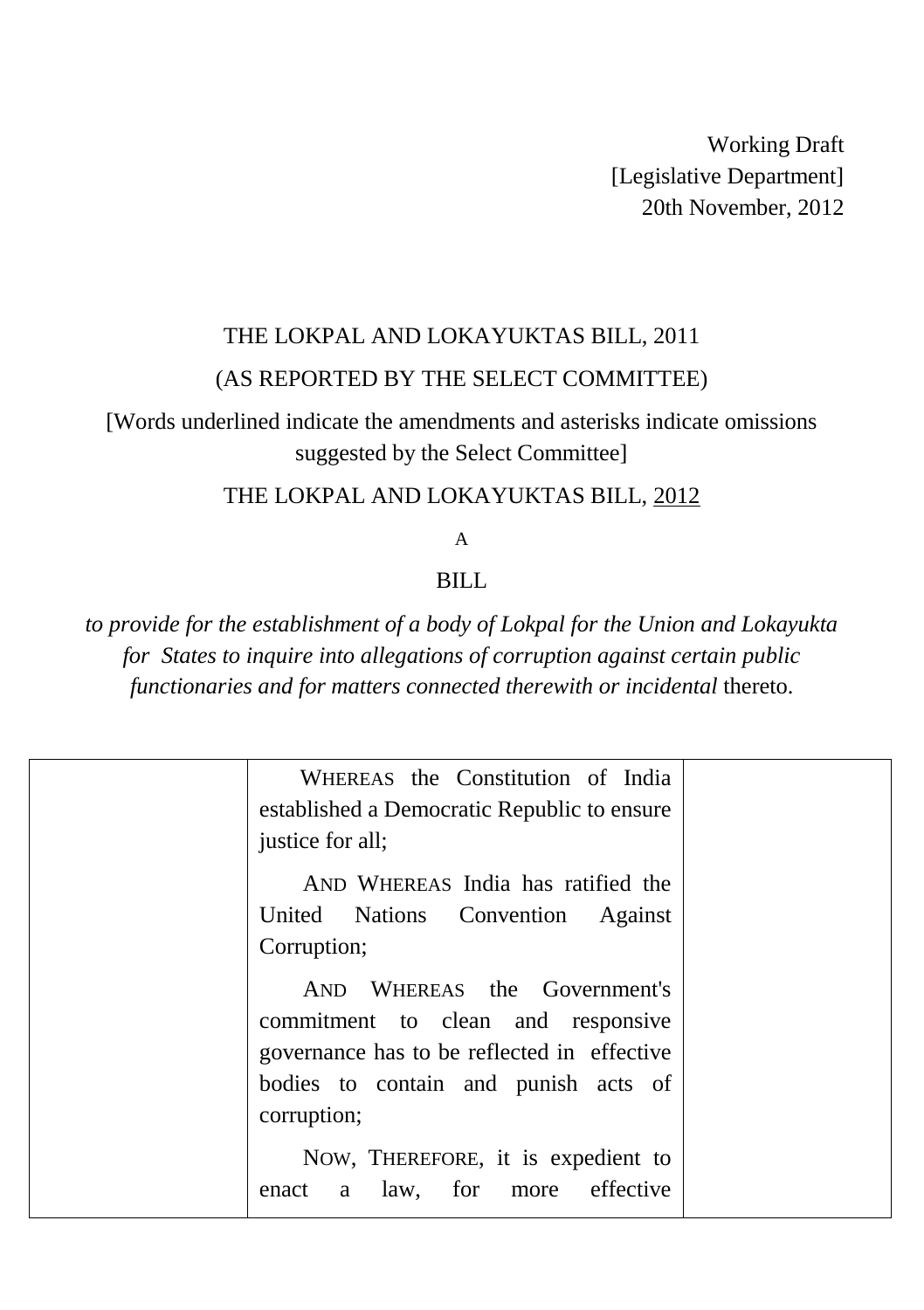| implementation of the said Convention and<br>to provide for prompt and fair investigation<br>and prosecution in cases of corruption.                  |                                                                   |
|-------------------------------------------------------------------------------------------------------------------------------------------------------|-------------------------------------------------------------------|
| BE it enacted by Parliament in the<br>Sixty-third Year of the Republic of India as<br>follows:—                                                       |                                                                   |
| PART I                                                                                                                                                |                                                                   |
| PRELIMINARY                                                                                                                                           |                                                                   |
| 1. $(I)$ This Act may be called the<br>Lokpal and Lokayuktas Act, 2012.                                                                               | Short<br>title,<br>extent.<br>application<br>and<br>commencement. |
| (2) It extends to the whole of India.                                                                                                                 |                                                                   |
| $(3)$ It shall apply to public servants in<br>and outside India.                                                                                      |                                                                   |
| $(4)$ It shall come into force on such<br>date as the Central Government may, by<br>notification in the Official Gazette, appoint.<br>* * *<br>$\ast$ |                                                                   |
| $\ast$<br>$\ast$<br>$\ast$<br>∗<br>$\ast$                                                                                                             |                                                                   |
| PART II                                                                                                                                               |                                                                   |
| <b>LOKPAL FOR THE UNION</b>                                                                                                                           |                                                                   |
| <b>CHAPTER I</b>                                                                                                                                      |                                                                   |
| <b>DEFINITIONS</b>                                                                                                                                    |                                                                   |
| 2. $(l)$ In this Act, unless the context<br>otherwise requires,—                                                                                      | Definitions.                                                      |
| (a) "bench" means a bench of the<br>Lokpal;                                                                                                           |                                                                   |
| "Chairperson" means<br>(b)<br>the<br>Chairperson of the Lokpal;                                                                                       |                                                                   |
| "competent authority",<br>(c)<br>in<br>relation to-                                                                                                   |                                                                   |
|                                                                                                                                                       |                                                                   |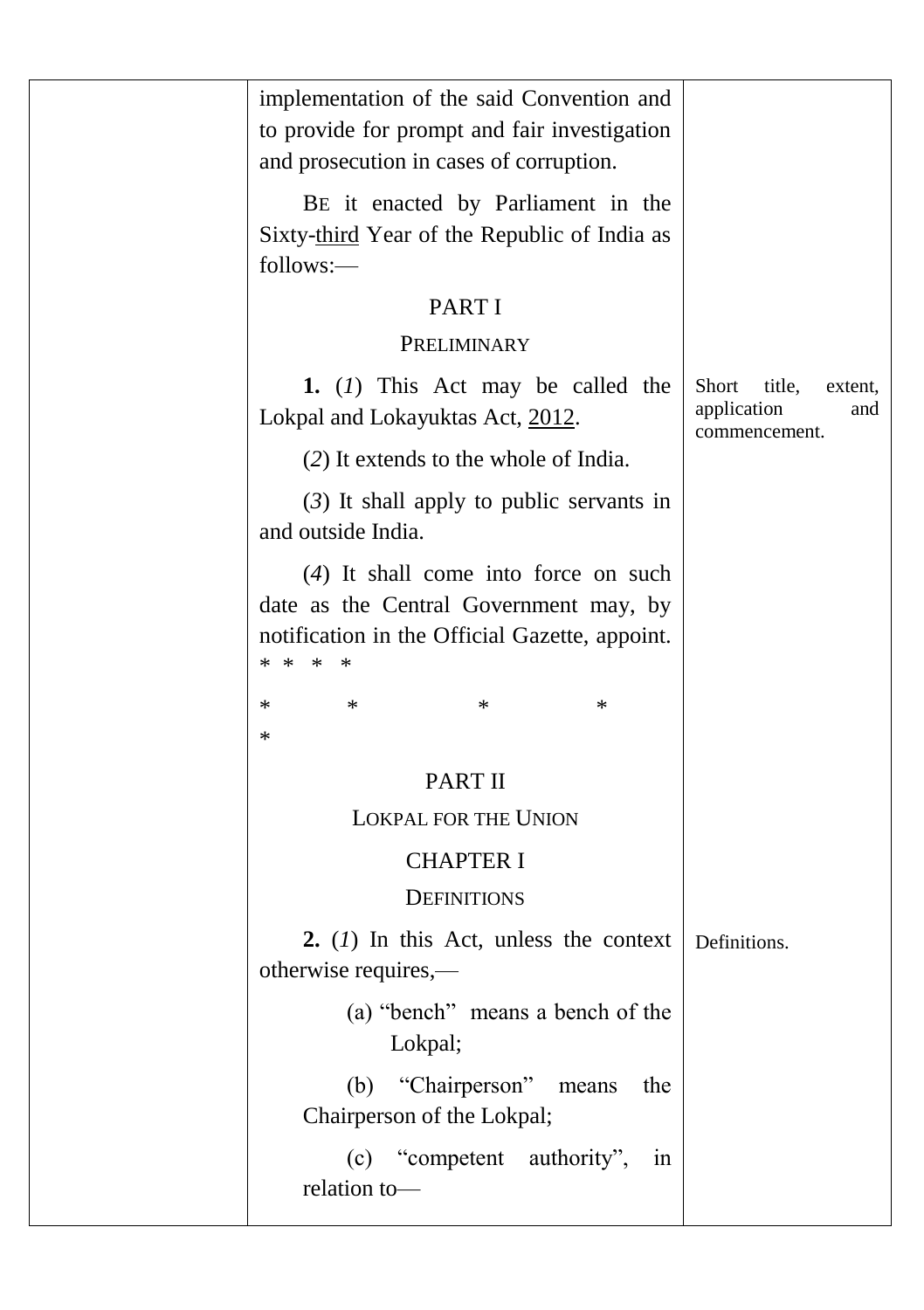| $(i)$ the Prime Minister, means<br>the House of the People;                                                                                                                                                                                                                                                                                                                                                                                                          |  |
|----------------------------------------------------------------------------------------------------------------------------------------------------------------------------------------------------------------------------------------------------------------------------------------------------------------------------------------------------------------------------------------------------------------------------------------------------------------------|--|
| <i>(ii)</i> a member of the Council<br>of Ministers, means the Prime<br>Minister;                                                                                                                                                                                                                                                                                                                                                                                    |  |
| <i>(iii)</i> a member of Parliament<br>other than a Minister, means-                                                                                                                                                                                                                                                                                                                                                                                                 |  |
| $(A)$ in the case of a<br>member of the Council of<br>States, the Chairman of the<br>Council; and                                                                                                                                                                                                                                                                                                                                                                    |  |
| in the case of a<br>(B)<br>member of the House of the<br>People, the Speaker of the<br>House;                                                                                                                                                                                                                                                                                                                                                                        |  |
| $(iv)$ an officer in the Ministry<br>or Department of the Central<br>Government, means the Minister<br>in charge of the Ministry or<br>Department under which the<br>officer is serving;                                                                                                                                                                                                                                                                             |  |
| $(v)$ a chairperson or members<br>of any body or<br>Board<br><b>or</b><br>corporation<br><sub>or</sub><br>authority<br><b>or</b><br>society<br>company<br><b>or</b><br><b>or</b><br>autonomous body (by whatever<br>called) established<br>name<br><b>or</b><br>constituted under any Act of<br>Parliament or wholly or partly<br>financed by the<br>Central<br>Government or controlled by it,<br>means the Minister in charge of<br>the administrative Ministry of |  |
| such body or Board or corporation                                                                                                                                                                                                                                                                                                                                                                                                                                    |  |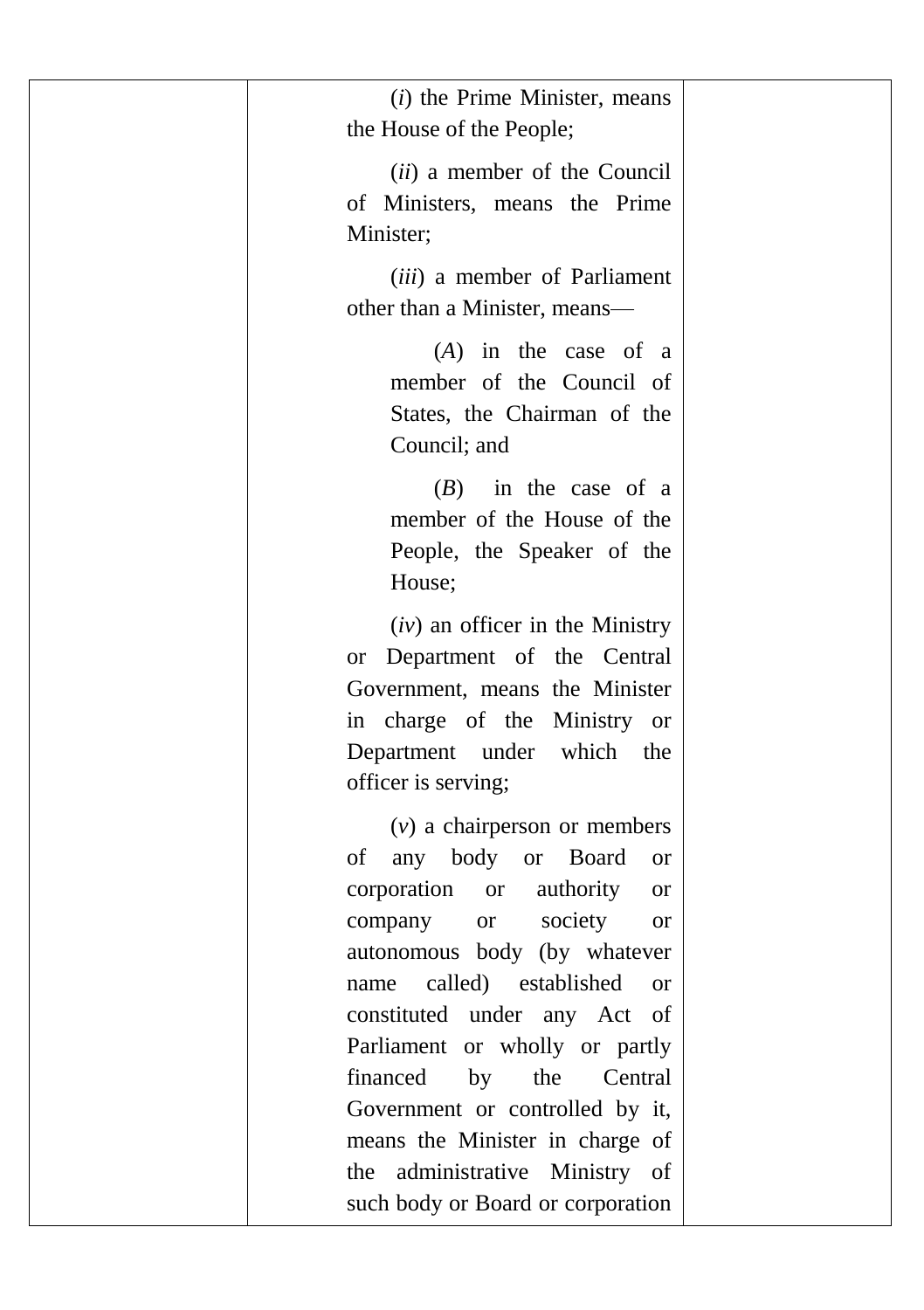or authority or company or society or autonomous body;

(*vi*) an officer of any body or Board or corporation or authority or company or society or autonomous body (by whatever name called) established or constituted under any Act of Parliament or wholly or partly financed by the Central Government or controlled by it, means the head of such body or Board or corporation or authority or company or society or autonomous body;

(*vii*) in any other case not falling under sub-clauses (*i*) to (*vi*) above, means such Department or authority as the Central Government may, by notification, specify:

Provided that if any person referred to in sub-clause (*v*) or sub-clause (*vi*) is also a Member of Parliament, then, the competent authority shall be—

> (*A*) in case such member is a Member of the Council of States, the Chairman of the Council; and

> (*B*) in case such member is a Member of the House of the People, the Speaker of the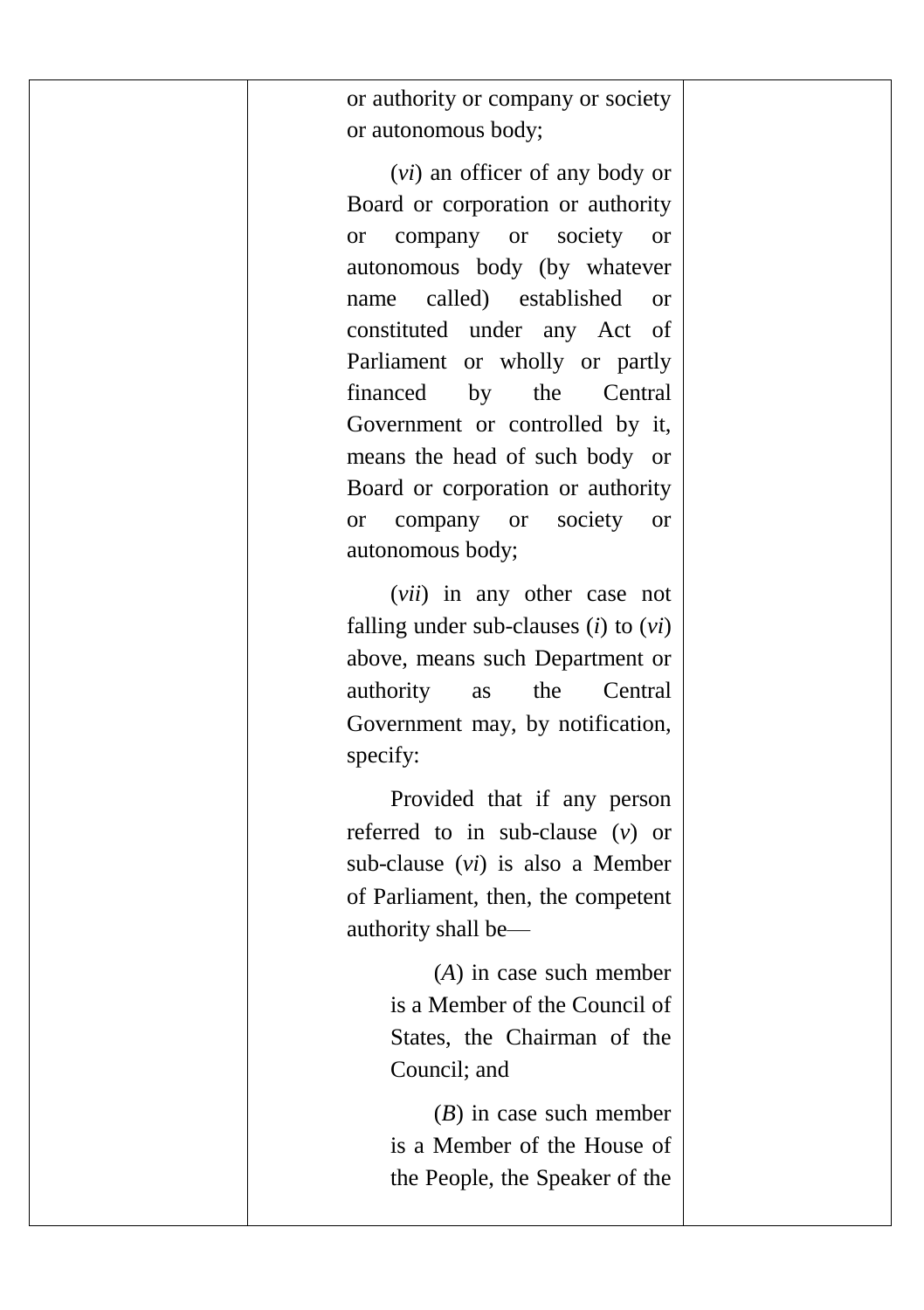|             | House;                                                                              |  |
|-------------|-------------------------------------------------------------------------------------|--|
|             | (d)<br>Vigilance<br>"Central"                                                       |  |
|             | Commission"<br>Central<br>means<br>the                                              |  |
|             | Vigilance<br>Commission<br>constituted                                              |  |
|             | under sub-section $(I)$ of section 3 of                                             |  |
|             | the Central Vigilance Commission Act,                                               |  |
| 45 of 2003. | 2003;                                                                               |  |
|             | "complaint"<br>(e)<br>means<br>a                                                    |  |
|             | complaint, made in such form as may                                                 |  |
|             | be prescribed, alleging that a public                                               |  |
|             | servant has committed an offence                                                    |  |
| 49 of 1988. | punishable under the Prevention of                                                  |  |
|             | Corruption Act, 1988;                                                               |  |
|             | (f)<br>"Delhi<br>Special<br>Police                                                  |  |
|             | Establishment"<br>the<br>Delhi<br>means                                             |  |
|             | Police<br>Special<br><b>Establishment</b><br>constituted under sub-section $(I)$ of |  |
|             | section 2 of the Delhi Special Police                                               |  |
| 25 of 1946. | Establishment Act, 1946;                                                            |  |
|             | $(g)$ "investigation"<br>means<br>an                                                |  |
| 2 of 1974.  | investigation as defined under clause                                               |  |
|             | section 2 of the Code of<br>$(h)$ of                                                |  |
|             | Criminal Procedure, 1973;                                                           |  |
|             | (h) "Judicial Member" means a                                                       |  |
|             | Judicial Member of the Lokpal;                                                      |  |
|             | $(i)$ "Lokpal" means the body                                                       |  |
|             | established under section 3;                                                        |  |
|             | $(i)$ "Member" means a Member of                                                    |  |
|             | the Lokpal;                                                                         |  |
|             | $(k)$ "Minister" means a Union                                                      |  |
|             | Minister but does not include the Prime                                             |  |
|             | Minister;                                                                           |  |
|             |                                                                                     |  |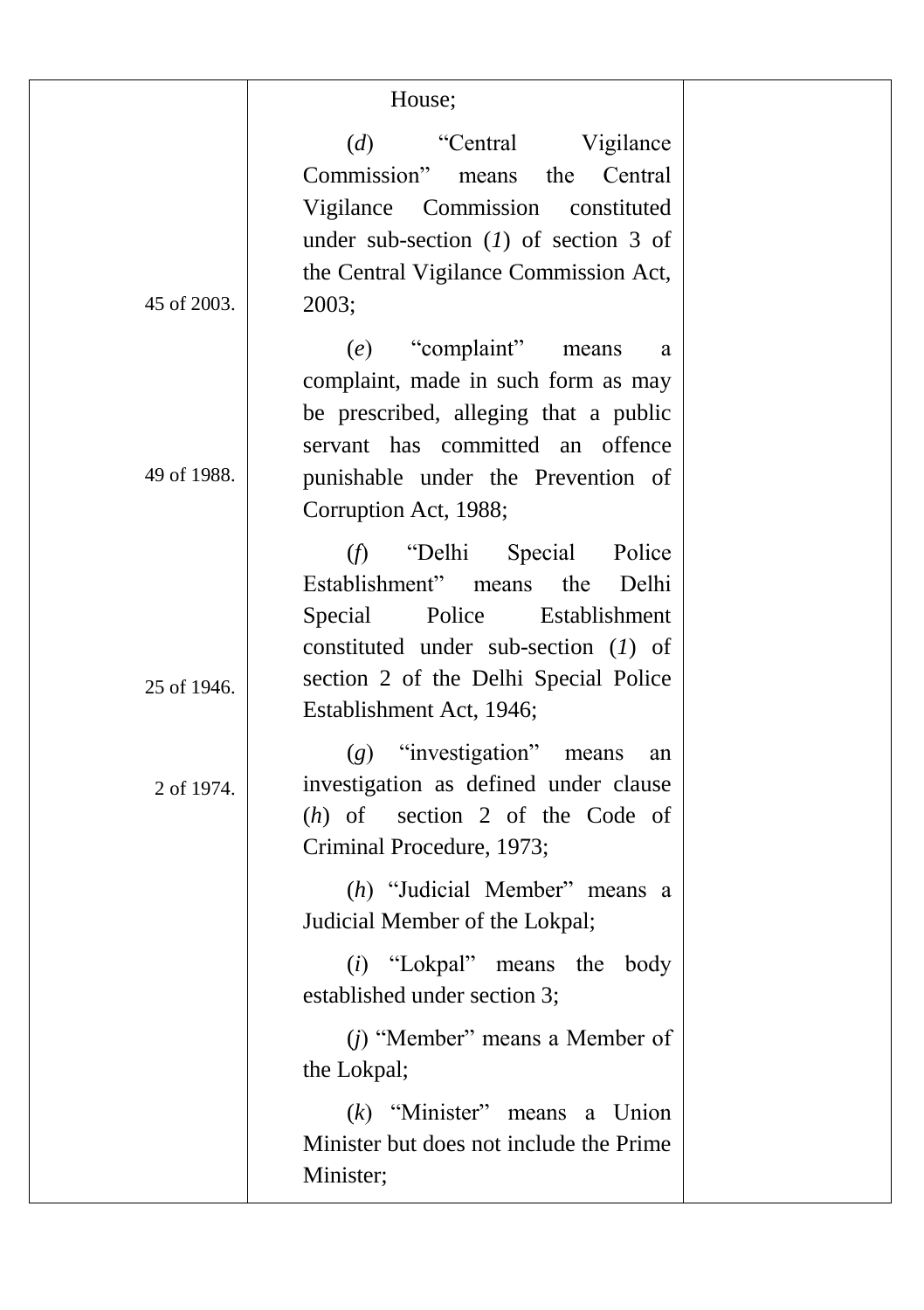|             | "notification"<br>$\Omega$<br>means<br>notification published in the Official<br>Gazette and the expression "notify"<br>shall be construed accordingly;<br>$(m)$ "preliminary inquiry" means                                                                                                                            |  |
|-------------|-------------------------------------------------------------------------------------------------------------------------------------------------------------------------------------------------------------------------------------------------------------------------------------------------------------------------|--|
|             | an inquiry conducted under this Act;                                                                                                                                                                                                                                                                                    |  |
|             | $(n)$ "prescribed" means prescribed<br>by rules made under this Act;                                                                                                                                                                                                                                                    |  |
| 45 of 1950. | (o) "public servant" means a<br>person referred to in clauses (a) to (h)<br>of sub-section $(1)$ of section 14 but<br>does not include a public servant in<br>respect of whom the jurisdiction is<br>exercisable by any court or other<br>authority under the Army Act, 1950,<br>the Air Force Act, 1950, the Navy Act, |  |
| 46 of 1950. | 1957 and the Coast Guard Act, 1978 or                                                                                                                                                                                                                                                                                   |  |
| 62 of 1957. | the procedure is applicable to such                                                                                                                                                                                                                                                                                     |  |
| 30 of 1978. | public servant under those Acts;                                                                                                                                                                                                                                                                                        |  |
|             | "regulations"<br>(p)<br>means<br>regulations made under this Act;                                                                                                                                                                                                                                                       |  |
|             | $(q)$ "rules" means rules made<br>under this Act;                                                                                                                                                                                                                                                                       |  |
|             | (r) "Schedule" means a Schedule<br>appended to this Act;                                                                                                                                                                                                                                                                |  |
| 49 of 1988. | (s) "Special Court" means the<br>court of a Special Judge appointed<br>under sub-section $(l)$ of section 3 of<br>the Prevention of Corruption Act,<br>1988.                                                                                                                                                            |  |
|             | (2) The words and expressions used                                                                                                                                                                                                                                                                                      |  |
|             | herein and not defined in this Act but                                                                                                                                                                                                                                                                                  |  |
| 49 of 1988. | defined in the Prevention of Corruption Act,                                                                                                                                                                                                                                                                            |  |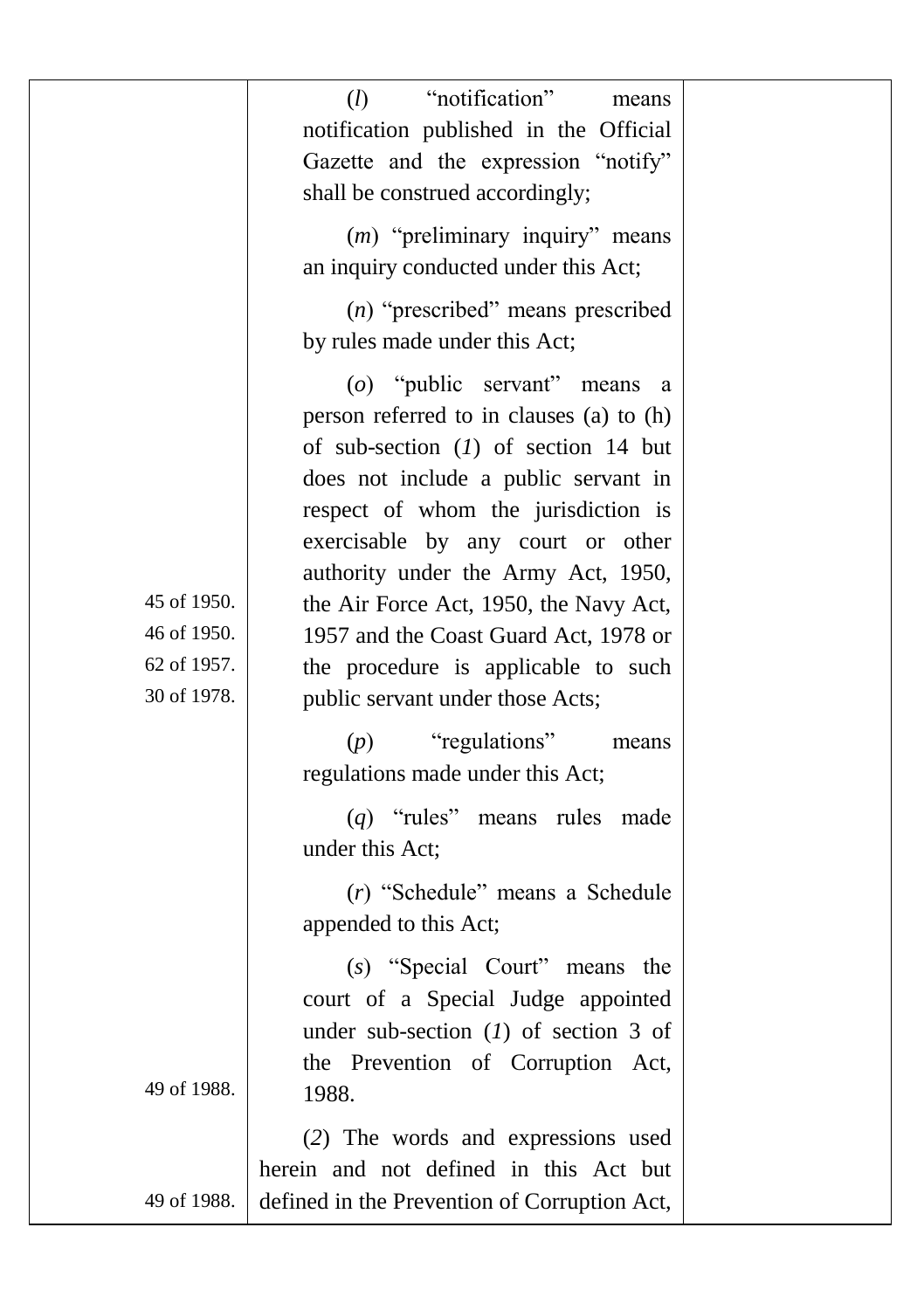| 1988, shall have the meanings respectively<br>assigned to them in that Act.                                                                                                                                                                                                                                         |                                |
|---------------------------------------------------------------------------------------------------------------------------------------------------------------------------------------------------------------------------------------------------------------------------------------------------------------------|--------------------------------|
| $(3)$ Any reference in this Act to any<br>other Act or provision thereof which is not<br>in force in any area to which this Act<br>applies shall be construed to have a<br>reference to the corresponding Act or<br>provision thereof in force in such area.<br><b>CHAPTER II</b><br><b>ESTABLISHMENT OF LOKPAL</b> |                                |
| 3. $(I)$ On and from the commencement<br>of this Act, there shall be established, for<br>the purpose of this Act, a body to be called<br>the "Lokpal".                                                                                                                                                              | Establishment<br>of<br>Lokpal. |
| (2) The Lokpal shall consist of—                                                                                                                                                                                                                                                                                    |                                |
| $(a)$ a Chairperson, who is or has<br>been a Chief Justice of India or is or<br>has been a Judge of the Supreme Court<br>or an eminent person who fulfils the<br>eligibility specified in clause $(b)$ of<br>sub-section $(3)$ ; and                                                                                |                                |
| $(b)$ such number of Members, not<br>exceeding eight out of whom fifty per<br>cent shall be Judicial Members:                                                                                                                                                                                                       |                                |
| Provided that not less than fifty<br>per cent of the Members of the Lokpal<br>shall be from amongst the persons<br>belonging to the Scheduled Castes, the<br>Scheduled Tribes, Other Backward<br>Classes, Minorities and women.                                                                                     |                                |
| $(3)$ A person shall be eligible to be<br>appointed,-                                                                                                                                                                                                                                                               |                                |
| $(a)$ as a Judicial Member if he is or                                                                                                                                                                                                                                                                              |                                |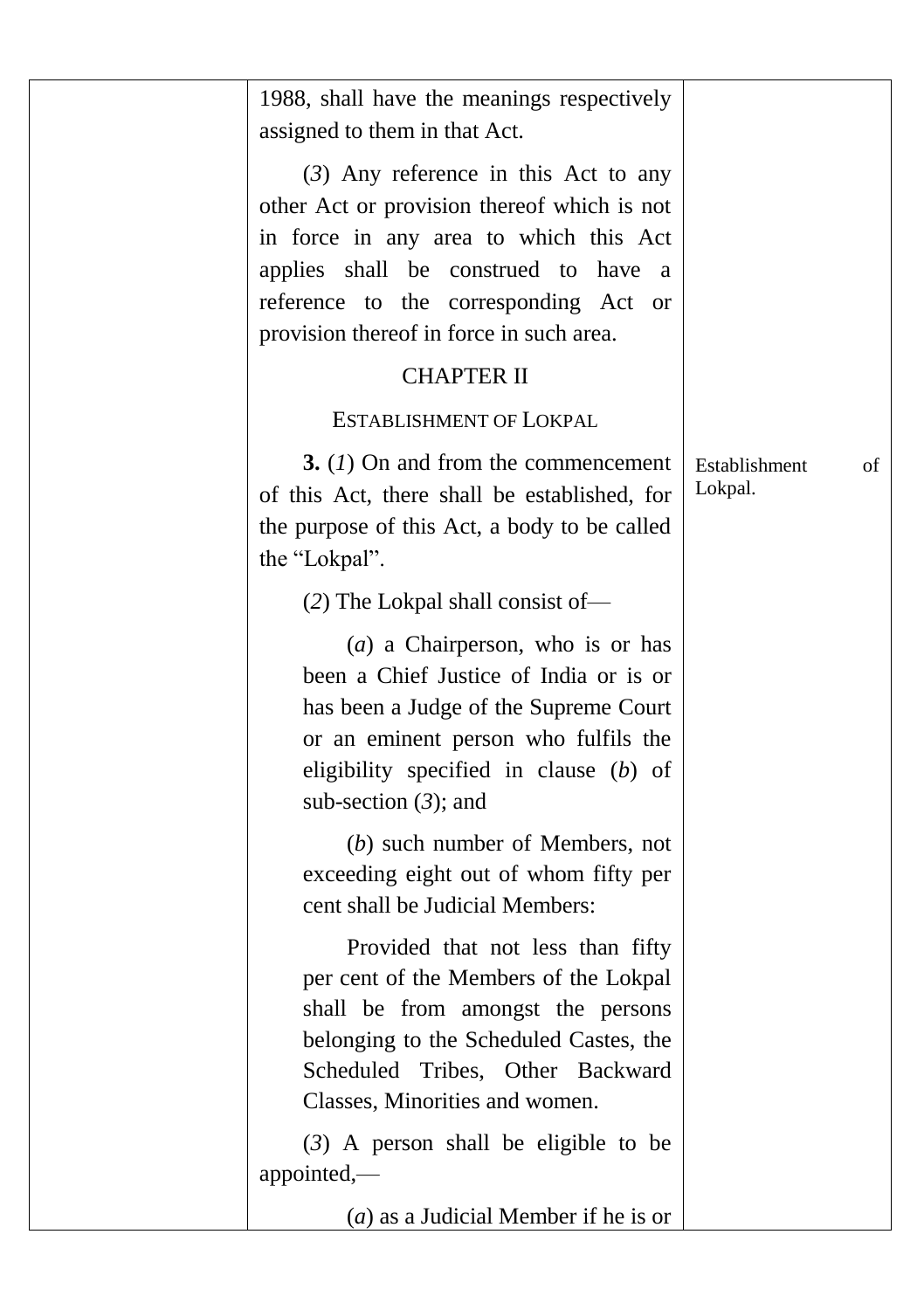| has been a Judge of the Supreme Court<br>or is or has been a Chief Justice of a<br>High Court;                                                                                                                                                                                                                                                                                        |  |
|---------------------------------------------------------------------------------------------------------------------------------------------------------------------------------------------------------------------------------------------------------------------------------------------------------------------------------------------------------------------------------------|--|
| $(b)$ as a Member other than a<br>Judicial Member, if he is a person of<br>impeccable integrity and outstanding<br>ability having special knowledge and<br>expertise of not less than twenty-five<br>years in the matters relating to anti-<br>corruption<br>policy,<br>public<br>administration,<br>vigilance,<br>finance<br>including insurance and banking, law<br>and management. |  |
| (4) The Chairperson or a Member shall<br>$not be$ —                                                                                                                                                                                                                                                                                                                                   |  |
| $(i)$ a member of Parliament or a<br>member of the Legislature of any State<br>or Union Territory;                                                                                                                                                                                                                                                                                    |  |
| (ii) a person convicted of any<br>offence involving moral turpitude;                                                                                                                                                                                                                                                                                                                  |  |
| (iii) a person of less than forty-five<br>years of age, on the date of assuming<br>office as the Chairperson or Member,<br>as the case may be;                                                                                                                                                                                                                                        |  |
| $(iv)$ a member of any Panchayat or<br>Municipality;                                                                                                                                                                                                                                                                                                                                  |  |
| a person who has<br>$(\nu)$<br>been<br>removed or dismissed from the service<br>of the Union or a State,                                                                                                                                                                                                                                                                              |  |
| and shall not hold any office of trust or<br>profit (other than his<br>office<br><b>as</b><br>the<br>Chairperson or a Member) or be affiliated<br>with any political party or carry on any<br>business or practise any profession and,                                                                                                                                                |  |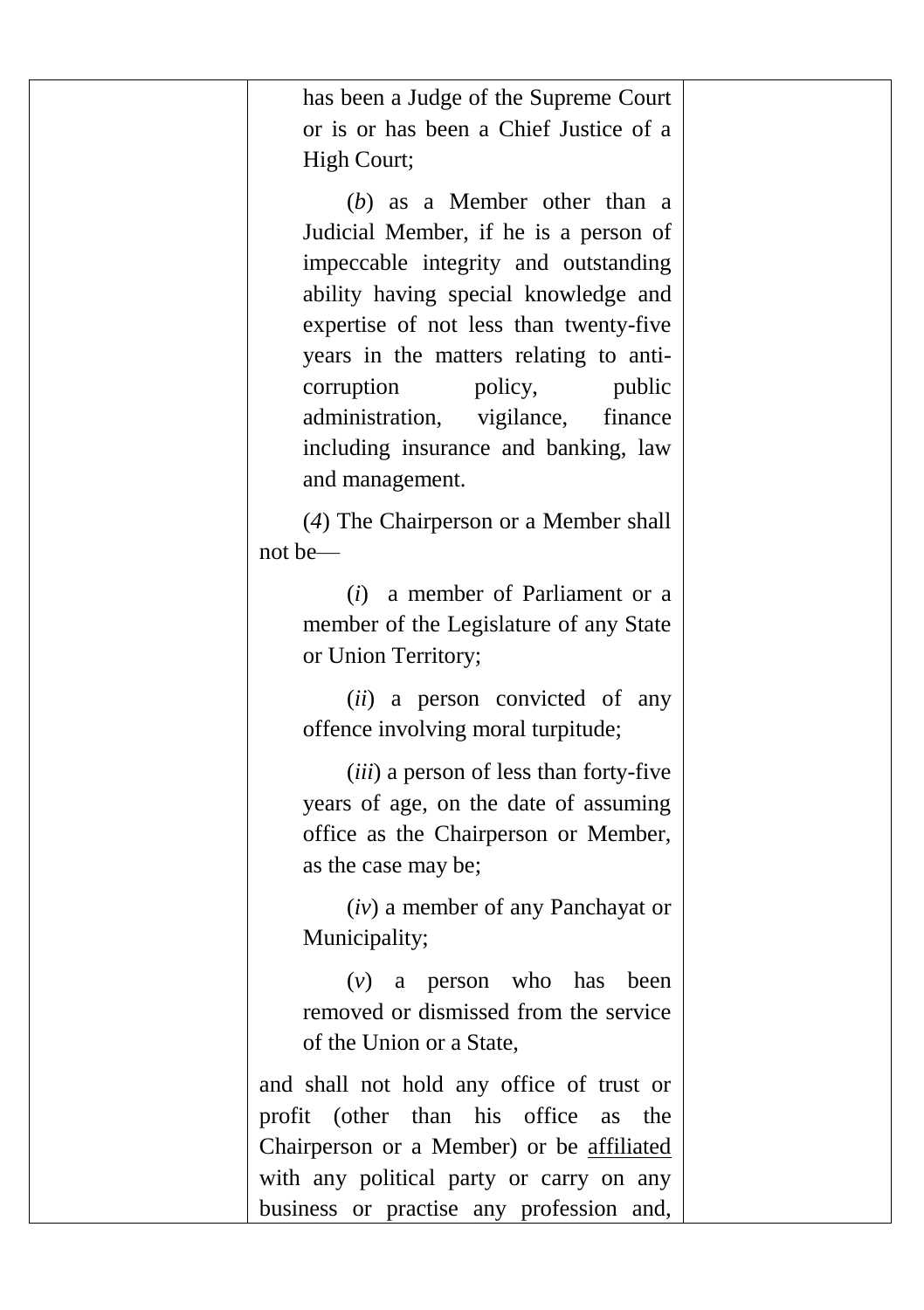| accordingly, before he enters upon<br>his<br>office,<br>appointed<br>a<br>person<br>the<br>as<br>Chairperson or a Member, as the case may<br>be, shall, if-                |                                                                                                          |
|----------------------------------------------------------------------------------------------------------------------------------------------------------------------------|----------------------------------------------------------------------------------------------------------|
| $(a)$ he holds any office of trust or<br>profit, resign from such office; or                                                                                               |                                                                                                          |
| $(b)$ he is carrying on any business,<br>sever his connection with the conduct<br>and management of such business; or                                                      |                                                                                                          |
| $(c)$ he is practising any profession,<br>cease to practise such profession.                                                                                               |                                                                                                          |
| 4. (1) The Chairperson and Members<br>shall be appointed by the President after<br>obtaining the recommendations<br>of<br>a<br>Selection Committee consisting of-          | Appointment<br>of<br>Chairperson<br>and<br>Members<br>on<br>recommendtions<br>of<br>Selection Committee. |
| (a)<br>the<br>Prime<br>Minister-<br>chairperson;                                                                                                                           |                                                                                                          |
| $(b)$ the Speaker of the House of the<br>People—member;                                                                                                                    |                                                                                                          |
| $(c)$ the Leader of Opposition in the<br>House of the People—member;                                                                                                       |                                                                                                          |
| $(d)$ the Chief Justice of India or a<br>Judge of the Supreme Court nominated<br>by him-member;                                                                            |                                                                                                          |
| one eminent jurist, as<br>(e)<br>recommended by the chairperson and<br>members referred to in clauses $(a)$ to<br>$(d)$ above, to be nominated by the<br>President-member. |                                                                                                          |
| (2) No appointment of a Chairperson or<br>a Member shall be invalid merely by reason<br>of any vacancy in the Selection Committee.                                         |                                                                                                          |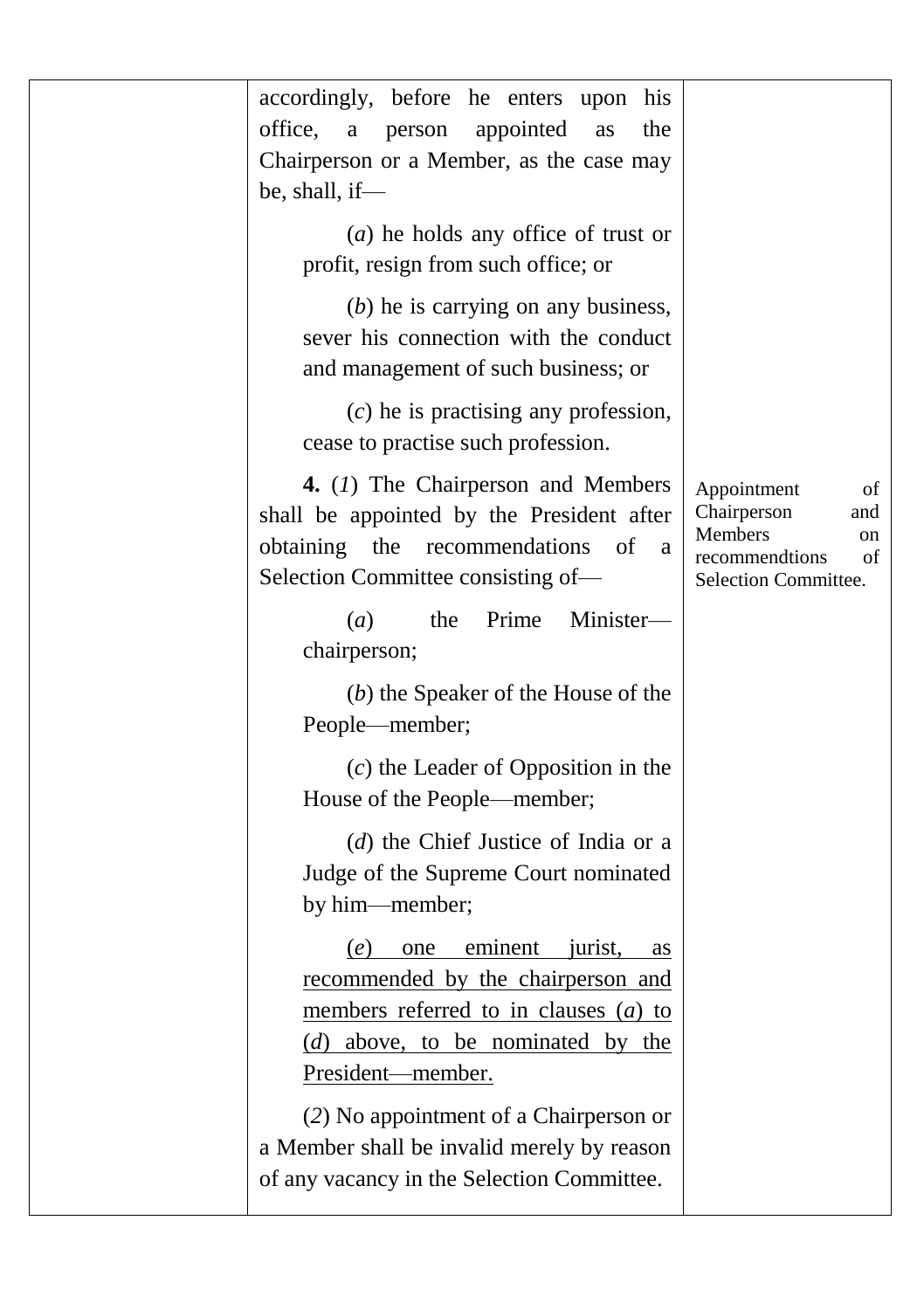(*3*) The Selection Committee shall for the purposes of selecting the Chairperson and Members of the Lokpal and for preparing a panel of persons to be considered for appointment as such, constitute a Search Committee consisting of at least seven persons of standing and having special knowledge and expertise in the matters relating to anti-corruption policy, public administration, vigilance, policy making, finance including insurance and banking, law and management or in any other matter which, in the opinion of the Selection Committee, may be useful in making the selection of the Chairperson and Members of the Lokpal:

Provided that not less than fifty per cent of the members of the Search Committee shall be from amongst the persons belonging to the Scheduled Castes, the Scheduled Tribes, Other Backward Classes, Minorities and women:

Provided further that the Selection Committee may also consider any person other than the persons recommended by the Search Committee.

(*4*) The Selection Committee shall regulate its own procedure in a transparent manner for selecting the Chairperson and Members of the Lokpal.

(*5*) The term of the Search Committee referred to in sub-section (*3*), the fees and allowances payable to its members and the manner of selection of panel of names shall be such as may be prescribed.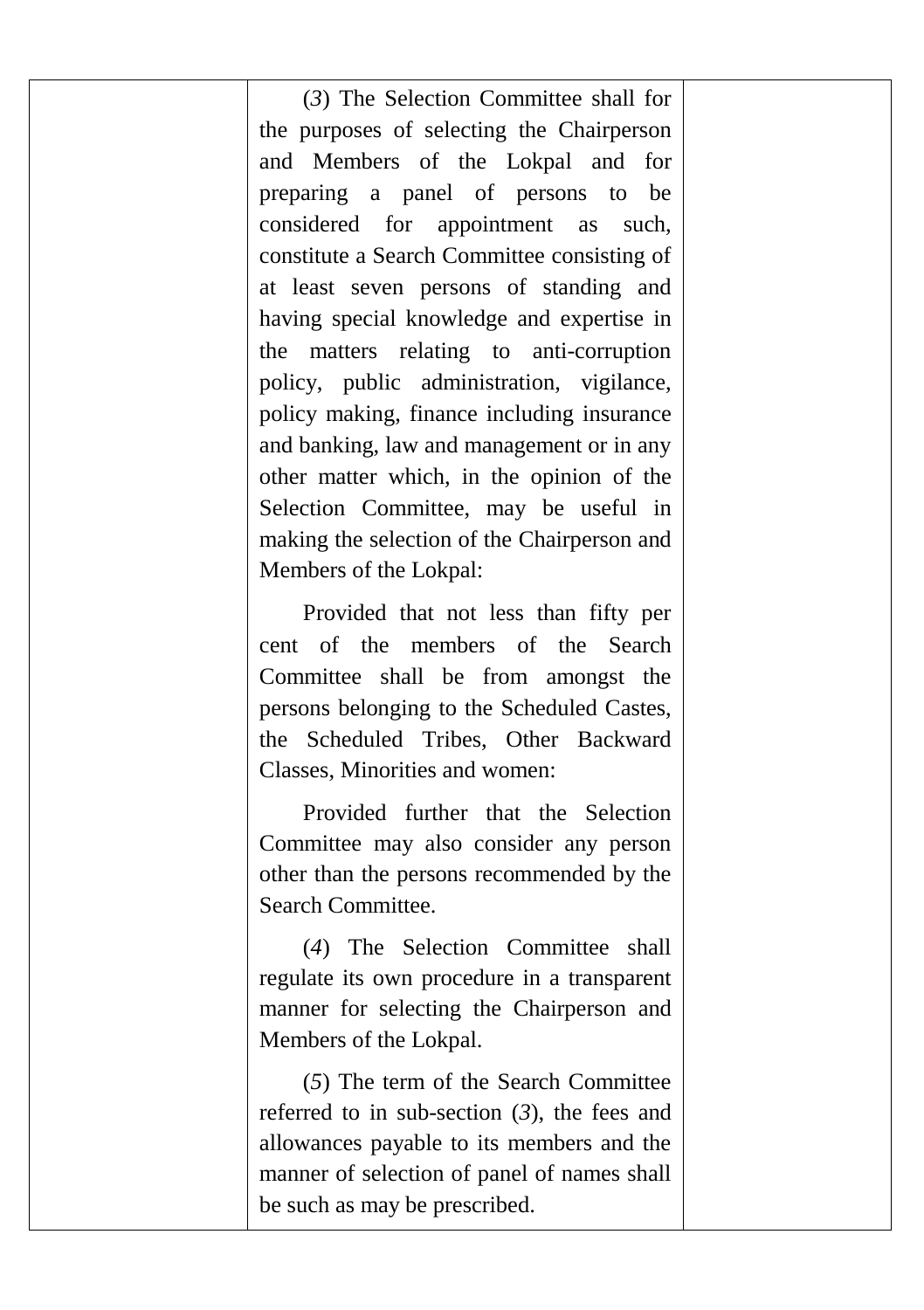| 5. The President shall take or cause to<br>be taken all necessary steps for the<br>appointment of a new Chairperson and<br>Members at least three months before the<br>expiry of the term of the Chairperson or<br>Member, as the case may be, in accordance<br>with the procedure laid down in this Act.                                                        | Filling<br>of<br>vacancies<br>οf<br>Chairperson<br>or<br>Members.                                      |
|------------------------------------------------------------------------------------------------------------------------------------------------------------------------------------------------------------------------------------------------------------------------------------------------------------------------------------------------------------------|--------------------------------------------------------------------------------------------------------|
| <b>6.</b> The Chairperson and every Member<br>shall, on the recommendations of the<br>Selection Committee, be appointed by the<br>President by warrant under his hand and<br>seal and hold office as such for a term of<br>five years from the date on which he enters<br>upon his office or until he attains the age of<br>seventy years, whichever is earlier: | Term of office<br>of<br>Chairperson<br>and<br>Members.                                                 |
| Provided that he may—<br>(a) by writing under his hand<br>addressed to the President, resign his<br>office; or<br>$(b)$ be removed from his office in                                                                                                                                                                                                            |                                                                                                        |
| the manner provided in section 37.<br>7. The salary, allowances and other<br>conditions of service of-<br>( <i>i</i> ) the Chairperson shall be the<br>same as those of the Chief Justice of<br>India;                                                                                                                                                           | Salary,<br>allowances<br>and other conditions<br>service<br>οf<br>of<br>Chairperson<br>and<br>Members. |
| (ii) other Members shall be the<br>same as those of a Judge of the<br>Supreme Court:                                                                                                                                                                                                                                                                             |                                                                                                        |
| Provided that if the Chairperson or a<br>Member is, at the time of his appointment,<br>in receipt of pension (other than disability<br>pension) in respect of any previous service<br>under the Government of India or under the                                                                                                                                 |                                                                                                        |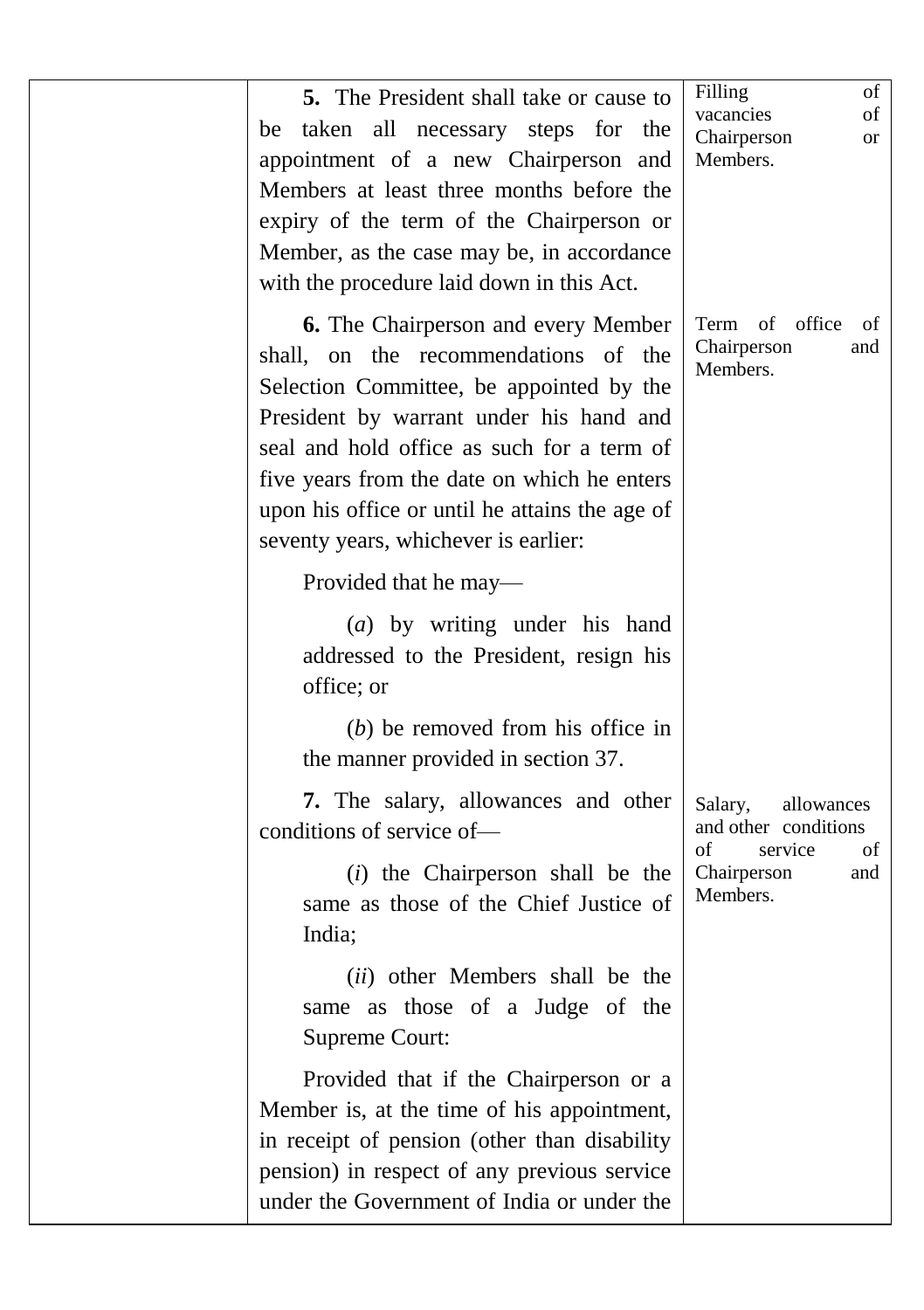| Government of a State, his salary in respect<br>of service as the Chairperson or, as the case<br>may be, as a Member, be reduced—                                                                                                                             |                                                                                                         |
|---------------------------------------------------------------------------------------------------------------------------------------------------------------------------------------------------------------------------------------------------------------|---------------------------------------------------------------------------------------------------------|
| $(a)$ by the amount of that<br>pension; and                                                                                                                                                                                                                   |                                                                                                         |
| $(b)$ if he has, before such<br>appointment, received, in lieu of a<br>portion of the pension due to him<br>respect of such<br>previous<br>in<br>service,<br>the<br>commuted value<br>thereof, by the amount of that<br>portion of the pension:               |                                                                                                         |
| Provided further<br>that<br>the<br>salary,<br>allowances and<br>pension payable to, and<br>conditions<br>of<br>service<br>other<br>of.<br>the<br>Chairperson or a Member shall not be<br>his<br>disadvantage after<br>varied to<br>his<br>appointment.        |                                                                                                         |
| 8. (1) On ceasing to hold office, the<br>Chairperson and every Member shall be<br>ineligible for-<br>(i)<br>reappointment<br>the<br>as<br>Chairperson or a Member of<br>the<br>Lokpal;                                                                        | Restriction<br>on<br>employment<br>by<br>Chairperson<br>and<br>Members after ceasing<br>to hold office. |
| any diplomatic assignment,<br>(ii)<br>administrator<br>appointment<br>as<br>of a<br>Union<br>Territory<br>and<br>such<br>other<br>assignment or appointment which is<br>required by law to be made by the<br>President by warrant under his hand<br>and seal; |                                                                                                         |
| (iii) further employment to any<br>other office of<br>profit under<br>the<br>India<br>of<br>the<br>Government<br><sub>or</sub>                                                                                                                                |                                                                                                         |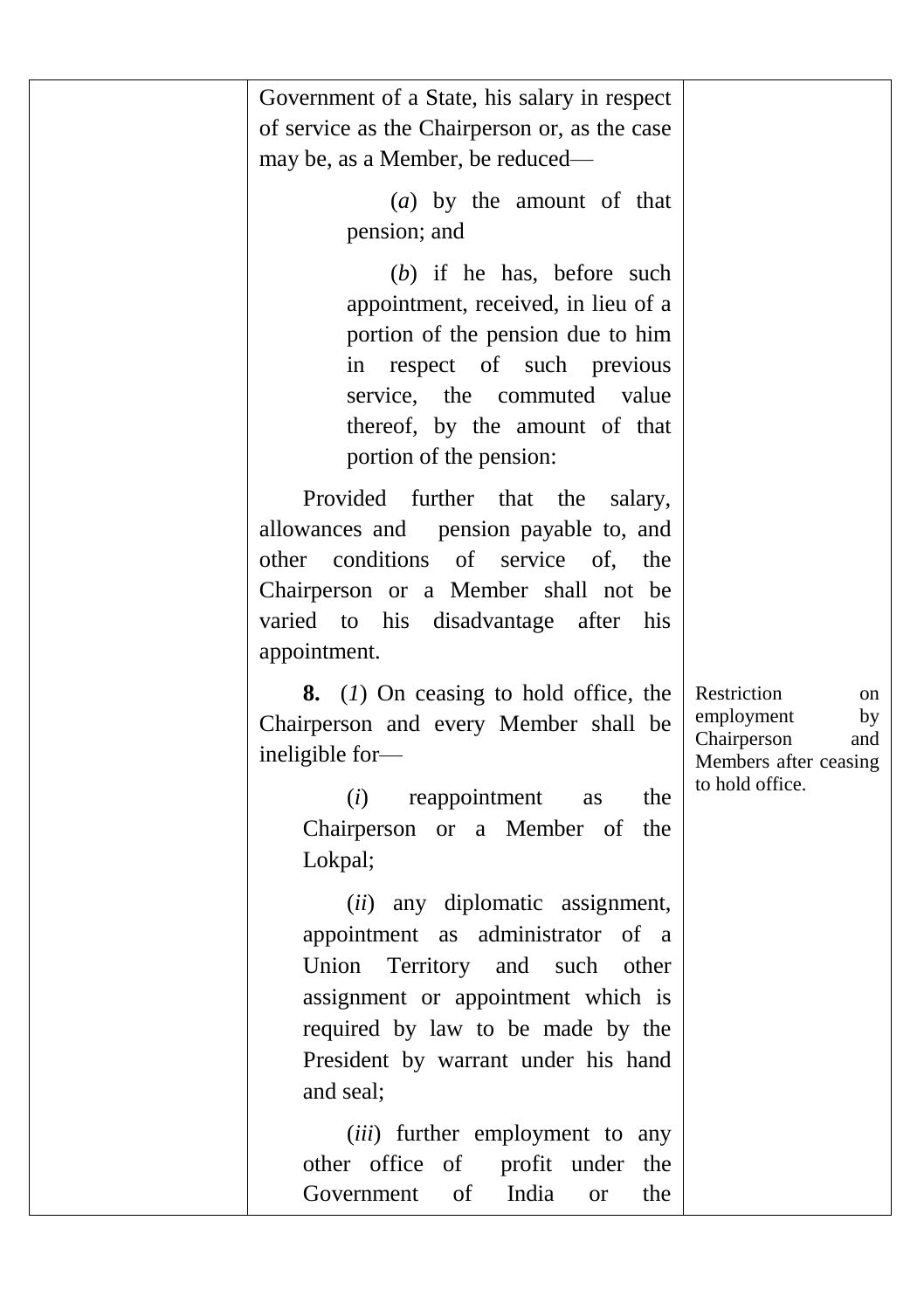#### Government of a State;

(*iv*) contesting any election of President or Vice-President or Member of either House of Parliament or Member of either House of a State Legislature or Municipality or Panchayat within a period of five years from the date of relinquishing the post.

(*2*) Notwithstanding anything contained in sub-section (*1*), a Member shall be eligible to be appointed as a Chairperson, if his total tenure as Member and Chairperson does not exceed five years.

*Explanation*.—For the purposes of this section, it is hereby clarified that where the Member is appointed as the Chairperson, his term of office shall not be more than five years in aggregate as the Member and the Chairperson.

**9.** (*1*) In the event of occurrence of any vacancy in the office of the Chairperson by reason of his death, resignation or otherwise, the President may, by notification, authorise the senior-most Member to act as the Chairperson until the appointment of a new Chairperson to fill such vacancy.

(*2*) When the Chairperson is unable to discharge his functions owing to absence on leave or otherwise, the senior-most Member available, as the President may, by notification, authorise in this behalf, shall discharge the functions of the Chairperson until the date on which the Chairperson resumes his duties.

Member to act as Chairperson or to discharge his functions in certain circumstances.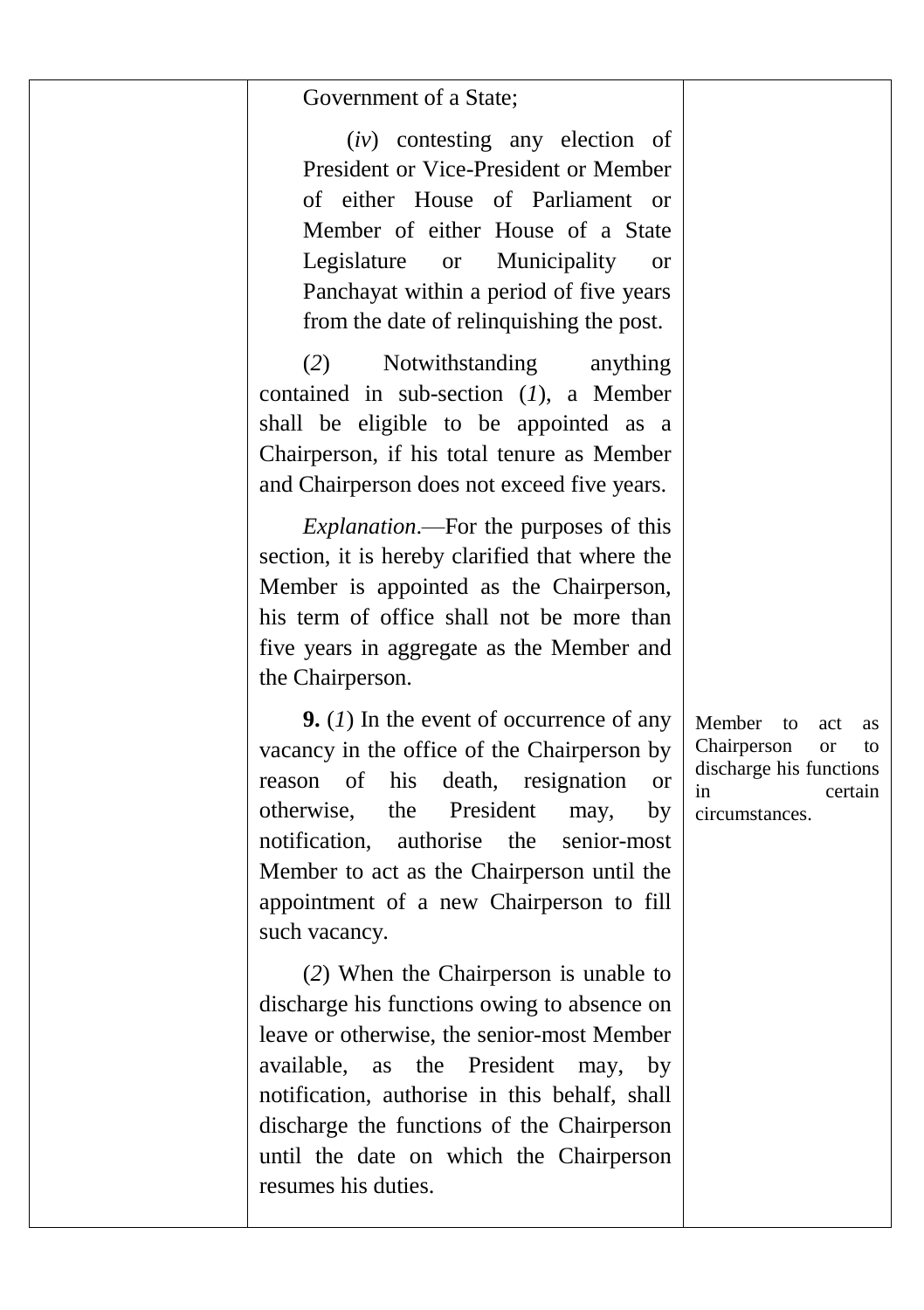Secretary, other officers and staff of Lokpal.

**10.** (*1*) There shall be a Secretary to the Lokpal in the rank of Secretary to Government of India, who shall be appointed by the Chairperson from a panel of names sent by the Central Government.

(*2*) There shall be a Director of Inquiry and a Director of Prosecution not below the rank of Additional Secretary to the Government of India or equivalent, who shall be appointed by the Chairperson from a panel of names sent by the Central Government.

(*3*) The appointment of officers and other staff of the Lokpal shall be made by the Chairperson or such Member or officer of Lokpal as the Chairperson may direct:

Provided that the President may by rule require that the appointment in respect of any post or posts as may be specified in the rule, shall be made after consultation with the Union Public Service Commission.

(*4*) Subject to the provisions of any law made by Parliament, the conditions of service of Secretary and other officers and staff of the Lokpal shall be such as may be specified by regulations made by the Lokpal for the purpose:

Provided that the regulations made under this sub-section shall, so far as they relate to salaries, allowances, leave or pensions, require the approval of the President.

### CHAPTER III

INQUIRY WING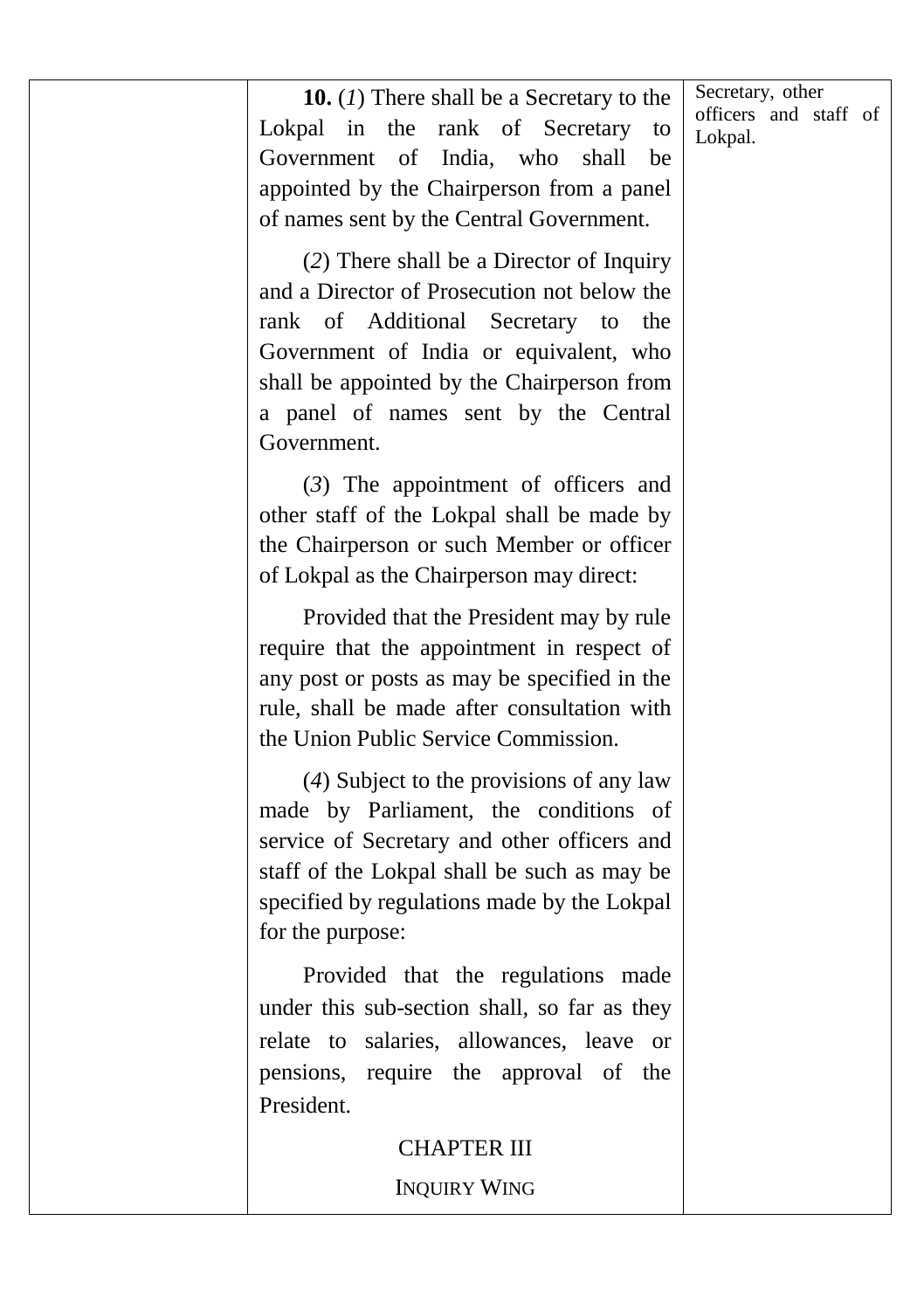|             | Notwithstanding<br>11.<br>(I)<br>anything     | Inquiry Wing.     |
|-------------|-----------------------------------------------|-------------------|
|             | contained in any law for the time being in    |                   |
|             | force, the Lokpal shall constitute an Inquiry |                   |
|             | Wing headed by the Director of Inquiry for    |                   |
|             | the purpose of conducting preliminary         |                   |
|             | inquiry into any offence alleged to have      |                   |
|             | been committed by a public servant            |                   |
|             | punishable<br>under the<br>Prevention<br>οf   |                   |
| 49 of 1988. | Corruption Act, 1988:                         |                   |
|             | Provided that till such time the Inquiry      |                   |
|             | Wing is constituted by the Lokpal, the        |                   |
|             | Central Government shall make available       |                   |
|             | such number of officers and other staff from  |                   |
|             | its Ministries or Departments, as may be      |                   |
|             | required by the Lokpal, for conducting        |                   |
|             | preliminary inquiries under this Act.         |                   |
|             | (2) For the purposes of assisting the         |                   |
|             | Lokpal in conducting a preliminary inquiry    |                   |
|             | under this Act, the officers of the Inquiry   |                   |
|             | Wing not below the rank of the Under          |                   |
|             | Secretary to the Government of India, shall   |                   |
|             | have the same powers as are conferred upon    |                   |
|             | the Inquiry Wing of the Lokpal under          |                   |
|             | section 27.                                   |                   |
|             | <b>CHAPTER IV</b>                             |                   |
|             | PROSECUTION WING                              |                   |
|             | 12.<br>(I)<br>The<br>Lokpal<br>shall,<br>by   | Prosecution Wing. |
|             | notification, constitute a Prosecution Wing   |                   |
|             | headed by the Director of Prosecution for     |                   |
|             | the purpose of prosecution of public          |                   |
|             | servants in relation to any complaint by the  |                   |
|             | Lokpal under this Act:                        |                   |
|             | Provided that till such time<br>the           |                   |
|             | Prosecution Wing is constituted by the        |                   |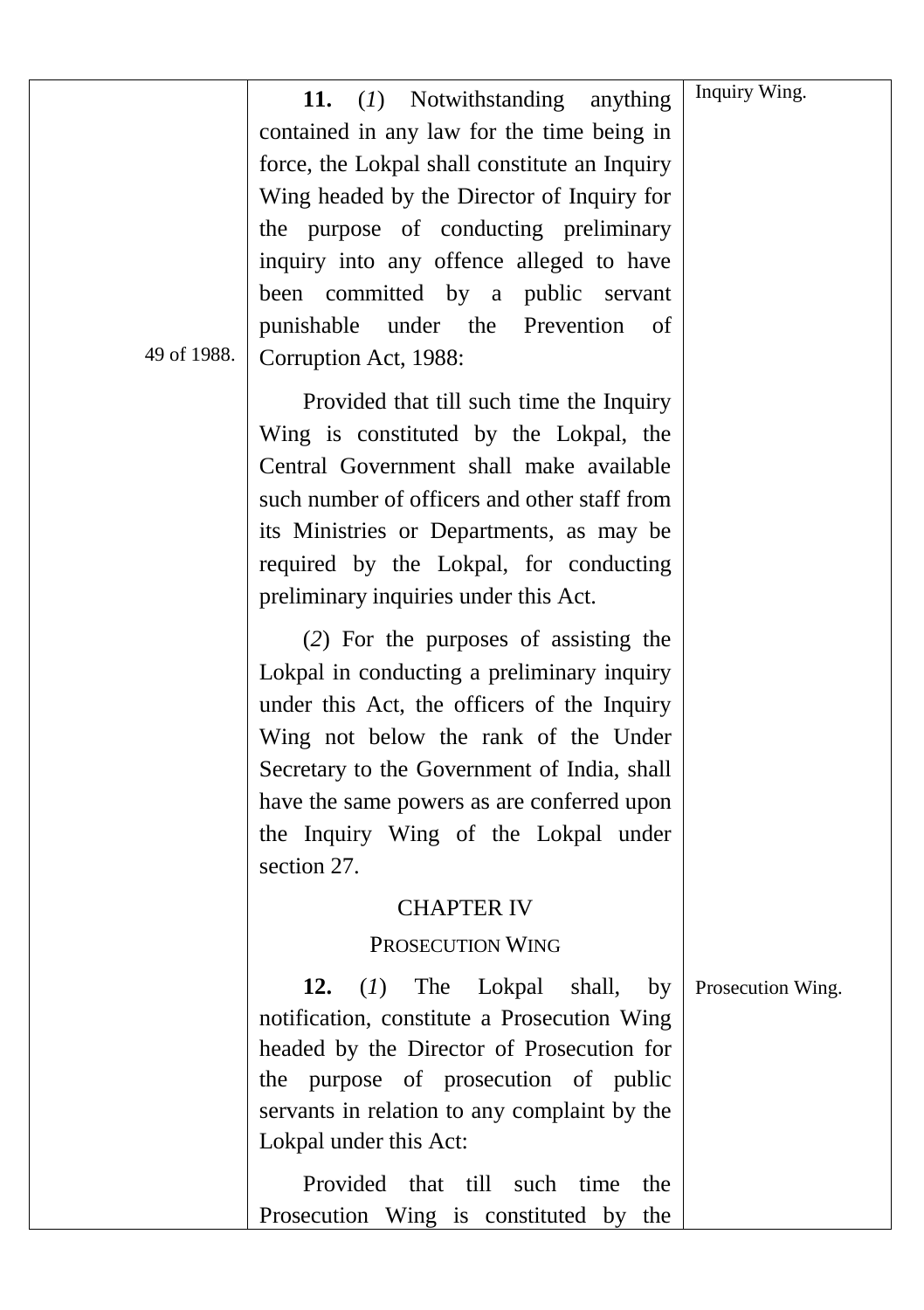|             | Lokpal, the Central Government shall make<br>available such number of officers and other<br>staff from its Ministries or Departments, as<br>may be required by the Lokpal,<br>for<br>conducting prosecution under this Act.                                                                                                                                              |                                                                                           |
|-------------|--------------------------------------------------------------------------------------------------------------------------------------------------------------------------------------------------------------------------------------------------------------------------------------------------------------------------------------------------------------------------|-------------------------------------------------------------------------------------------|
| 49 of 1988. | (2) The Director of Prosecution shall,<br>after having been so directed by the Lokpal,<br>file a case in accordance with the findings<br>of investigation report, before the Special<br>Court and take all necessary steps in respect<br>of the prosecution of public servants in<br>relation to any offence punishable under the<br>Prevention of Corruption Act, 1988. |                                                                                           |
| 2 of 1974.  | $(3)$ The case under sub-section $(2)$ ,<br>shall be deemed to be a report, filed on<br>completion of investigation, referred to in<br>section 173 of the Code of Criminal<br>Procedure, 1973.                                                                                                                                                                           |                                                                                           |
|             | <b>CHAPTER V</b>                                                                                                                                                                                                                                                                                                                                                         |                                                                                           |
|             | EXPENSES OF LOKPAL TO BE CHARGED ON<br><b>CONSOLIDATED FUND OF INDIA</b>                                                                                                                                                                                                                                                                                                 |                                                                                           |
|             | 13. The administrative expenses of the<br>Lokpal, including all salaries, allowances<br>and pensions payable to or in respect of the<br>Chairperson, Members or Secretary or other<br>officers or staff of the Lokpal, shall be<br>charged upon the Consolidated Fund of<br>India and any fees or other moneys taken by<br>the Lokpal shall form part of that Fund.      | Expenses of Lokpal to<br>be<br>charged<br>on<br>Consolidated Fund of<br>India.            |
|             | <b>CHAPTER VI</b>                                                                                                                                                                                                                                                                                                                                                        |                                                                                           |
|             | JURISDICTION IN RESPECT OF INQUIRY                                                                                                                                                                                                                                                                                                                                       |                                                                                           |
|             | 14. $(I)$ Subject to the other provisions<br>of this Act, the Lokpal shall inquire or cause<br>an inquiry to be conducted into any matter<br>involved in, or arising from, or connected                                                                                                                                                                                  | Jurisdiction of Lokpal<br>include<br>Prime<br>to<br>Minister, Ministers,<br>Members<br>of |
|             |                                                                                                                                                                                                                                                                                                                                                                          |                                                                                           |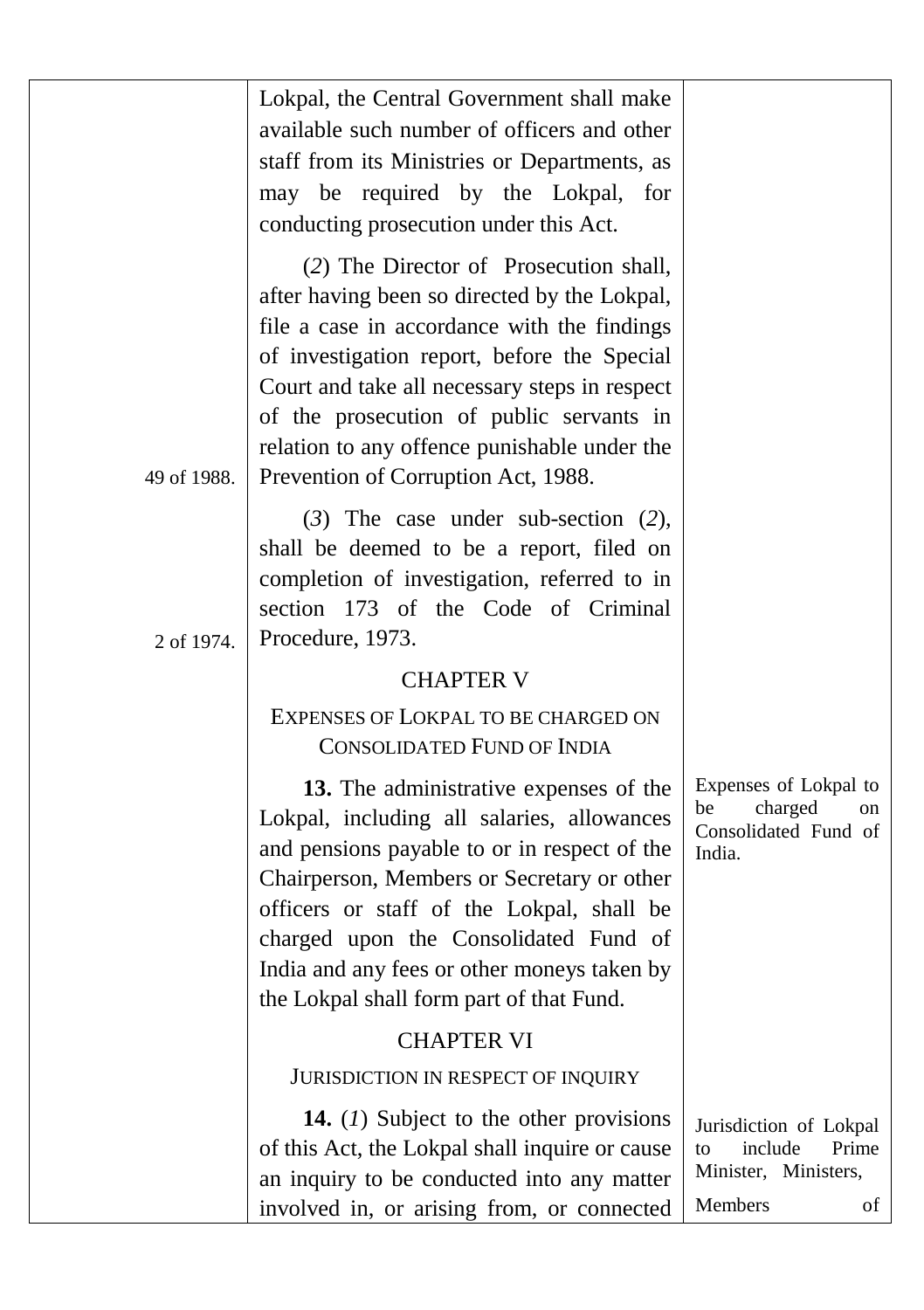with, any allegation of corruption made in a complaint in respect of the following, namely:— (*a*) any person who is or has been a Prime Minister: Provided that the Lokpal shall not inquire into any matter involved in, or arising from, or connected with, any such allegation of corruption against the Prime Minister,— (*i*) in so far as it relates to international relations, external and internal security, public order, atomic energy and space; (*ii*) unless a full bench of the Lokpal consisting of its Chairperson and all Members considers the initiation of inquiry and at least two-thirds of its Members approves of such inquiry: Provided further that any such inquiry shall be held *in camera* and if the Lokpal comes to the conclusion that the complaint deserves to be dismissed, the records of the inquiry shall not be published or made available to anyone; (*b*) any person who is or has been a Minister of the Union; (*c*) any person who is or has been a Member of either House of Parliament, Groups A, B, C and D officers and officials of Central Government.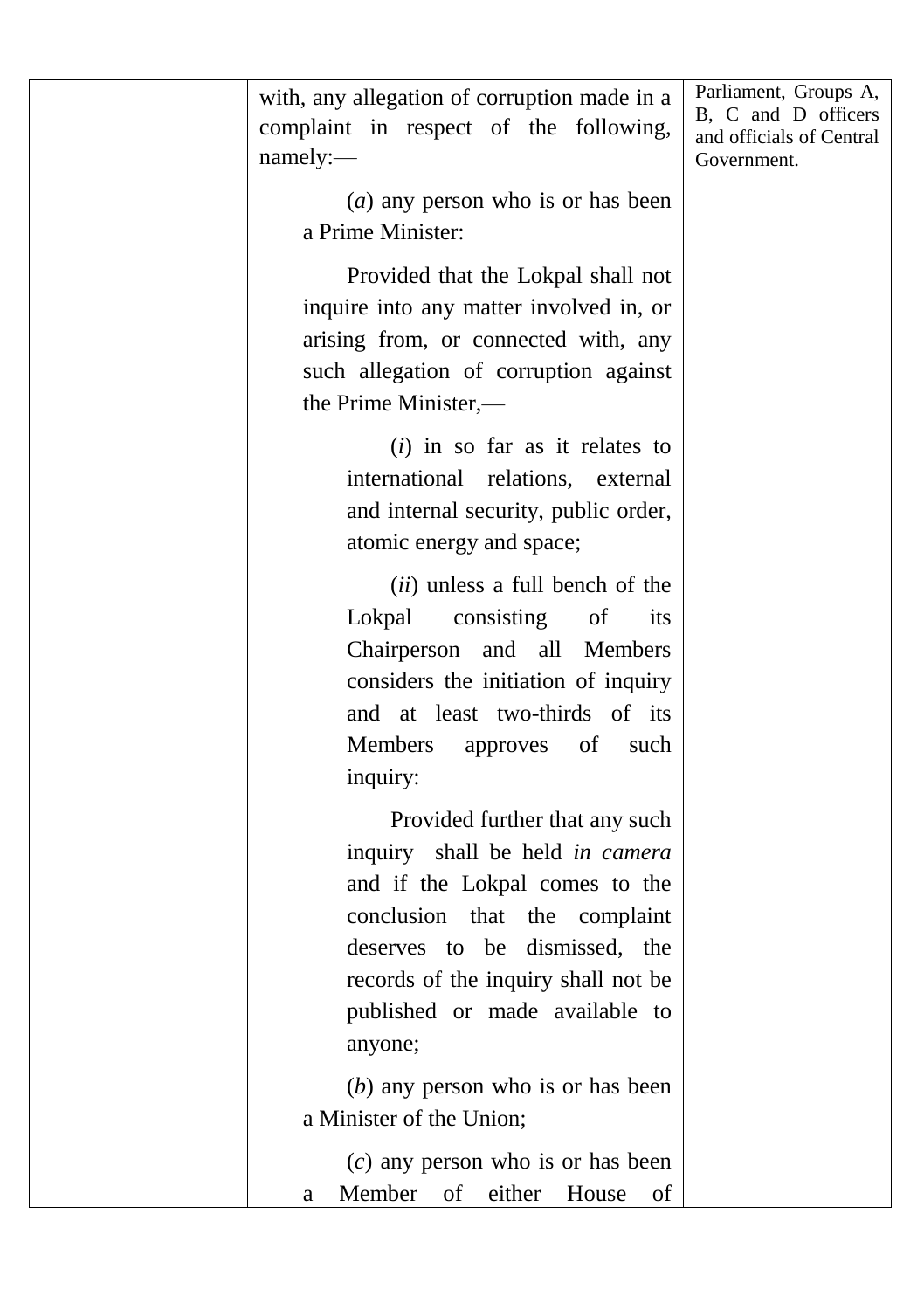| Parliament; |
|-------------|
|-------------|

 $\mathsf{l}$ 

| 49 of 1988. | (d) any Group 'A' or Group 'B'<br>officer or equivalent or above, from<br>amongst the public servants defined in<br>sub-clauses (i) and (ii) of clause (c) of<br>of<br>the<br>Prevention<br>section<br>2<br>of<br>Corruption Act, 1988 when serving or<br>who has served, in connection with the<br>affairs of the Union;                                                                                             |
|-------------|-----------------------------------------------------------------------------------------------------------------------------------------------------------------------------------------------------------------------------------------------------------------------------------------------------------------------------------------------------------------------------------------------------------------------|
| 49 of 1988. | (e) any Group 'C' or Group 'D'<br>official or equivalent, from amongst<br>the public servants defined in sub-<br>clauses (i) and (ii) of clause (c) of<br>of<br>Prevention<br>section<br>2<br>the<br>οf<br>Corruption Act, 1988 when serving or<br>who has served in connection with the<br>affairs of the Union subject to the<br>provision of sub-section (1) of section<br>20;                                     |
|             | $(f)$ any person who is or has been a<br>chairperson or member or officer<br><sub>or</sub><br>employee in any body or Board or<br>corporation or authority or company or<br>society or trust or autonomous body<br>(by whatever name called) established<br>by an Act of Parliament or wholly or<br>Central<br>partly<br>financed<br>by<br>the<br>Government or controlled by it:<br>Provided that in respect of such |
|             | officers referred to in clause $(d)$ who<br>have served in connection with the<br>affairs of the Union or in any body or<br>Board or corporation or authority or<br>society<br>company<br><b>or</b><br>trust<br><b>or</b><br><b>or</b><br>autonomous body referred to in clause                                                                                                                                       |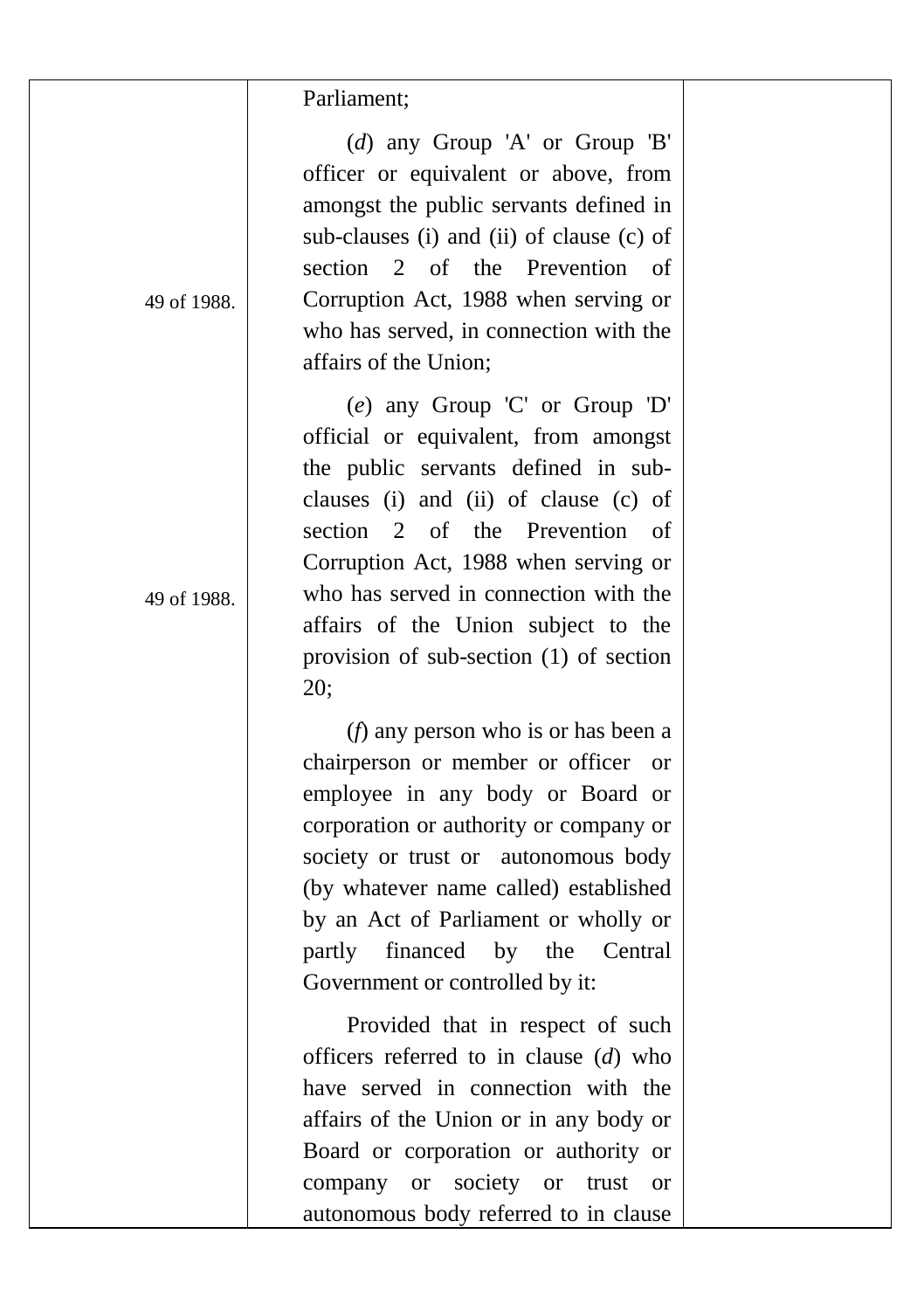(*e*) but are working in connection with the affairs of the State or in any body or Board or corporation or authority or company or society or trust or autonomous body (by whatever name called) established by an Act of the State Legislature or wholly or partly financed by the State Government or controlled by it, the Lokpal and the officers of its Inquiry Wing or Prosecution Wing shall have jurisdiction under this Act in respect of such officers only after obtaining the consent of the concerned State Government;

(*g*) any person who is or has been a director, manager, secretary or other officer of every other society or association of persons or trust (whether registered under any law for the time being in force or not), by whatever name called, wholly or partly financed \* \* by the Government and the annual income of which exceeds such amount as the Central Government may, by notification, specify;

(*h*) any person who is or has been a director, manager, secretary or other officer of every other society or association of persons or trust (whether registered under any law for the time being in force or not) in receipt of any donation \* \* \* \* \* \* \* \* \* \* from any foreign source under the Foreign Contribution (Regulation) Act, 2010 in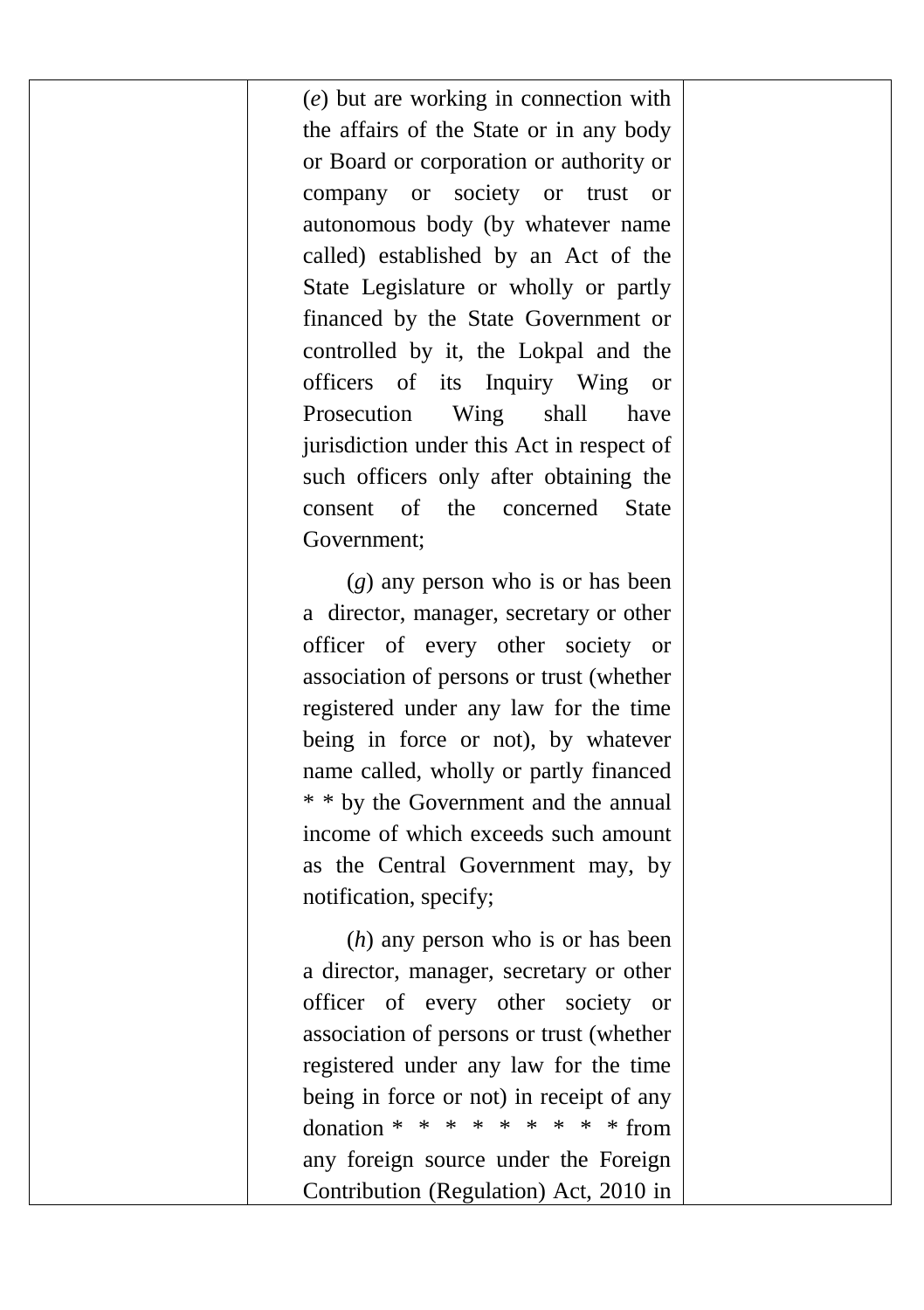| 42 of 2010. | excess of ten lakh rupees in a year or<br>such higher amount as the Central<br>Government<br>may,<br>by<br>notification,<br>specify.                                                                                                                                                                                                                                                                                                                               |  |
|-------------|--------------------------------------------------------------------------------------------------------------------------------------------------------------------------------------------------------------------------------------------------------------------------------------------------------------------------------------------------------------------------------------------------------------------------------------------------------------------|--|
|             | Explanation.-For the<br>purpose<br>οf<br>clauses $(f)$ and $(g)$ , it is hereby clarified that<br>any entity or institution, by whatever name<br>called, corporate, society, trust, association<br>of persons, partnership, sole proprietorship,<br>limited<br>liability<br>partnership<br>(whether)<br>registered under any law for the time being<br>in force or not), shall be the entities covered<br>in those clauses:                                        |  |
| 49 of 1988. | Provided that any person referred to in<br>this clause shall be deemed to be a public<br>servant under clause $(c)$ of section 2 of the<br>Prevention of Corruption Act, 1988 and the<br>provisions<br>of<br>that<br>shall<br>Act<br>apply<br>accordingly.                                                                                                                                                                                                         |  |
|             | (2)<br>Notwithstanding<br>anything<br>contained in sub-section $(1)$ , the Lokpal<br>shall not inquire into any matter involved<br>in, or arising from, or connected with, any<br>such allegation of corruption against any<br>Member of either House of Parliament in<br>respect of anything said or a vote given by<br>him in Parliament or any committee thereof<br>covered under the provisions contained in<br>clause (2) of article 105 of the Constitution. |  |
|             | $(3)$ The Lokpal may inquire into any<br>act or conduct of any person other than<br>those referred to in sub-section $(1)$ , if such<br>person is involved in the act of abetting,<br>bribe giving or bribe taking or conspiracy                                                                                                                                                                                                                                   |  |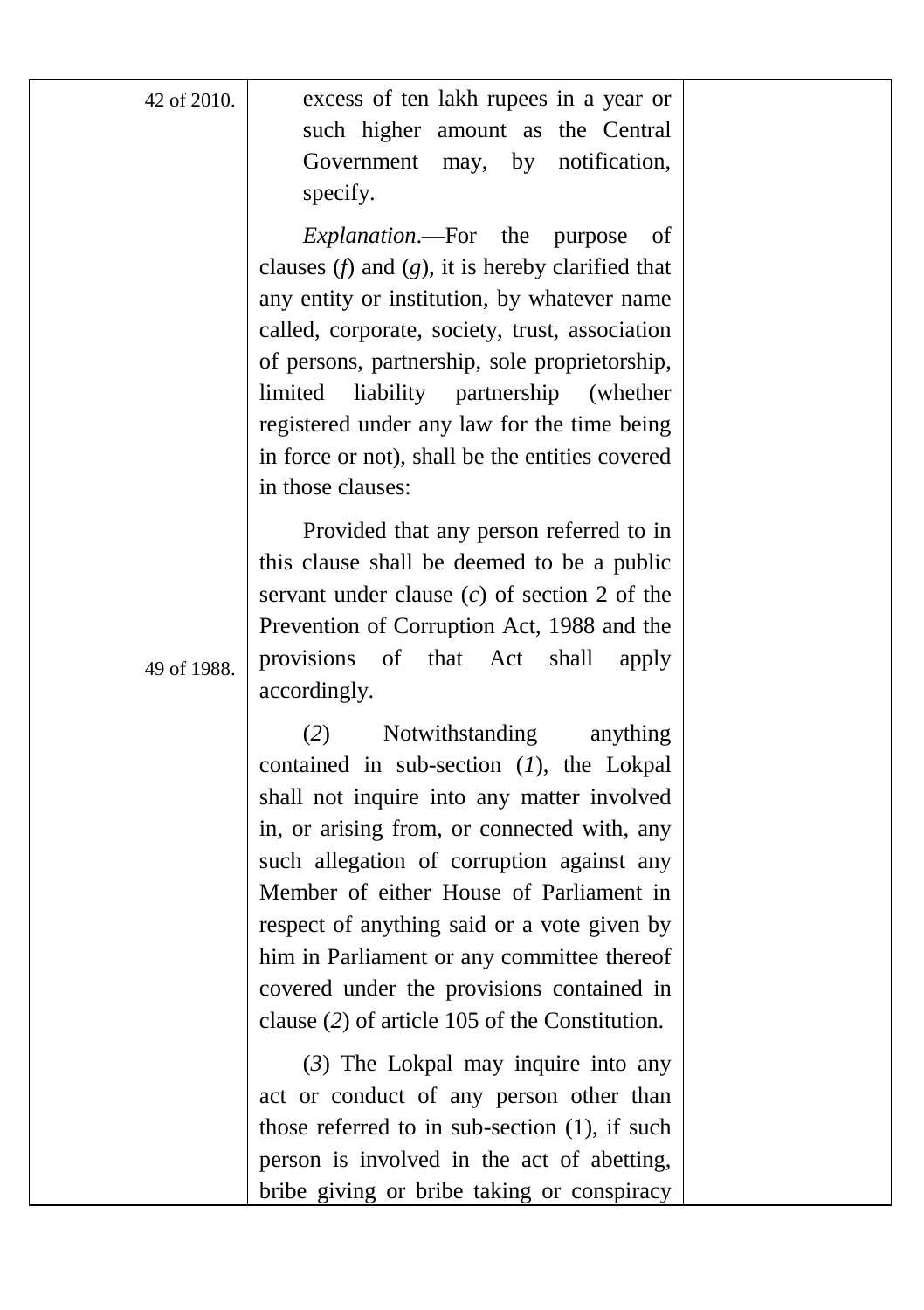| 49 of 1988. | relating to any allegation of corruption<br>under the Prevention of Corruption Act,<br>1988 against a person referred to in sub-<br>section $(l)$ :                                                                                                                                                                                                                                                                                                                           |                                                                                                           |
|-------------|-------------------------------------------------------------------------------------------------------------------------------------------------------------------------------------------------------------------------------------------------------------------------------------------------------------------------------------------------------------------------------------------------------------------------------------------------------------------------------|-----------------------------------------------------------------------------------------------------------|
| 60 of 1952. | Provided that no action under this<br>section shall be taken in case of a person<br>serving in connection with the affairs of a<br>State, without the consent of the State<br>Government.                                                                                                                                                                                                                                                                                     |                                                                                                           |
|             | $(4)$ No matter in respect of which a<br>complaint has been made to the Lokpal<br>under this Act, shall be referred for inquiry<br>under the Commissions of Inquiry Act,<br>1952.                                                                                                                                                                                                                                                                                             |                                                                                                           |
|             | <i>Explanation</i> .—For the removal<br>of<br>doubts, it is hereby declared that<br>a<br>complaint under this Act shall only relate to<br>a period during which the public servant<br>was holding or serving in that capacity.                                                                                                                                                                                                                                                |                                                                                                           |
| 49 of 1988. | 15. In case any matter or proceeding<br>related to allegation of corruption under the<br>Prevention of Corruption Act, 1988 has<br>been pending before any court or committee<br>of either House of Parliament or before any<br>other authority prior to commencement of<br>this Act or prior to commencement of any<br>inquiry after the commencement of this Act,<br>or proceeding<br>shall<br>such matter<br>be<br>continued before such court, committee or<br>authority. | Matters<br>pending<br>before any court or<br>committee or authority<br>for inquiry not to be<br>affected. |
|             | <b>16.</b> (1) Subject to the provisions of this<br>$Act, -$                                                                                                                                                                                                                                                                                                                                                                                                                  | Constitution<br>of<br>benches of Lokpal.                                                                  |
|             | $(a)$ the jurisdiction of the Lokpal<br>may be exercised by benches thereof;                                                                                                                                                                                                                                                                                                                                                                                                  |                                                                                                           |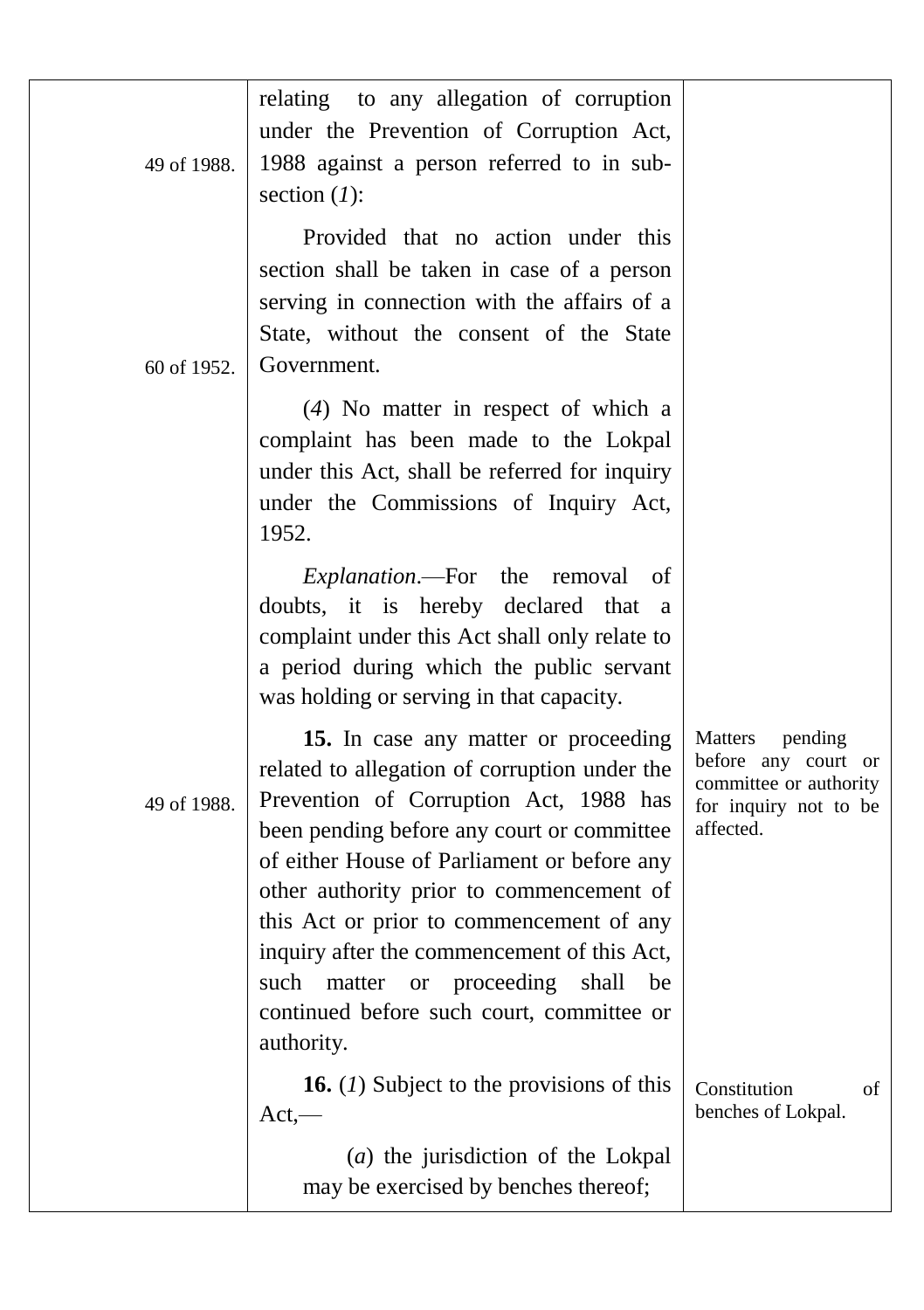| $(b)$ a bench may be constituted by<br>the Chairperson with two or more<br>Members as the Chairperson may deem<br>fit;<br>$(c)$ every bench shall ordinarily                                                                                                                                                                         |  |
|--------------------------------------------------------------------------------------------------------------------------------------------------------------------------------------------------------------------------------------------------------------------------------------------------------------------------------------|--|
| consist of at least one Judicial Member;<br>$(d)$ where a bench consists of the<br>Chairperson, such bench shall be<br>presided over by the Chairperson;                                                                                                                                                                             |  |
| (e) where a bench consists of a<br>Judicial Member, and a non-Judicial<br>Member, not being the Chairperson,<br>such bench shall be presided over by<br>the Judicial Member;                                                                                                                                                         |  |
| $(f)$ the benches of the Lokpal shall<br>ordinarily sit at New Delhi and at such<br>other places as the Lokpal may, by<br>regulations, specify.                                                                                                                                                                                      |  |
| (2) The Lokpal shall notify the areas in<br>relation to which each bench of the Lokpal<br>may exercise jurisdiction.                                                                                                                                                                                                                 |  |
| (3)<br>Notwithstanding<br>anything<br>contained<br>in<br>sub-section<br>(2),<br>the<br>Chairperson shall have<br>the<br>power<br>to<br>constitute or reconstitute benches from time<br>to time.                                                                                                                                      |  |
| $(4)$ If at any stage of the hearing of any<br>case or matter it appears to the Chairperson<br>or a Member that the case or matter is of<br>such nature that it ought to be heard by a<br>bench consisting of three or more Members,<br>the case or matter may be transferred by the<br>Chairperson or, as the case may be, referred |  |
| to him for transfer, to such bench as the                                                                                                                                                                                                                                                                                            |  |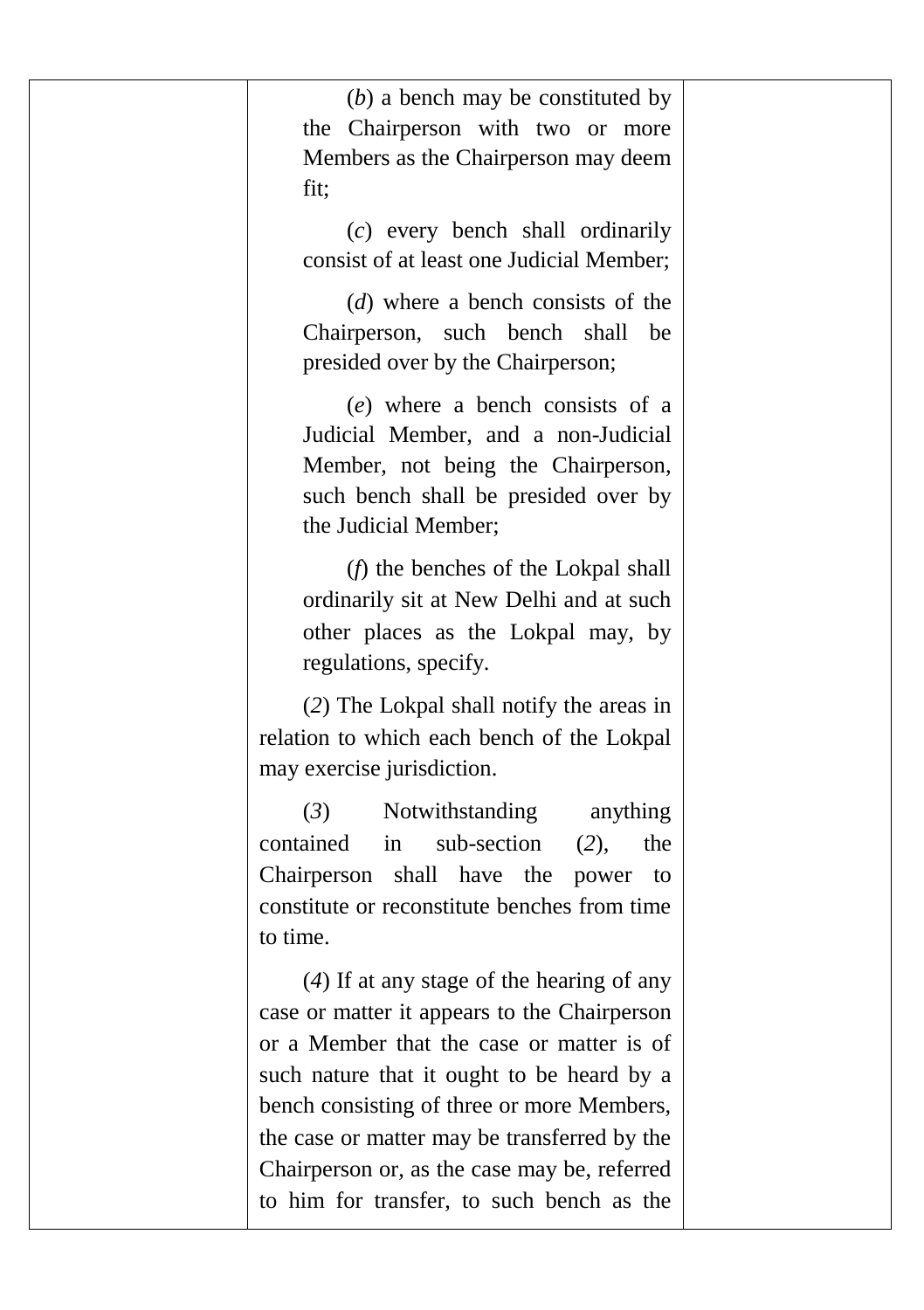| Chairperson may deem fit.                                                                                                                                                                                                                                                                                                                                                                                                                                                                                                                                                                                |                                                                       |
|----------------------------------------------------------------------------------------------------------------------------------------------------------------------------------------------------------------------------------------------------------------------------------------------------------------------------------------------------------------------------------------------------------------------------------------------------------------------------------------------------------------------------------------------------------------------------------------------------------|-----------------------------------------------------------------------|
| 17. Where benches are constituted, the<br>Chairperson may, from time to time, by<br>notification, make provisions as to the<br>distribution of the business of the Lokpal<br>amongst the benches and also provide for<br>the matters which may be dealt with by each<br>bench.                                                                                                                                                                                                                                                                                                                           | Distribution<br>of<br>business<br>amongst<br>benches.                 |
| 18. On an application for transfer made<br>by the complainant or the public servant, the<br>Chairperson, after giving an opportunity of<br>being heard to the complainant or the public<br>servant, as the case may be, may transfer<br>any case pending before one bench for<br>disposal to any other bench.                                                                                                                                                                                                                                                                                            | Power of Chairperson<br>to transfer cases.                            |
| 19. If the Members of<br>hench<br>a<br>consisting of an even number of Members<br>differ in opinion on any point, they shall<br>state the point or points on which they<br>differ, and make a reference to the<br>Chairperson who shall either hear the point<br>or points himself or refer the case for<br>hearing on such point or points by one or<br>more of the other Members of the Lokpal<br>and such point or points shall be decided<br>according to the opinion of the majority of<br>the Members of the Lokpal who have heard<br>the case, including those who first heard it.<br>CHAPTER VII | Decision<br>to<br>be<br>by<br>majority.                               |
| PROCEDURE IN RESPECT OF PRELIMINARY                                                                                                                                                                                                                                                                                                                                                                                                                                                                                                                                                                      |                                                                       |
| INQUIRY AND INVESTIGATION                                                                                                                                                                                                                                                                                                                                                                                                                                                                                                                                                                                |                                                                       |
| <b>20.</b> $(I)$ The Lokpal on receipt of a<br>complaint, if it decides to proceed further,                                                                                                                                                                                                                                                                                                                                                                                                                                                                                                              | Provisions relating to<br>complaints<br>and<br>preliminary<br>inquiry |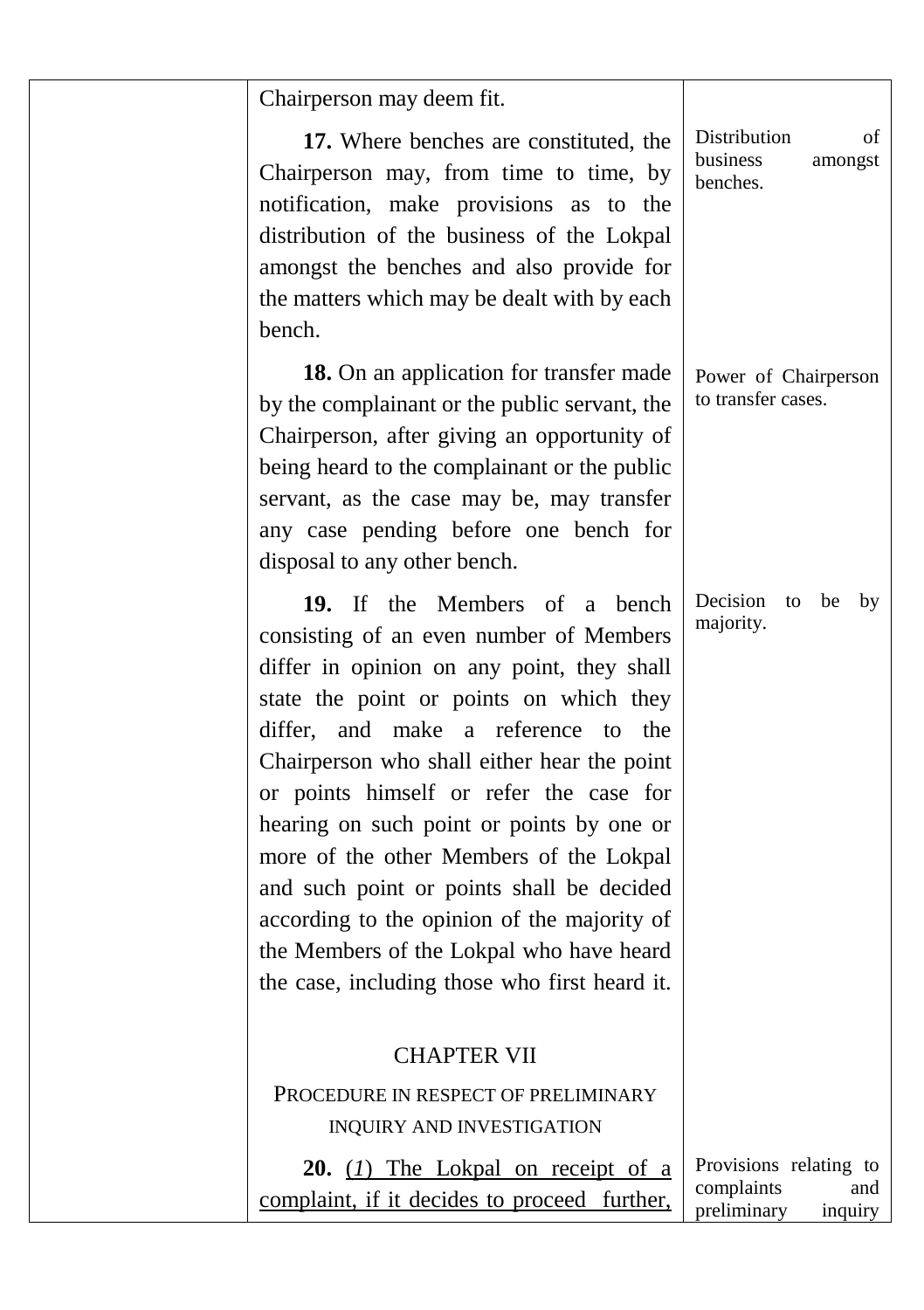may order––

(*a*) preliminary inquiry against any public servant by its Inquiry Wing or any agency (including the Delhi Special Police Establishment) to ascertain whether there exists a prima facie case for proceeding in the matter; or

(*b*) investigation by any agency (including the Delhi Special Police Establishment) where there exists a *prima facie* case.

Provided that the Lokpal shall if it has decided to proceed with the preliminary inquiry, by a general or special order, refer the complaints or a category of complaints or a complaint received by it in respect of public servants belonging to Group A or Group B or Group C or Group D to the Central Vigilance Commission constituted under sub-section (*1*) of section 3 of the Central Vigilance Commission Act, 2003:

Provided further that the Central Vigilance Commission in respect of complaints referred to it under the first proviso, after making preliminary inquiry in respect of public servants belonging to Group A and Group B, shall submit its report to the Lokpal in accordance with the provisions contained in sub-sections (*2*) and (*4*) and in case of public servants belonging to Group C and Group D, the Commission shall proceed in accordance with the

54 of 2003.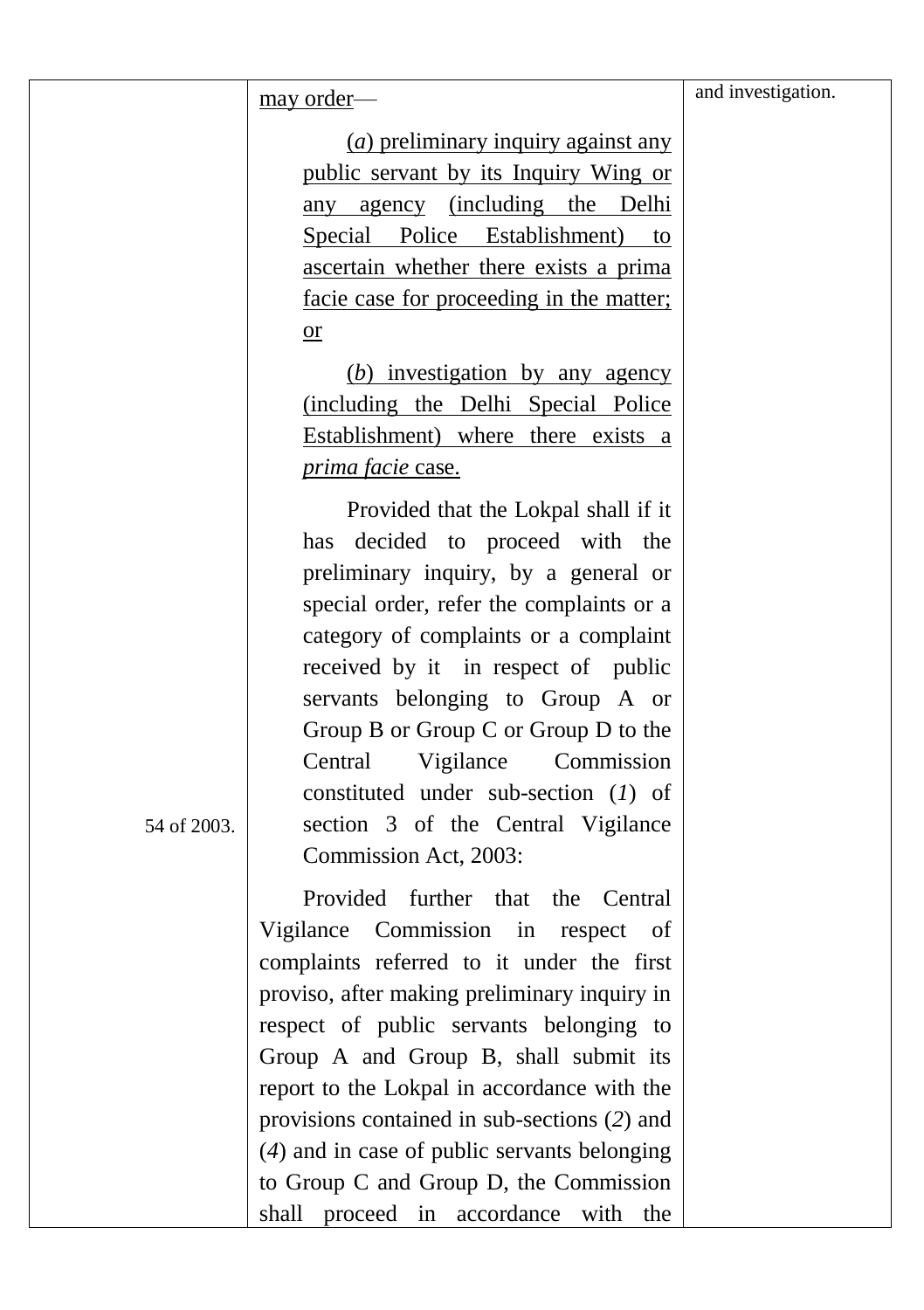| 45 of 2003. provisions of the Central Vigilance |  |  |
|-------------------------------------------------|--|--|
| Commission Act, 2003.                           |  |  |

(*2*) During the preliminary inquiry referred to in sub-section  $(I)$ , the Inquiry Wing or any agency (including the Delhi Special Police Establishment) shall conduct a preliminary inquiry and on the basis of material, information and documents collected may seek the comments on the allegations made in the complaint from the public servant and the competent authority and after obtaining the comments of the concerned public servant and the competent authority, submit, within sixty days from the date of receipt of the reference, a report to the Lokpal.

(*3*) A bench consisting of not less than three Members of the Lokpal shall consider every report, received under sub-section (*2*) from the Inquiry Wing or any agency (including the Delhi Special Police Establishment),  $* * * *$  to decide whether there exists a *prima facie* case, and \* proceed with one or more of the following actions, namely:—

> (*a*) investigation by any agency or the Delhi Special Police Establishment, as the case may be;

> (*b*) initiation of the departmental proceedings or any other appropriate action against the concerned public servants by the competent authority;

> (*c*) closure of the proceedings against the public servant and to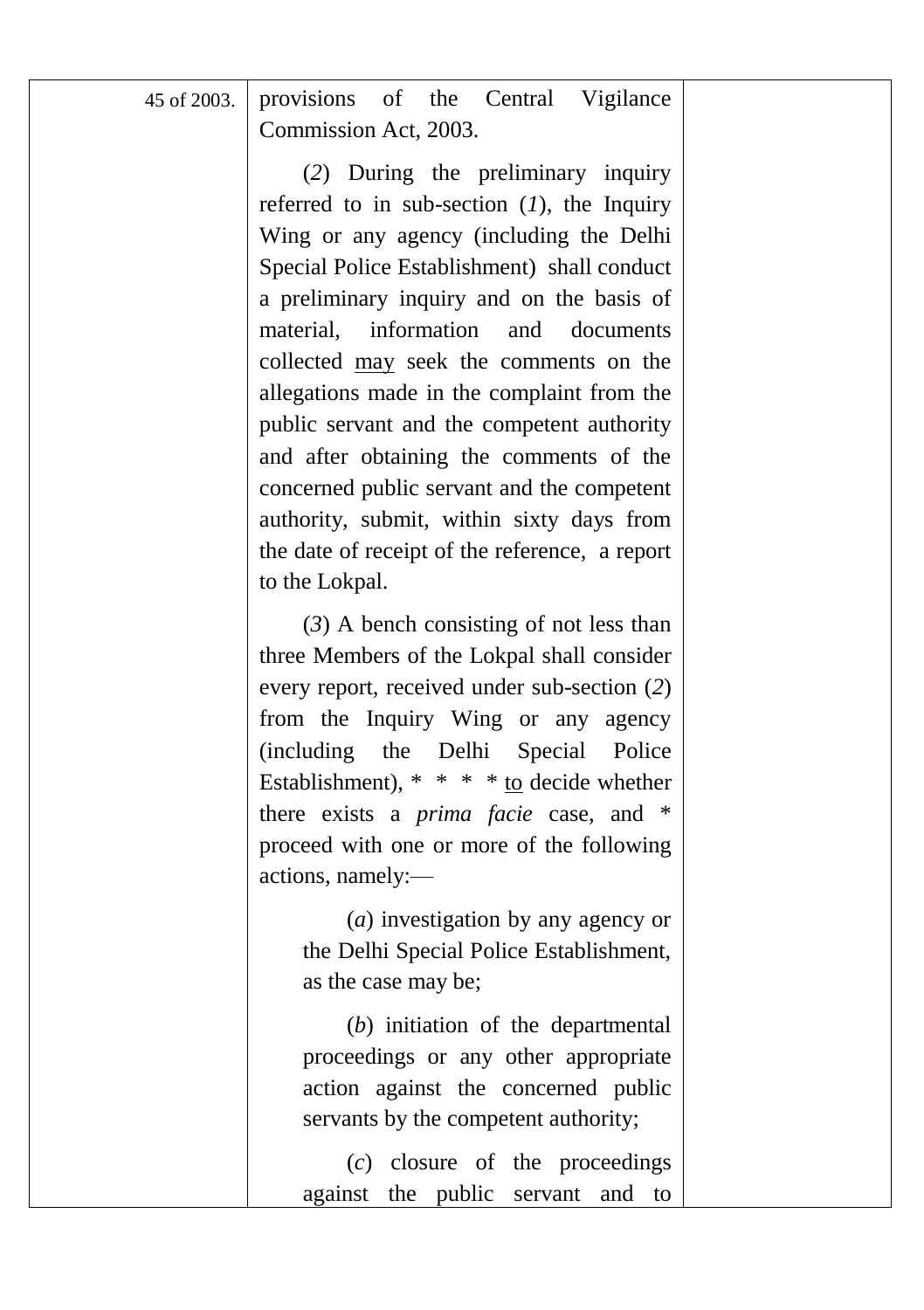proceed against the complainant under section 46.

(*4*) Every preliminary inquiry referred to in sub-section (*1*) shall ordinarily be completed within a period of ninety days and for reasons to be recorded in writing, within a further period of ninety days from the date of receipt of the complaint.

(*5*) In case the Lokpal decides to proceed to investigate into the complaint, it shall direct any agency (including the Delhi Special Police Establishment) to carry out the investigation as expeditiously as possible and complete the investigation within a period of six months from the date of its order: \* \* \* \*

Provided that the Lokpal may extend the said period by a further period not exceeding of six months at a time for the reasons to be recorded in writing.

2 of 1974.

(*6*) Notwithstanding anything contained in section 173 of the Code of Criminal Procedure, 1973, any agency (including the Delhi Special Police Establishment) shall, in respect of cases referred to it by the Lokpal, submit the investigation report under that section to the court having jurisdiction and forward a copy thereof to the Lokpal.

(*7*) A bench consisting of not less than three Members of the Lokpal shall consider every report received by it under subsection (*6*) from any agency (including the Delhi Special Police Establishment) and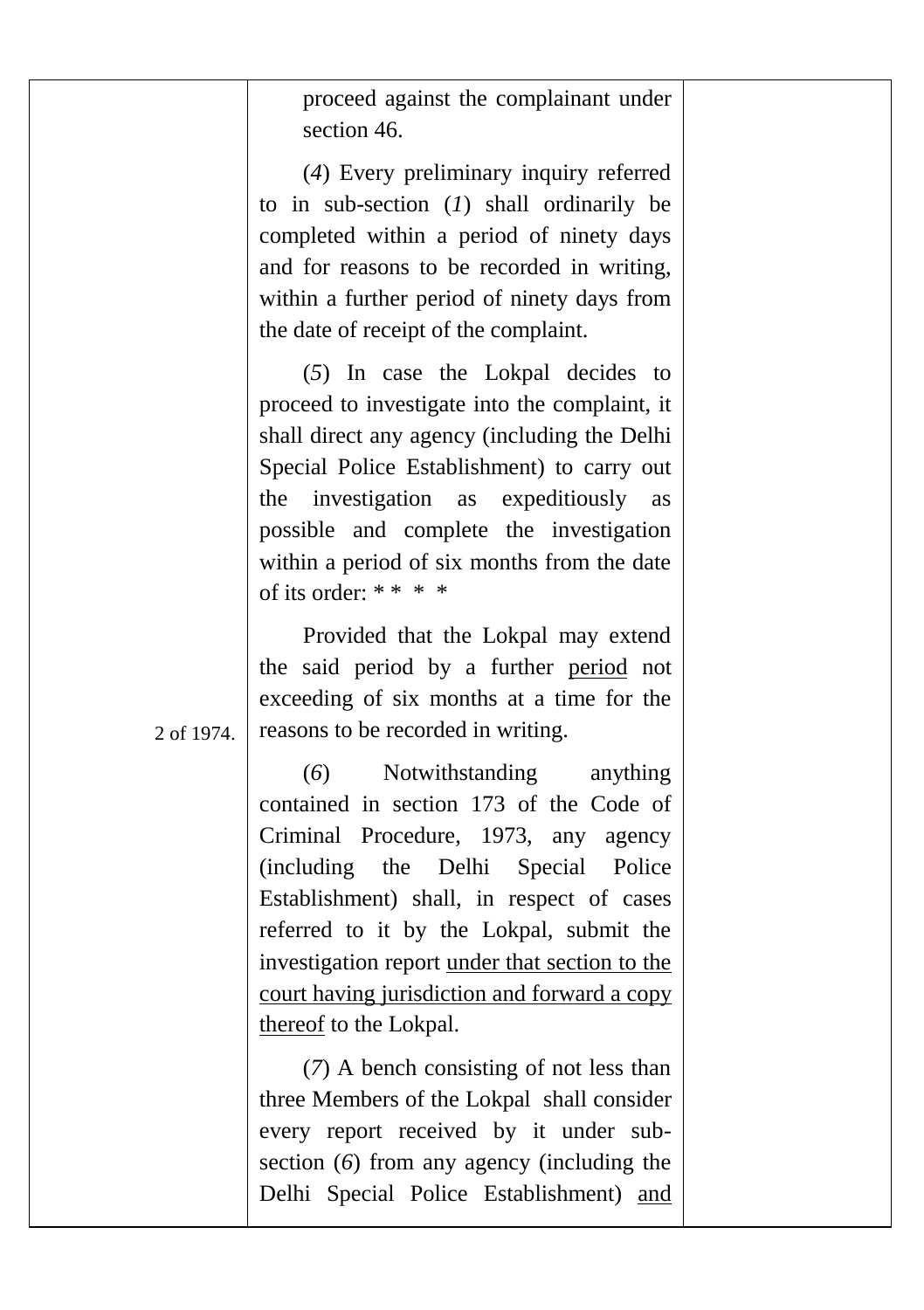after obtaining the comments of the competent authority and the public servant may— \*\*

> (*a*) grant sanction to its Prosecution Wing or investigating agency to file charge-sheet or direct the closure of report before the Special Court against the public servant;

> (*b*) direct the competent authority to initiate the departmental proceedings or any other appropriate action against the concerned public servant \* \* \* \*.

(*8*) The Lokpal may, after taking a decision under sub-section (*7*) on the filing of the charge-sheet, direct its Prosecution Wing or any investigating agency (including the Delhi Special Police Establishment) to initiate prosecution in the Special Court in respect of the cases investigated by the agency \* \* \*.

(*9*) The Lokpal may, during the preliminary inquiry or the investigation, as the case may be, pass appropriate orders for the safe custody of the documents relevant to the preliminary inquiry or, as the case may be, investigation as it deems fit.

(*10*) The website of the Lokpal shall, from time to time and in such manner as may be specified by regulations, display to the public, the status of number of complaints pending before it or disposed of by it.

(*11*) The Lokpal may retain the original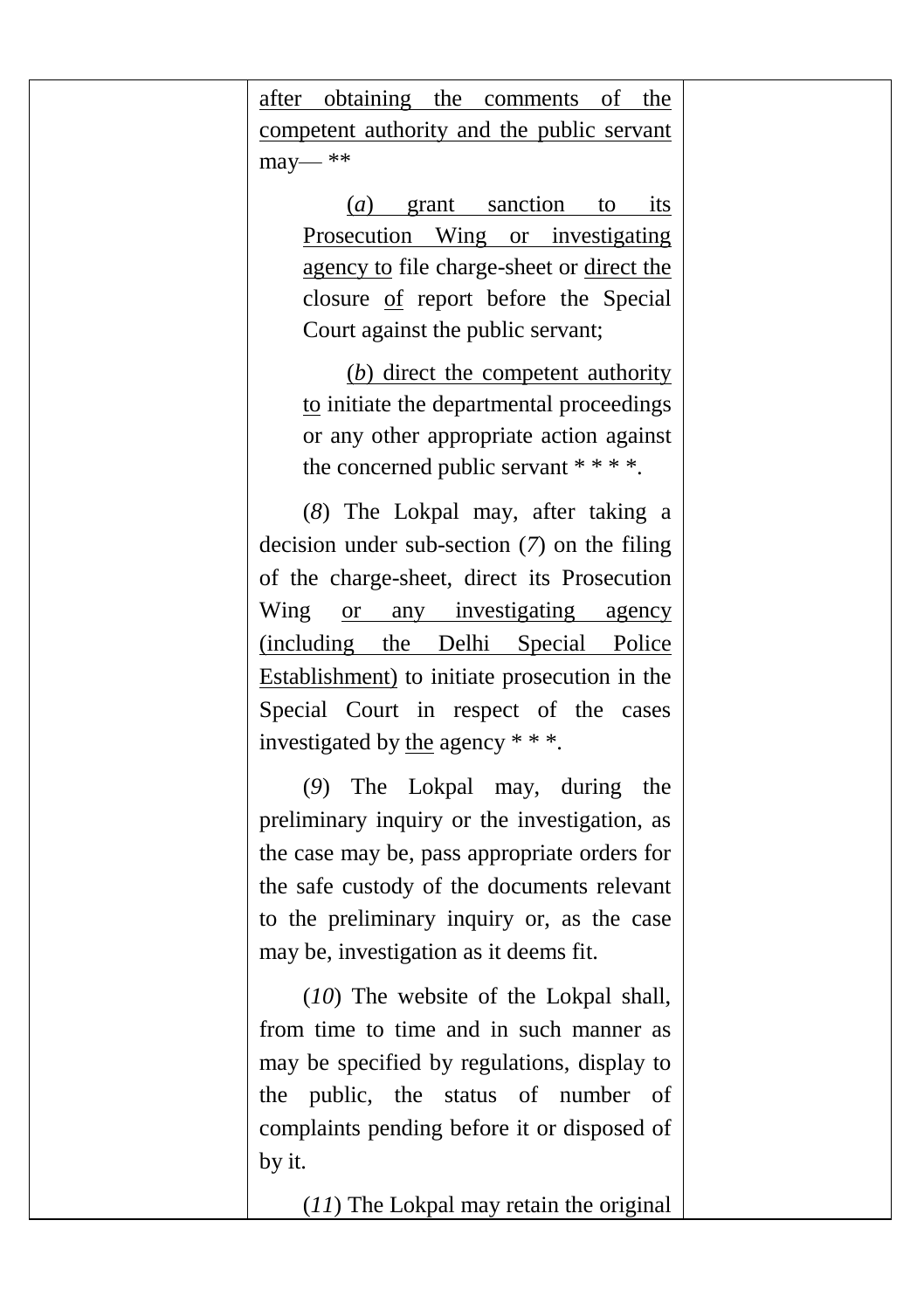| records and evidences which are likely to be<br>required in the process of preliminary<br>inquiry or investigation or conduct of a case<br>by it or by the Special Court.                                                                                                                                                  |                                                                                                       |
|----------------------------------------------------------------------------------------------------------------------------------------------------------------------------------------------------------------------------------------------------------------------------------------------------------------------------|-------------------------------------------------------------------------------------------------------|
| $(12)$ Save as otherwise provided, the<br>manner and procedure of conducting a<br>preliminary<br>inquiry or<br>investigation<br>(including such material and documents to<br>be made available to the public servant)<br>under this Act, shall be such as may be<br>specified by regulations.                              |                                                                                                       |
| 21. If, at any stage of the proceeding,<br>the Lokpal-<br>considers it necessary<br>(a)<br>to<br>inquire into the conduct of any person<br>other than the accused; or                                                                                                                                                      | Persons likely to be<br>prejudicially affected<br>to be heard.                                        |
| $(b)$ is of opinion that the reputation<br>of any person other than an accused is<br>likely to be prejudicially affected by<br>the preliminary inquiry,                                                                                                                                                                    |                                                                                                       |
| the Lokpal shall give to that person a<br>reasonable opportunity of being heard in the<br>preliminary inquiry and to produce evidence<br>in his defence, consistent with the principles<br>of natural justice.                                                                                                             |                                                                                                       |
| 22. Subject to the provisions of this<br>Act, for the purpose of any preliminary<br>inquiry or investigation, the Lokpal or the<br>investigating agency, as the case may be.<br>may require any public servant or any other<br>person who, in its opinion, is able to furnish<br>information or produce documents relevant | Lokpal may require<br>any public servant or<br>any other person to<br>furnish<br>information,<br>etc. |
| to such preliminary inquiry or investigation,<br>to furnish any such information or produce                                                                                                                                                                                                                                |                                                                                                       |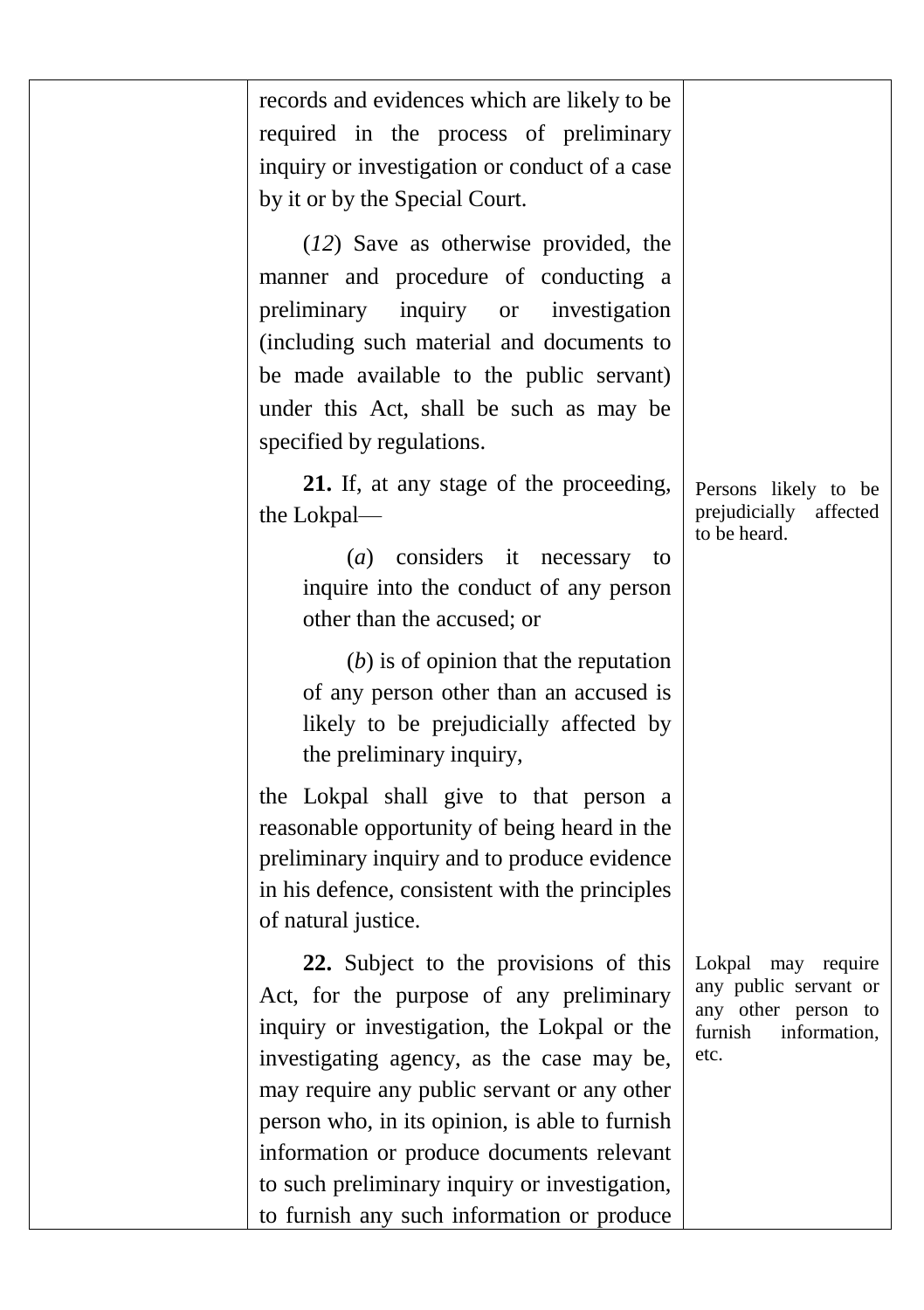#### any such document.

2 of 1974. 25 of 1946. 49 of 1988.

**23.** (*1*) Notwithstanding anything contained in section 197 of the Code of Criminal Procedure, 1973 or section 6A of the Delhi Special Police Establishment Act, 1946 or section 19 of the Prevention of Corruption Act, 1988, the Lokpal shall have the power to grant sanction for prosecution under clause (*a*) of sub-section (*7*) of section 20.

(*2*) No prosecution under sub-section (*1*) shall be initiated against any public servant accused of any offence alleged to have been committed by him while acting or purporting to act in the discharge of his official duty, and no court shall take cognizance of such offence except with the previous sanction of the Lokpal.

(*3*) Nothing contained in sub-sections (*1*) and (*2*) shall apply in respect of the persons holding office in pursuance of the provisions of the Constitution and in respect of which a procedure for removal of such person has been specified therein.

(*4*) The provisions contained in subsections (*1*), (*2*) and (*3*) shall be without prejudice to the generality of the provisions contained in article 311 and sub-clause (*c*) of clause (*3*) of article 320 of the Constitution.

**24.** Where, after the conclusion of the investigation, the findings of the Lokpal disclose the commission of an offence under the Prevention of Corruption Act, 1988 by a public servant referred to in clause (*a*) or

Action on investigation against public servant being Prime Minister, Ministers or Members of Parliament.

49 of 1988.

Power of Lokpal to grant sanction for initiating prosecution.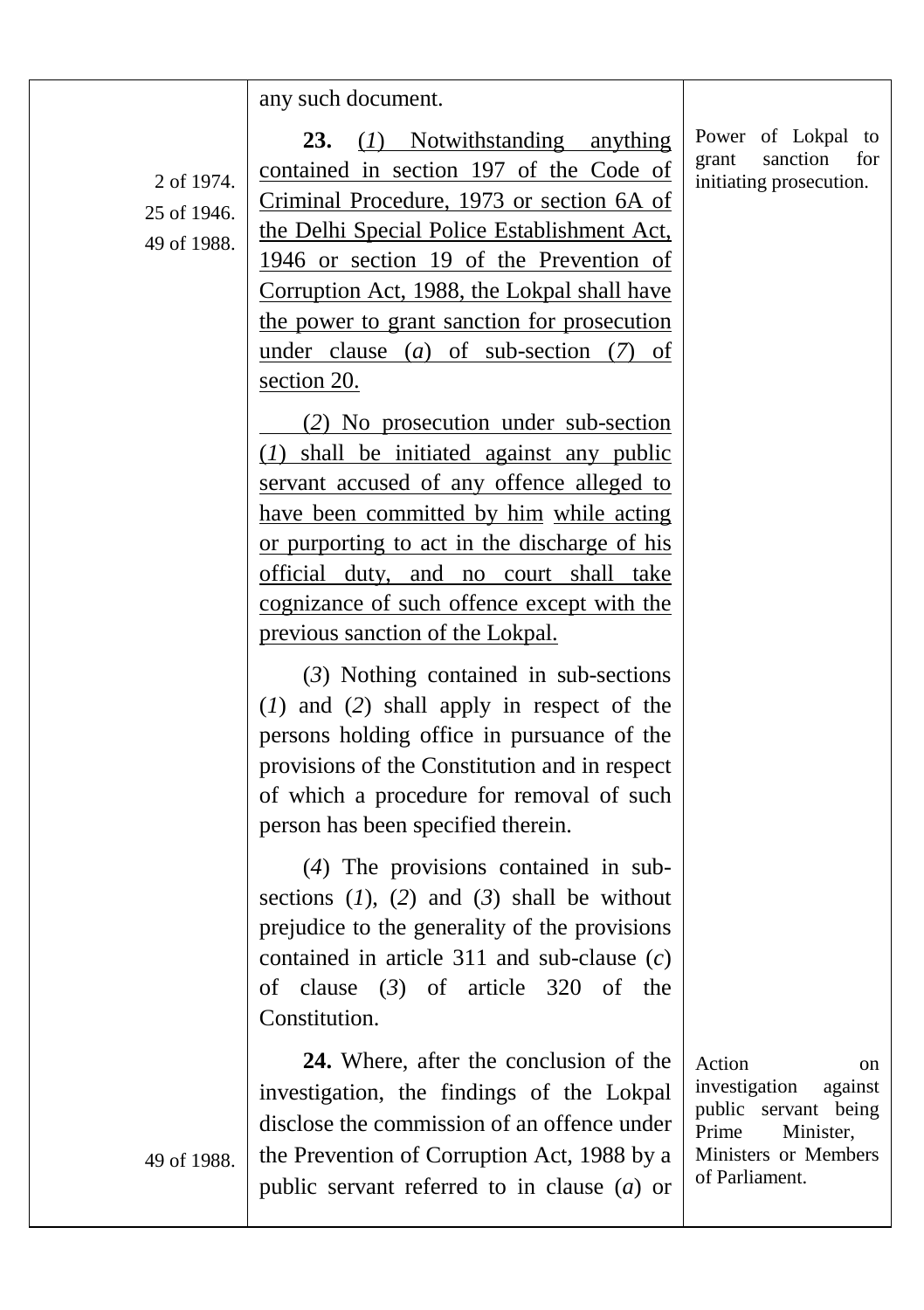|                            | clause (b) or clause (c) of sub-section (1) of<br>section 14, the Lokpal may file a case in the<br>Special Court and shall send a copy of the<br>report together with its findings to the<br>competent authority.<br><b>CHAPTER VIII</b><br><b>POWERS OF LOKPAL</b>                                                                                                                                                                                                                                                                                                                                                                                                                                                                                                                                                                                                                                                                                                                                                                                                                                                                                               |                                  |
|----------------------------|-------------------------------------------------------------------------------------------------------------------------------------------------------------------------------------------------------------------------------------------------------------------------------------------------------------------------------------------------------------------------------------------------------------------------------------------------------------------------------------------------------------------------------------------------------------------------------------------------------------------------------------------------------------------------------------------------------------------------------------------------------------------------------------------------------------------------------------------------------------------------------------------------------------------------------------------------------------------------------------------------------------------------------------------------------------------------------------------------------------------------------------------------------------------|----------------------------------|
| 25 of 1946.<br>45 of 2003. | 25.<br>The<br>(I)<br>Lokpal<br>shall,<br>notwithstanding anything contained<br>in<br>section 4 of the Delhi Special Police<br>Establishment Act, 1946 and section 8 of<br>the Central Vigilance Commission Act,<br>2003, have the powers of superintendence<br>over, and to give direction to, the Delhi<br>Special Police Establishment in respect of<br>the matters referred by the Lokpal for<br>preliminary inquiry or investigation to the<br>Delhi Special Police Establishment under<br>this Act:<br>Provided that while exercising powers<br>of superintendence or giving direction under<br>this sub-section, the Lokpal shall not<br>exercise powers in such a manner so as to<br>require any agency (including the Delhi<br>Special Police Establishment) to whom the<br>investigation has been given, to investigate<br>and dispose of any case in a particular<br>manner.<br>(2) The Central Vigilance Commission<br>shall send a statement, at such interval as<br>the Lokpal may direct, to the Lokpal in<br>respect of action taken on complaints<br>referred to it under the second proviso to<br>sub-section $(I)$ of section 20 and on receipt | Supervisory powers of<br>Lokpal. |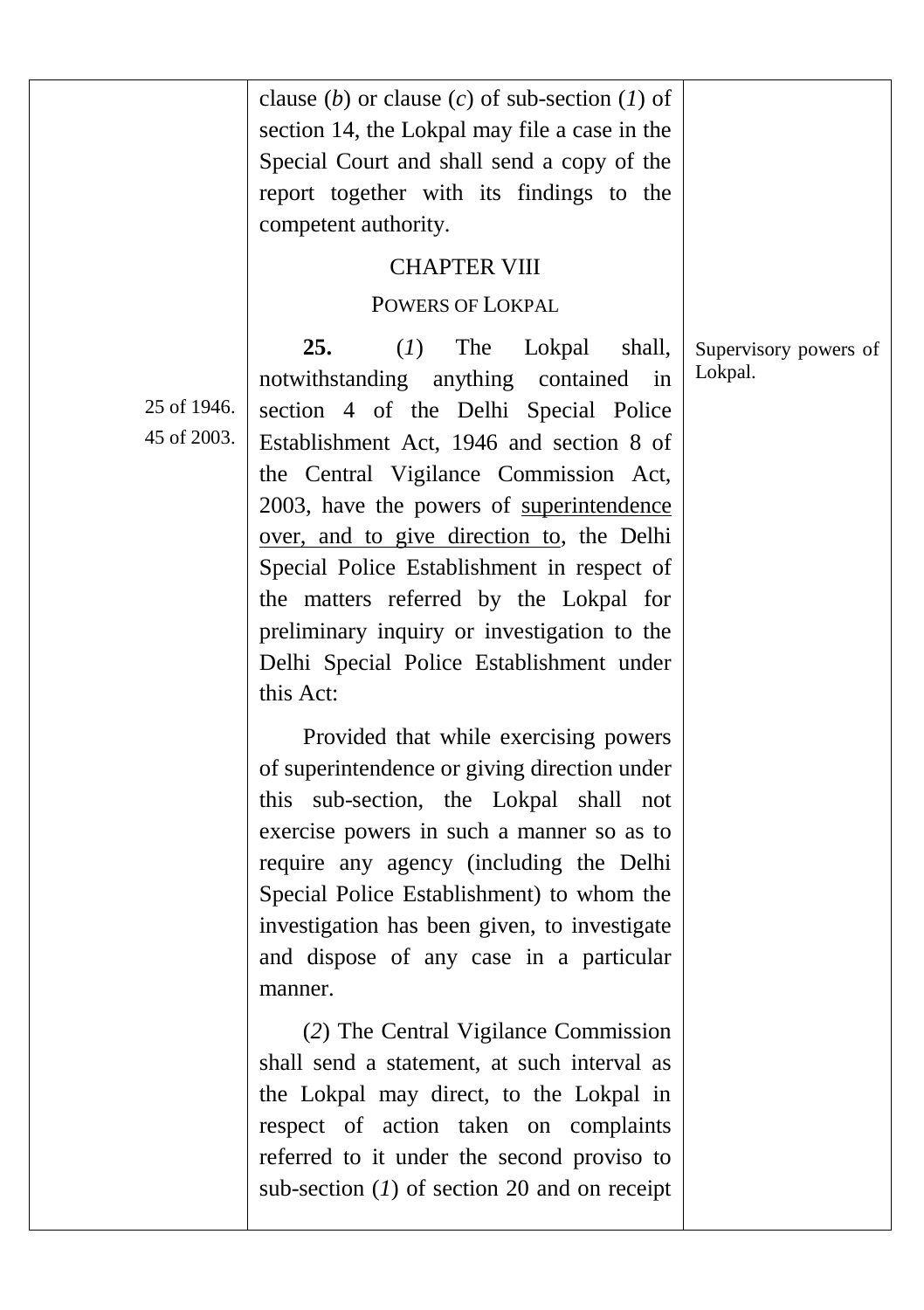| of such statement, the Lokpal may issue<br>guidelines for effective and expeditious<br>disposal of such cases.                                                                       |                     |
|--------------------------------------------------------------------------------------------------------------------------------------------------------------------------------------|---------------------|
| (3) Any officer of the Delhi Special<br>Police Establishment investigating a case<br>referred to it by the Lokpal, shall not be<br>transferred without the approval of the           |                     |
| Lokpal.<br>(4)<br>The Delhi Special Police<br>Establishment may, with the consent of the                                                                                             |                     |
| Lokpal, appoint a panel of Advocates, other<br>than the Government Advocates, for<br>conducting the cases referred to it by the                                                      |                     |
| Lokpal.<br>(5) The Central Government may from                                                                                                                                       |                     |
| time to time make available such funds as<br>may be required by the Director of the Delhi                                                                                            |                     |
| Special Police Establishment for conducting<br>effective investigation into the matters<br>referred to it by the Lokpal and the Director<br>shall be responsible for the expenditure |                     |
| incurred in conducting such investigation.<br>$26. (1)$ If the Lokpal has reason to                                                                                                  | Search and seizure. |
| believe that any document which, in its<br>opinion, shall be useful for, or relevant to,<br>any investigation under this Act,<br>are                                                 |                     |
| secreted in any place, it may authorise any<br>agency (including the Delhi Special Police<br>Establishment) to whom the investigation<br>has been given to search for and to seize   |                     |
| such documents.<br>(2) If the Lokpal is satisfied that any                                                                                                                           |                     |
| document seized under sub-section $(1)$ may<br>be used as evidence for the purpose of any                                                                                            |                     |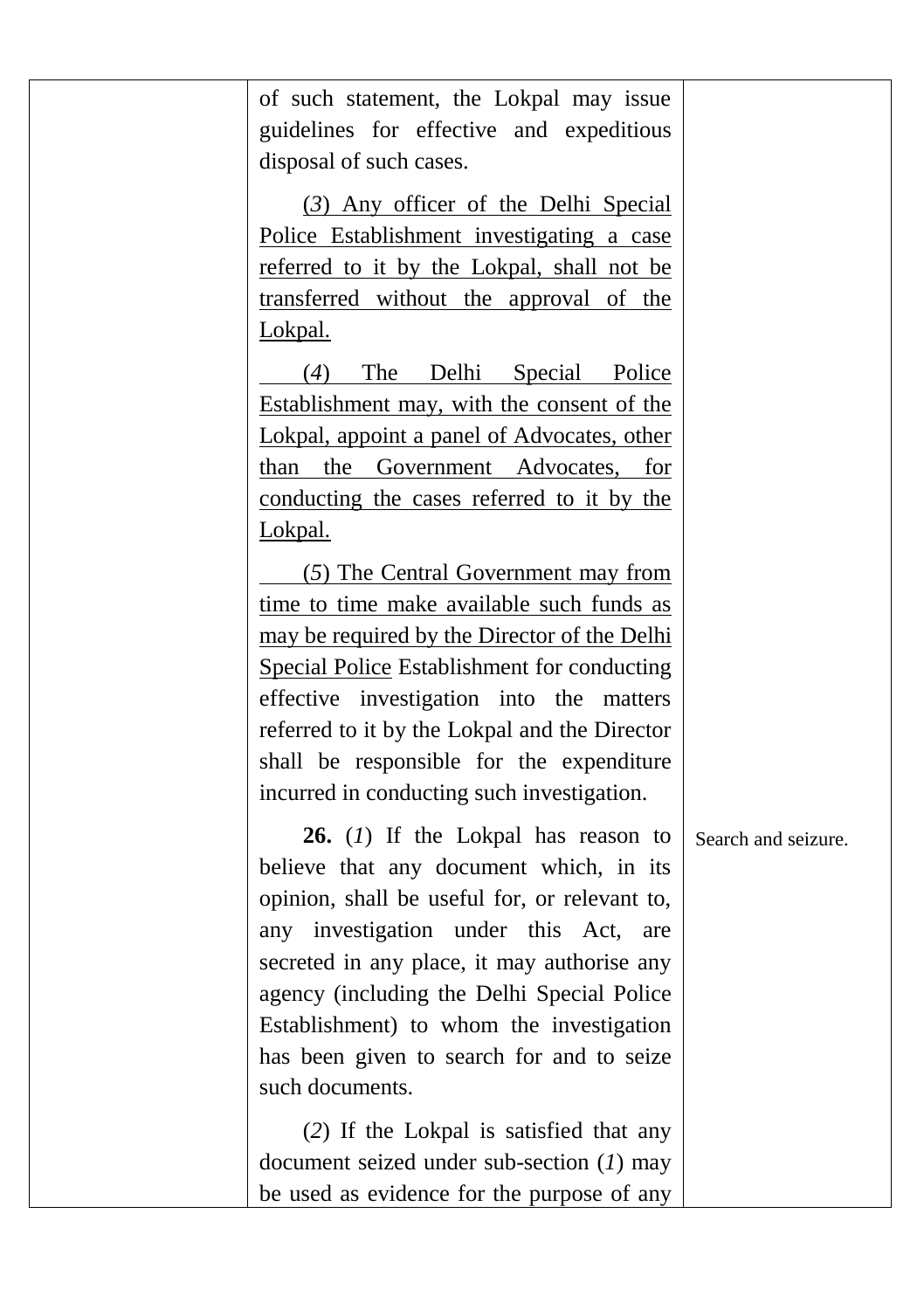|             | investigation under this Act and that it shall<br>be necessary to retain the document in its<br>custody or in the custody of such officer as<br>may be authorised, it may so retain or direct<br>such authorised officer to retain<br>such<br>document till the completion of<br>such<br>investigation:  |                                                              |
|-------------|----------------------------------------------------------------------------------------------------------------------------------------------------------------------------------------------------------------------------------------------------------------------------------------------------------|--------------------------------------------------------------|
|             | Provided that where any document is<br>required to be returned, the Lokpal or the<br>authorised officer may return the same after<br>retaining copies of such document duly<br>authenticated.                                                                                                            |                                                              |
| 5 of 1908.  | 27. $(I)$ Subject to the provisions of this<br>section, for the purpose of any preliminary<br>inquiry, the Inquiry Wing of the Lokpal<br>shall have all the powers of a civil court,<br>under the Code of Civil Procedure, 1908,<br>while trying a suit in respect of the<br>following matters, namely:- | Lokpal to have powers<br>of civil court in certain<br>cases. |
|             | $(i)$ summoning and enforcing the<br>of<br>attendance<br>any<br>person<br>and<br>examining him on oath;                                                                                                                                                                                                  |                                                              |
|             | (ii) requiring the discovery and<br>production of any document;                                                                                                                                                                                                                                          |                                                              |
|             | (iii)<br>receiving<br>evidence<br>on<br>affidavits;                                                                                                                                                                                                                                                      |                                                              |
|             | $(iv)$ requisitioning any public<br>record or copy thereof from any court<br>or office;                                                                                                                                                                                                                  |                                                              |
|             | $(v)$ issuing commissions for the<br>examination<br>of<br>witnesses<br><b>or</b><br>documents:                                                                                                                                                                                                           |                                                              |
| 45 of 1860. | Provided that such commission, in                                                                                                                                                                                                                                                                        |                                                              |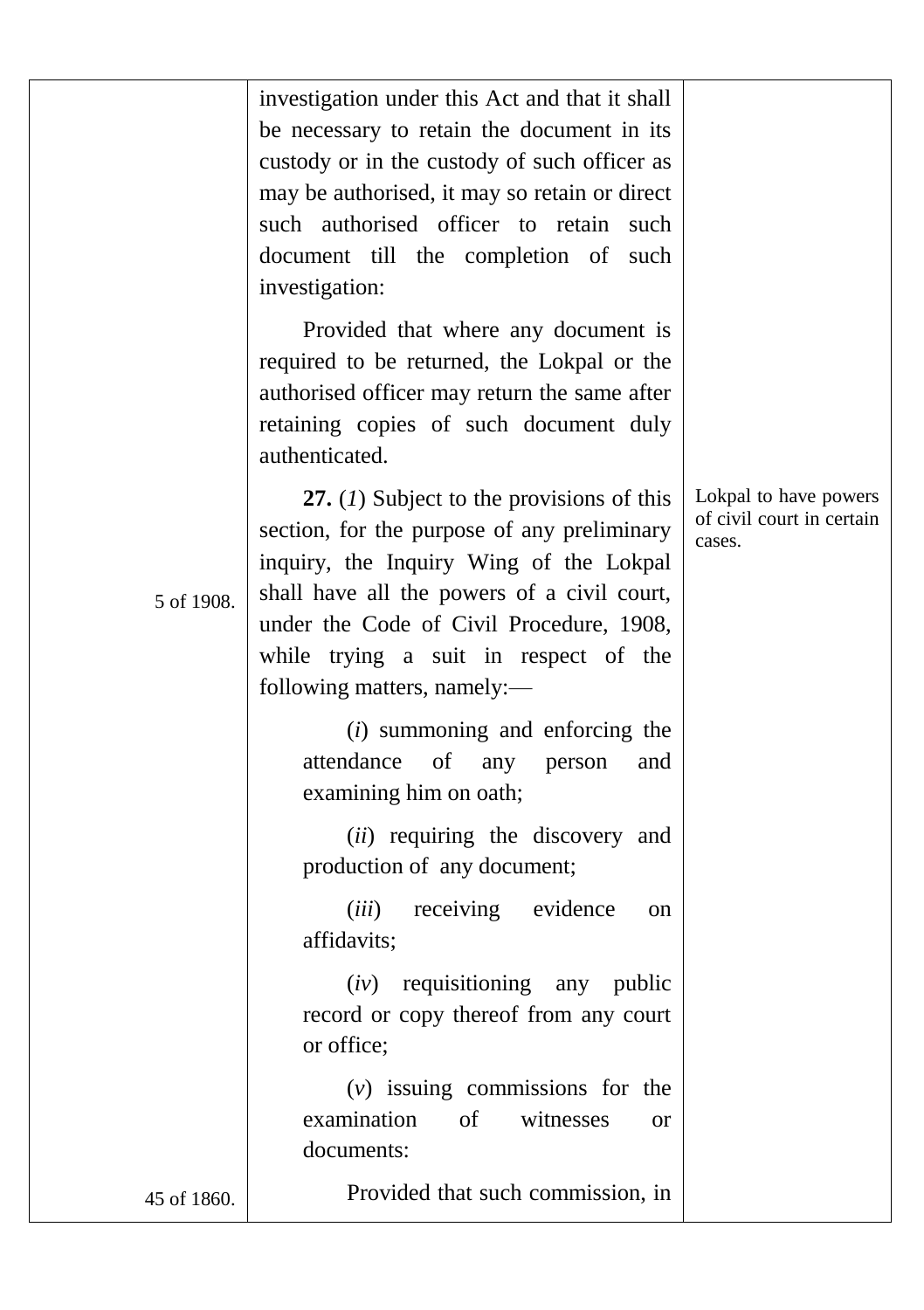| case of a witness, shall be issued only<br>where the witness, in the opinion of the<br>Lokpal, is not in a position to attend the<br>proceeding before the Lokpal; and                                                                                                                                                 |                                                                                                |
|------------------------------------------------------------------------------------------------------------------------------------------------------------------------------------------------------------------------------------------------------------------------------------------------------------------------|------------------------------------------------------------------------------------------------|
| (vi) such other matters as may be<br>prescribed.                                                                                                                                                                                                                                                                       |                                                                                                |
| (2) Any proceeding before the Lokpal<br>shall be deemed to be a judicial proceeding<br>within the meaning of section 193 of the<br>Indian Penal Code.                                                                                                                                                                  |                                                                                                |
| 28.<br>$(I)$ The Lokpal may, for the<br>purpose of conducting any preliminary<br>inquiry or investigation, utilise the services<br>any<br>officer<br>of<br>organisation<br><b>or</b><br><sub>or</sub><br>investigating<br>of<br>agency<br>the<br>Central<br>Government or any State Government, as<br>the case may be. | Power of Lokpal<br>to<br>utilise<br>services of<br>officers of Central or<br>State Government. |
| (2) For the purpose of preliminary<br>inquiry or investigating into any matter<br>pertaining to such inquiry or investigation,<br>any officer or organisation or agency whose<br>services are utilised under sub-section $(I)$<br>may, subject to the superintendence and<br>direction of the Lokpal,-                 |                                                                                                |
| summon and<br>enforce<br>(a)<br>the<br>attendance of any person and examine<br>him:                                                                                                                                                                                                                                    |                                                                                                |
| $(b)$ require the discovery<br>and<br>production of any document; and                                                                                                                                                                                                                                                  |                                                                                                |
| $(c)$ requisition any public record or<br>copy thereof from any office.                                                                                                                                                                                                                                                |                                                                                                |
| $(3)$ The officer or organisation or<br>agency whose services are utilised under                                                                                                                                                                                                                                       |                                                                                                |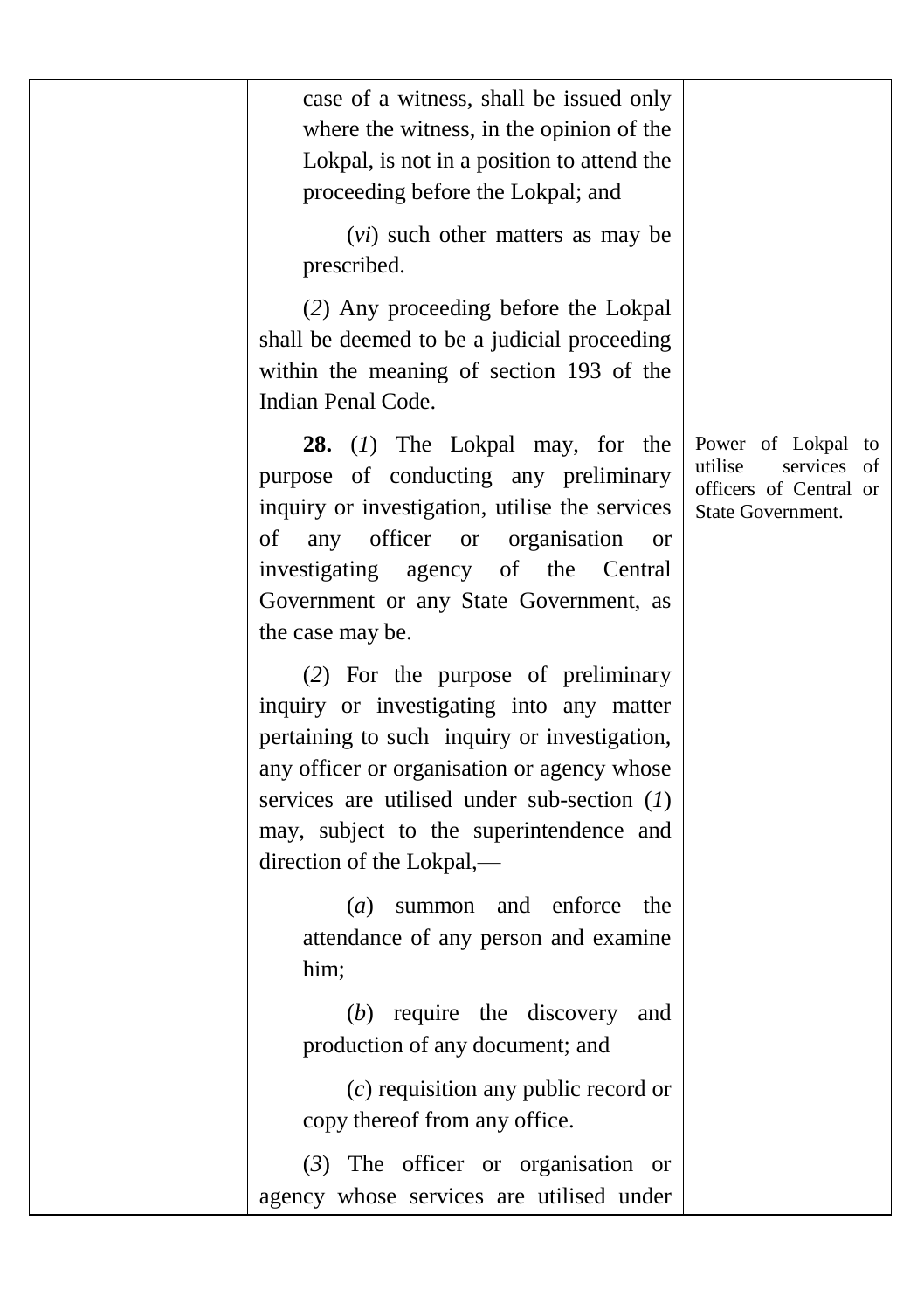|             | sub-section (2) shall inquire or, as the case<br>may be, investigate into<br>any<br>matter<br>pertaining to the preliminary inquiry or<br>investigation and submit a report thereon to<br>the Lokpal within such period as may be<br>specified by it in this behalf.                                                                                                                    |                                      |
|-------------|-----------------------------------------------------------------------------------------------------------------------------------------------------------------------------------------------------------------------------------------------------------------------------------------------------------------------------------------------------------------------------------------|--------------------------------------|
|             | <b>29.</b> (1) Where the Lokpal or any officer<br>authorised by it in this behalf, has reason to<br>believe, the reason for such belief to be<br>recorded in writing, on the basis of material<br>in his possession, that-                                                                                                                                                              | Provisional attachment<br>of assets. |
|             | $(a)$ any person is in possession of<br>any proceeds of corruption;                                                                                                                                                                                                                                                                                                                     |                                      |
|             | $(b)$ such person is accused of<br>having committed an offence relating<br>to corruption; and                                                                                                                                                                                                                                                                                           |                                      |
|             | $(c)$ such proceeds of offence are<br>likely to be concealed, transferred or<br>dealt with in any manner which may<br>result in frustrating any proceedings<br>to confiscation of<br>relating<br>such<br>proceeds of offence,                                                                                                                                                           |                                      |
| 43 of 1961. | the Lokpal or the authorised officer may, by<br>order in writing, provisionally attach such<br>property for a period not exceeding ninety<br>days from the date of the order, in the<br>manner provided in the Second Schedule to<br>the Income-tax Act, 1961 and the Lokpal<br>and the officer shall be deemed to be an<br>officer under sub-rule $(e)$ of rule 1 of that<br>Schedule. |                                      |
|             | (2) The Lokpal or the officer authorised<br>this behalf shall, immediately after<br>in<br>attachment under sub-section $(1)$ , forward a                                                                                                                                                                                                                                                |                                      |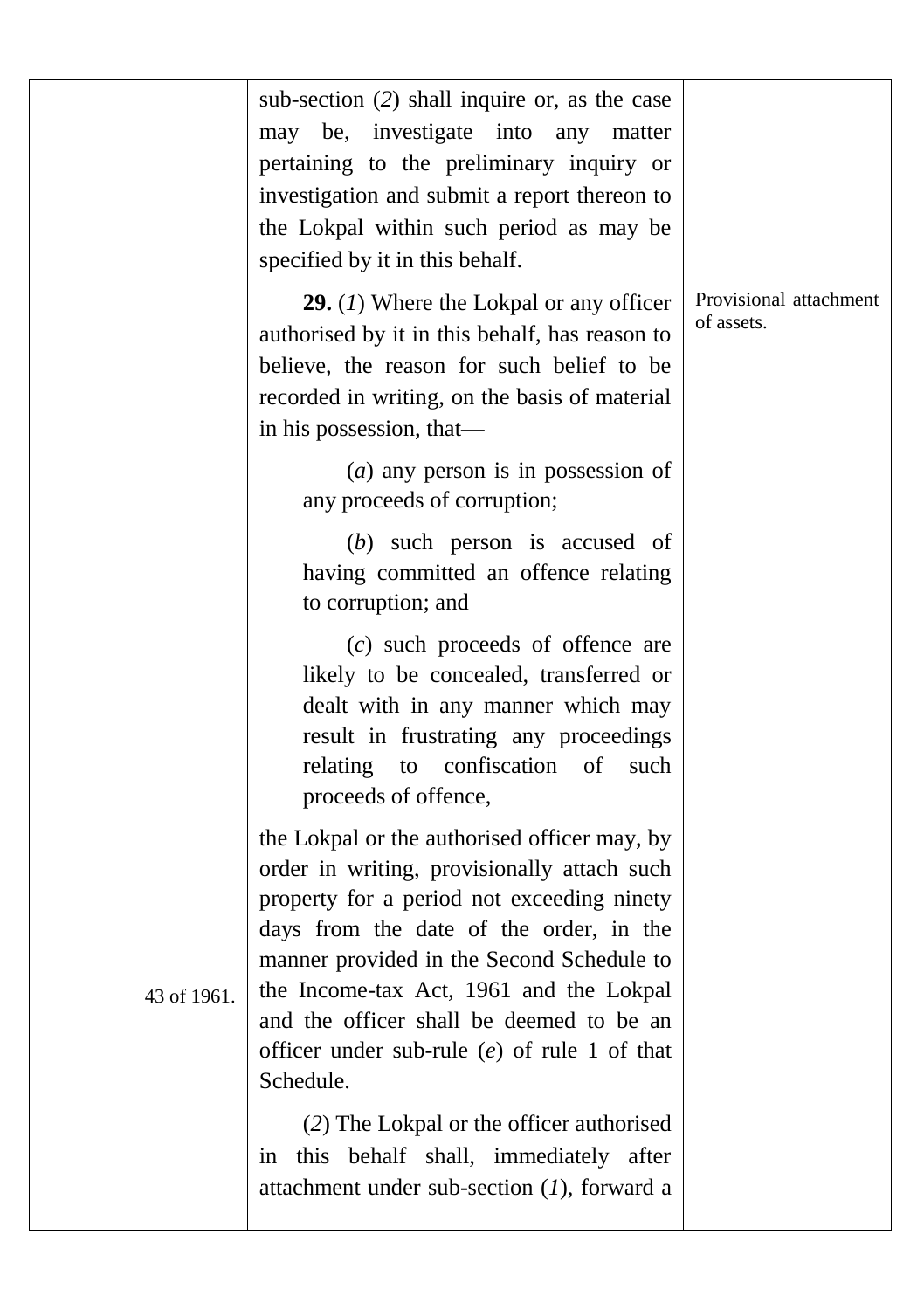| copy of the order, along with the material in<br>his possession, referred to in that sub-<br>section, to the Special Court, in a sealed<br>envelope, in<br>the manner as<br>may be                                                                                                                                                                                                                                                                                                   |                                                                                                              |
|--------------------------------------------------------------------------------------------------------------------------------------------------------------------------------------------------------------------------------------------------------------------------------------------------------------------------------------------------------------------------------------------------------------------------------------------------------------------------------------|--------------------------------------------------------------------------------------------------------------|
| order of attachment and keep such material                                                                                                                                                                                                                                                                                                                                                                                                                                           |                                                                                                              |
| (3) Every order of attachment made<br>under sub-section (1) shall cease to have<br>effect after the expiry of the period<br>specified in that sub-section or after the<br>expiry of the period as directed by the<br>Special Court under sub-section (2).                                                                                                                                                                                                                            |                                                                                                              |
| (4) Nothing in this section shall prevent<br>the person interested in the enjoyment of the<br>immovable property attached under sub-<br>section $(I)$ or sub-section $(2)$ , from such<br>enjoyment.                                                                                                                                                                                                                                                                                 |                                                                                                              |
| <i>Explanation</i> .—For the purposes of this<br>sub-section, "person interested", in relation<br>to any immovable property, includes all<br>persons claiming or entitled to claim any<br>interest in the property.                                                                                                                                                                                                                                                                  |                                                                                                              |
| 30.<br>(I)<br>The<br>Lokpal,<br>when<br>it<br>provisionally attaches any property under<br>sub-section $(I)$ of section 29 shall, within a<br>period of thirty days of such attachment,<br>direct its Prosecution Wing to file<br>an<br>application<br>stating the<br>facts<br>of such<br>attachment before the Special Court and<br>make<br>for confirmation<br>a<br>of<br>prayer<br>attachment of the property till completion of<br>the proceedings against the public servant in | Confirmation<br>of<br>attachment of assets.                                                                  |
|                                                                                                                                                                                                                                                                                                                                                                                                                                                                                      | prescribed and such Court may extend the<br>for such period as the Court may deem fit.<br>the Special Court. |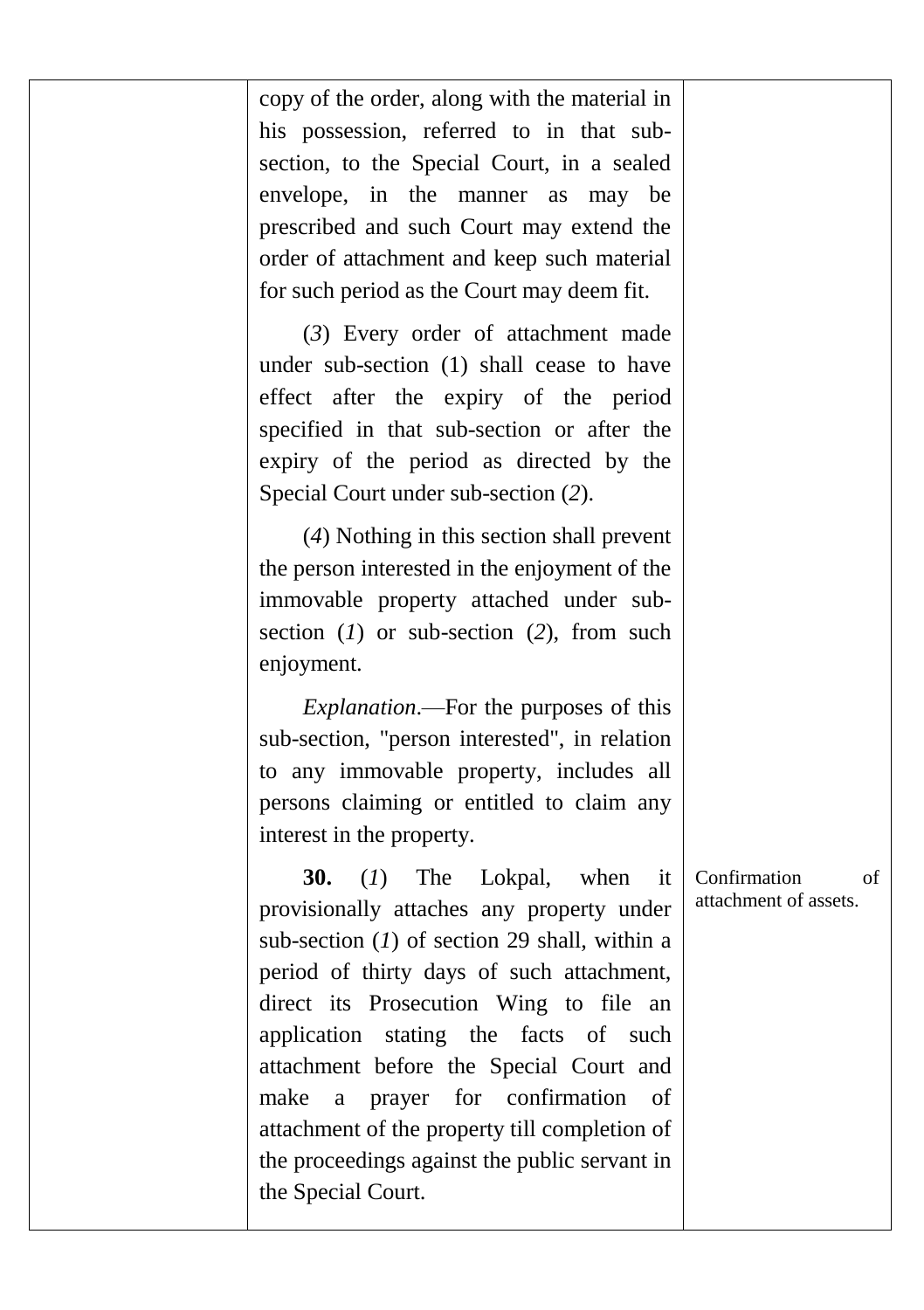|             | (2) The Special Court may, if it is of<br>the opinion that the property provisionally<br>attached had been acquired through corrupt<br>means, make an order for confirmation of<br>attachment of such<br>property<br>till<br>the<br>completion of the proceedings against the<br>public servant in the Special Court.<br>$(3)$ If the public servant is subsequently<br>acquitted of the charges framed against him,<br>the property, subject to the orders of the |                                                                                                                                                             |
|-------------|--------------------------------------------------------------------------------------------------------------------------------------------------------------------------------------------------------------------------------------------------------------------------------------------------------------------------------------------------------------------------------------------------------------------------------------------------------------------|-------------------------------------------------------------------------------------------------------------------------------------------------------------|
|             | Special Court, shall be restored to the<br>concerned public<br>servant<br>along<br>with<br>benefits from such property as might have<br>accrued during the period of attachment.                                                                                                                                                                                                                                                                                   |                                                                                                                                                             |
| 49 of 1988. | $(4)$ If the public servant is subsequently<br>convicted of the charges of corruption, the<br>proceeds relatable to the offence under the<br>Prevention of Corruption Act, 1988 shall be<br>confiscated<br>and<br>vest<br>in<br>the<br>Central<br>Government free from any encumbrance or<br>leasehold interest excluding any debt due to<br>any bank or financial institution.                                                                                    |                                                                                                                                                             |
| 51 of 1993. | <i>Explanation</i> .—For the purposes of this<br>sub-section, the expressions "bank", "debt"<br>and "financial institution" shall have the<br>meanings respectively assigned to them in<br>clauses $(d)$ , $(g)$ and $(h)$ of section 2 of the<br>Recovery of Debts Due to Banks and<br>Financial Institutions Act, 1993.                                                                                                                                          |                                                                                                                                                             |
|             | 31.<br>(1) Without prejudice to the<br>provisions of sections 29 and 30, where the<br>Special Court, on the basis of <i>prima facie</i><br>evidence, has reason to believe or<br>is<br>satisfied that the assets, proceeds, receipts<br>and benefits, by whatever name called, have                                                                                                                                                                                | Confiscation of assets,<br>proceeds, receipts and<br>benefits<br>arisen<br><sub>or</sub><br>procured by means of<br>corruption in special<br>circumstances. |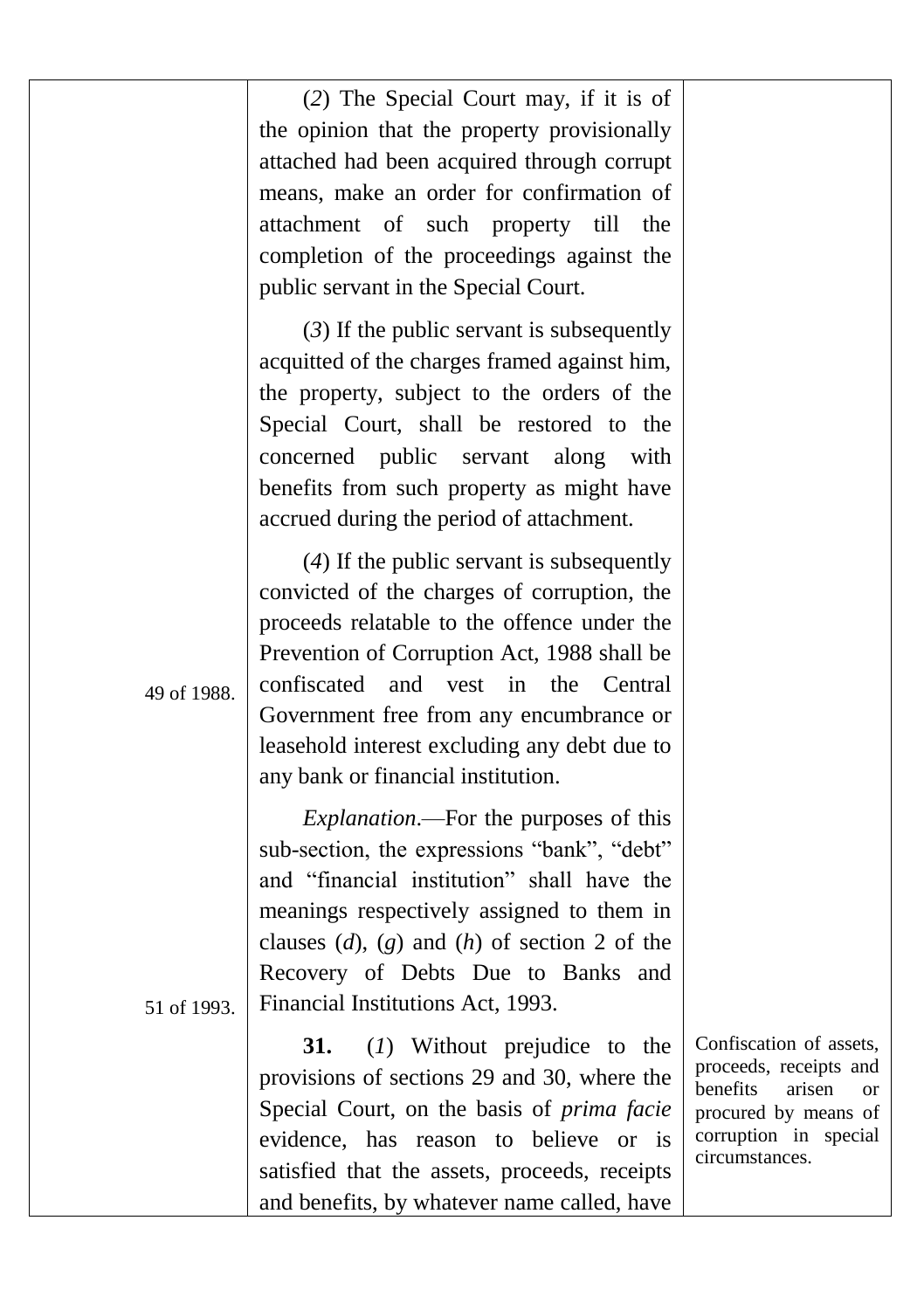arisen or procured by means of corruption by the public servant, it may authorise the confiscation of such assets, proceeds, receipts and benefits till his acquittal.

(*2*) Where an order of confiscation made under sub-section (*1*) is modified or annulled by the High Court or where the public servant is acquitted by the Special Court, the assets, proceeds, receipts and benefits, confiscated under sub-section (*1*) shall be returned to such public servant, and in case it is not possible for any reason to return the assets, proceeds, receipts and benefits, such public servant shall be paid the price thereof including the money so confiscated with interest at the rate of five per cent per annum thereon calculated from the date of confiscation.

**32.** (*1*) Where the Lokpal, while making a preliminary inquiry into allegations of corruption, is *prima facie* satisfied, on the basis of evidence available,—

> (*i*) that the continuance of the public servant referred to in clause (*d*) or clause (*e*) or clause (*f*) of sub-section (*1*) of section 14 in his post while conducting the preliminary inquiry is likely to affect such preliminary inquiry adversely; or

> (*ii*) such public servant is likely to destroy or in any way tamper with the evidence or influence witnesses,

then, the Lokpal may recommend to the Central Government for transfer or

Power of Lokpal to recommend transfer or suspension of public servant connected with allegation of corruption.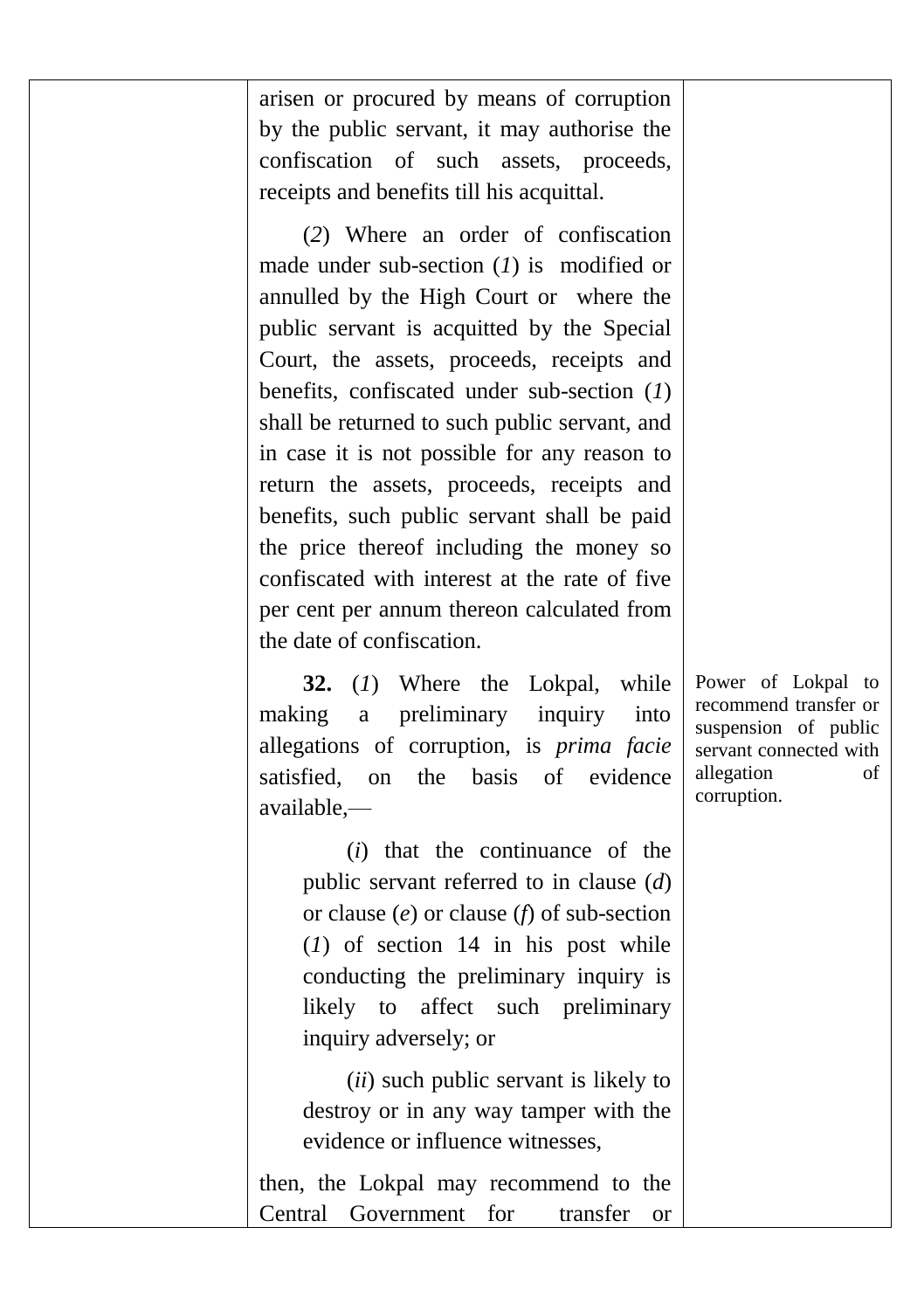| suspension of such public servant from the<br>post held by him till such period as may be<br>specified in the order.                                                                                                                                                                                                                                                      |                                                                                                                             |
|---------------------------------------------------------------------------------------------------------------------------------------------------------------------------------------------------------------------------------------------------------------------------------------------------------------------------------------------------------------------------|-----------------------------------------------------------------------------------------------------------------------------|
| (2) The Central Government shall<br>ordinarily accept the recommendation of the<br>Lokpal made under sub-section $(l)$ , except<br>for the reasons to be recorded in writing in a<br>case where it is not feasible to do so for<br>administrative reasons.                                                                                                                |                                                                                                                             |
| 33. The Lokpal may, in the discharge<br>of its functions under this Act, issue<br>appropriate directions to a public servant<br>entrusted with the preparation or custody of<br>any document or record-                                                                                                                                                                   | Power of Lokpal to<br>directions<br>give<br>to<br>destruction<br>prevent<br>of<br>records<br>during<br>preliminary inquiry. |
| $(a)$ to protect such document or<br>record from destruction or damage; or                                                                                                                                                                                                                                                                                                |                                                                                                                             |
| $(b)$ to prevent the public servant<br>altering or secreting<br>from<br>such<br>document or record; or                                                                                                                                                                                                                                                                    |                                                                                                                             |
| $(c)$ to prevent the public servant<br>from transferring or alienating<br>any<br>allegedly acquired by him<br>assets<br>through corrupt means.                                                                                                                                                                                                                            |                                                                                                                             |
| 34. The Lokpal may, by general or<br>special order in writing, and subject to such<br>conditions<br>and limitations<br>as<br>may be<br>specified<br>therein,<br>direct<br>that<br>any<br>administrative or financial power conferred<br>on it may also be exercised or discharged by<br>such of its Members or officers or<br>employees as may be specified in the order. | Power to delegate.                                                                                                          |
| <b>CHAPTER IX</b>                                                                                                                                                                                                                                                                                                                                                         |                                                                                                                             |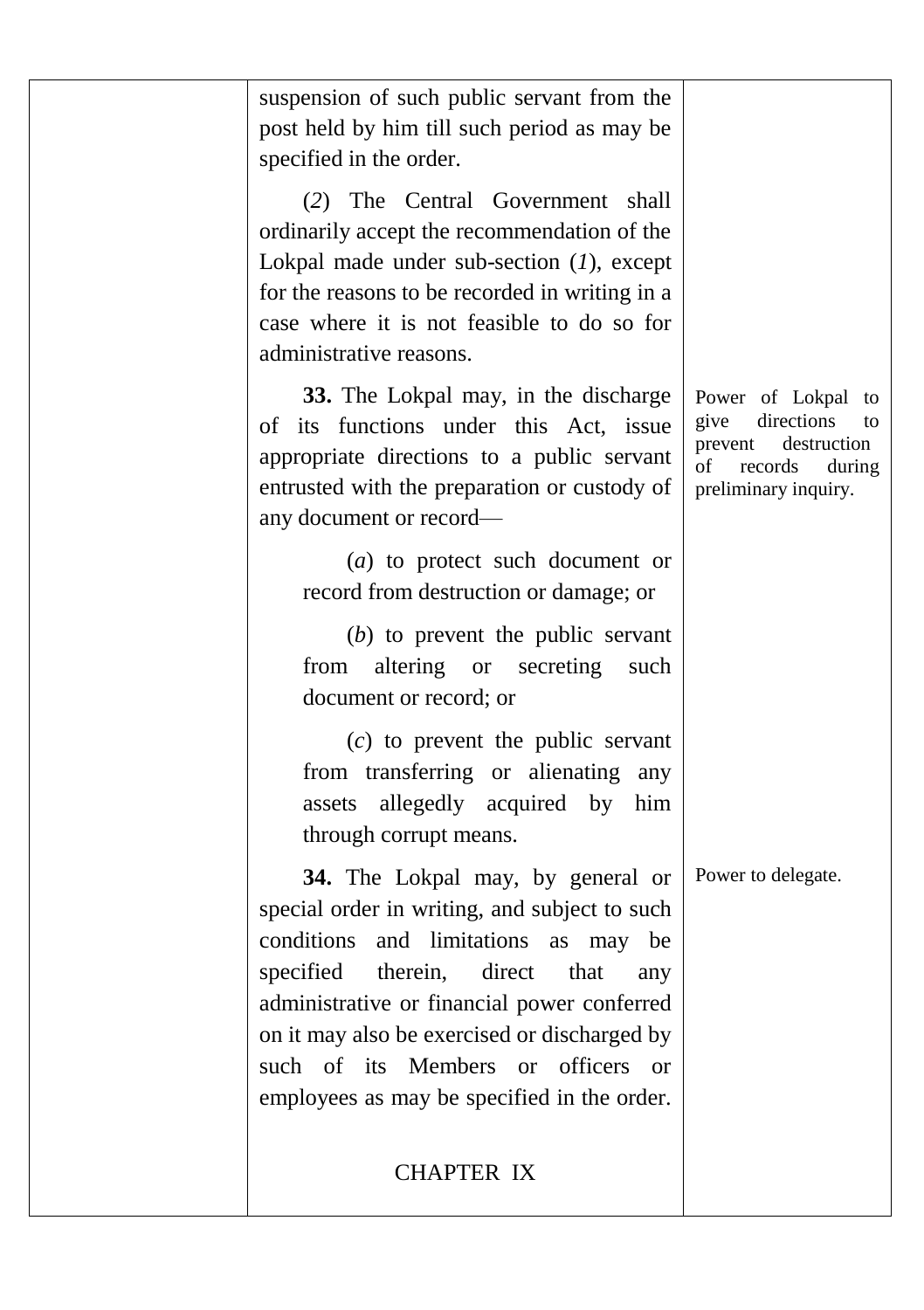|             | <b>SPECIAL COURTS</b>                                                                                                                                                                                                                                                                                                                                                                                                                                                                                                                           |                                                                  |
|-------------|-------------------------------------------------------------------------------------------------------------------------------------------------------------------------------------------------------------------------------------------------------------------------------------------------------------------------------------------------------------------------------------------------------------------------------------------------------------------------------------------------------------------------------------------------|------------------------------------------------------------------|
| 49 of 1988. | 35. (1) The Central Government shall<br>constitute such number of Special Courts, as<br>recommended by the Lokpal, to hear and<br>decide the cases arising out of the<br>Prevention of Corruption Act, 1988 or<br>under this Act.                                                                                                                                                                                                                                                                                                               | Special Courts to be<br>constituted by Central                   |
|             | (2) The Special Courts constituted<br>sub-section<br>(I)<br>under<br>shall<br>ensure<br>completion of each trial within a period of<br>one year from the date of filing of the case<br>in the Court:                                                                                                                                                                                                                                                                                                                                            |                                                                  |
|             | Provided that in case the trial cannot be<br>completed within a period of one year, the<br>Special Court shall record reasons therefor<br>and complete the trial within a further<br>period of not more than three months or<br>such further periods not exceeding three<br>months each, for reasons to be recorded in<br>writing before the end of each such three<br>months period, but not exceeding a total<br>period of two years.                                                                                                         |                                                                  |
| 2 of 1974.  | <b>36.</b><br>(1) Notwithstanding<br>anything<br>contained in this Act or the Code of<br>Criminal Procedure, 1973 if, in the course<br>of a preliminary inquiry or investigation<br>into an offence or other proceeding under<br>this Act, an application is made to a Special<br>Court by an officer of the Lokpal authorised<br>in this behalf that any evidence is required<br>in connection with the preliminary inquiry<br>investigation into<br>offence<br>an<br><sub>or</sub><br><b>or</b><br>proceeding under this Act and he is of the | Letter of request to a<br>contracting State in<br>certain cases. |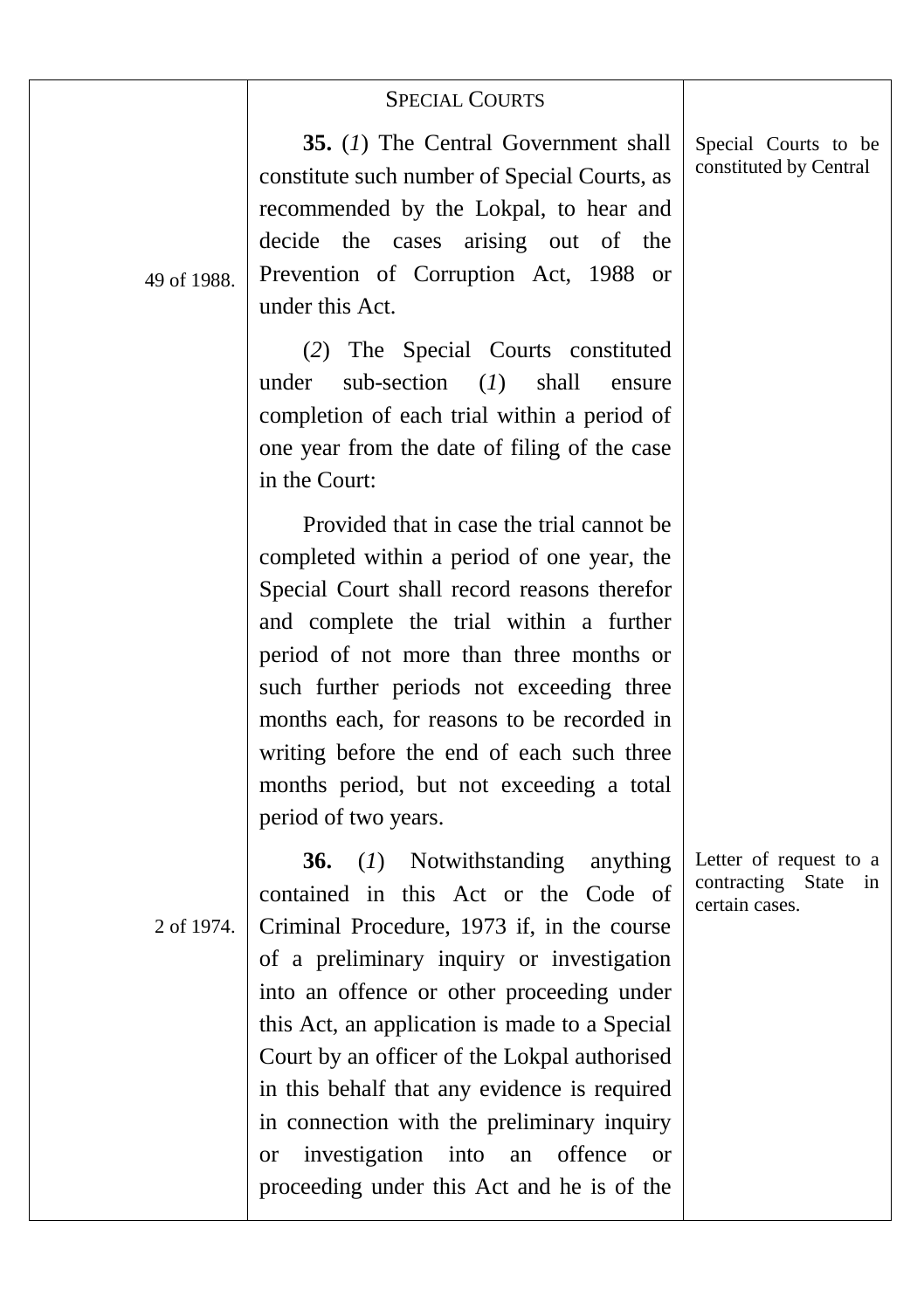opinion that such evidence may be available in any place in a contracting State, and the Special Court, on being satisfied that such evidence is required in connection with the preliminary inquiry or investigation into an offence or proceeding under this Act, may issue a letter of request to a court or an authority in the contracting State competent to deal with such request to—

> (*i*) examine the facts and circumstances of the case;

> (*ii*) take such steps as the Special Court may specify in such letter of request; and

> (*iii*) forward all the evidence so taken or collected to the Special Court issuing such letter of request.

(*2*) The letter of request shall be transmitted in such manner as the Central Government may prescribe in this behalf.

(*3*) Every statement recorded or document or thing received under subsection (*1*) shall be deemed to be evidence collected during the course of the preliminary inquiry or investigation.

### CHAPTER X

COMPLAINTS AGAINST CHAIRPERSON, MEMBERS AND OFFICIALS OF LOKPAL

**37.** (*1*) The Lokpal shall not inquire into any complaint made against the Chairperson or any Member.

Removal and suspension of Chairperson and Members of Lokpal.

(*2*) Subject to the provisions of subsection (*4*), the Chairperson or any Member shall be removed from his office by order of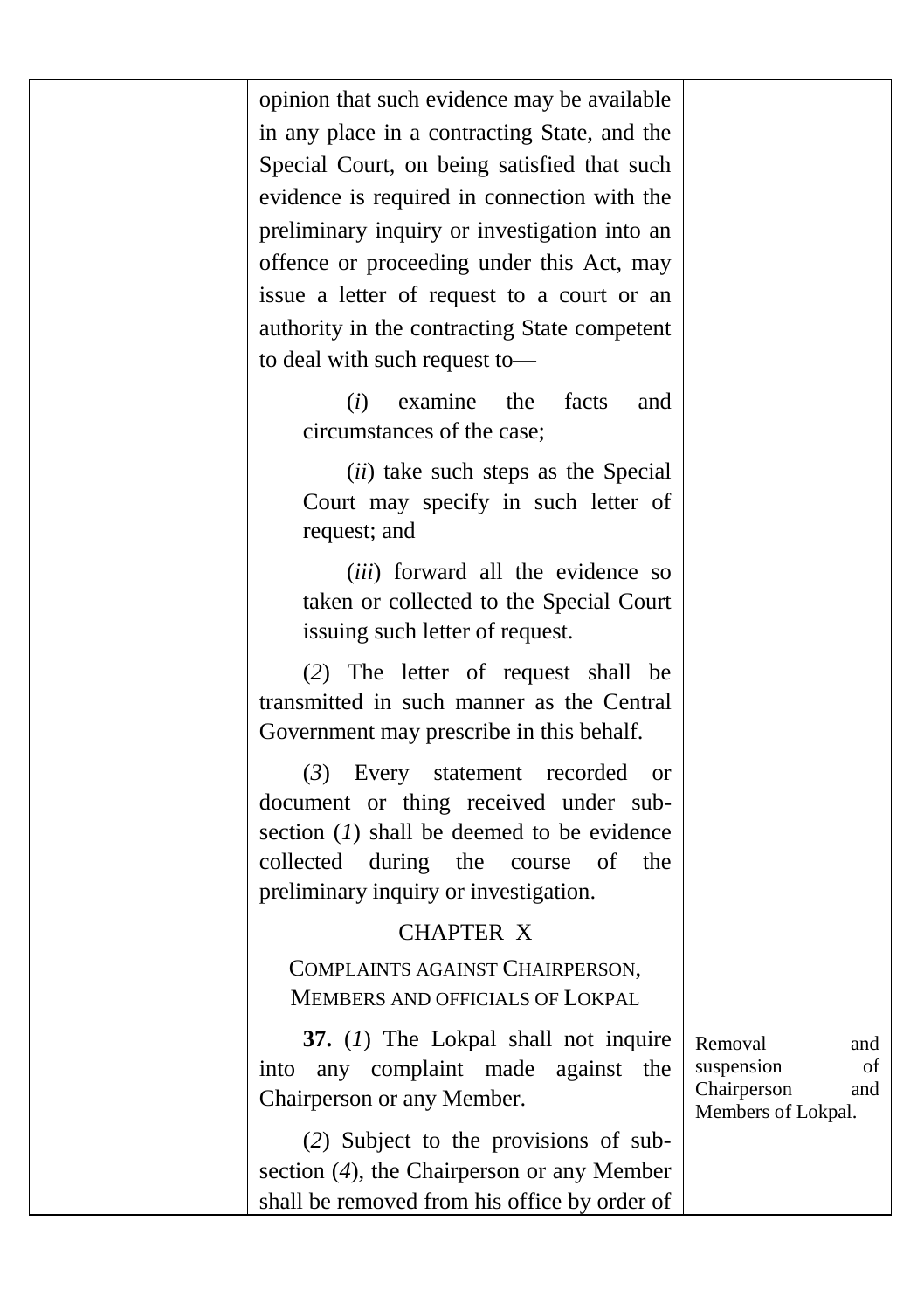the President on grounds of misbehaviour after the Supreme Court, on a reference being made to it by the President on a petition signed by at least one hundred Members of Parliament, has, on an inquiry held in accordance with the procedure prescribed in that behalf, reported that the Chairperson or such Member, as the case may be, ought to be removed on such ground.

(*3*) The President may suspend from office the Chairperson or any Member in respect of whom a reference has been made to the Supreme Court under sub-section (*2*), on receipt of the recommendation or interim order made by the Supreme Court in this regard, until the President has passed orders on receipt of the final report of the Supreme Court on such reference.

(*4*) Notwithstanding anything contained in sub-section (*2*), the President may, by order, remove from the office, the Chairperson or any Member if the Chairperson or such Member, as the case may be,—

(*a*) is adjudged an insolvent; or

(*b*) engages, during his term of office, in any paid employment outside the duties of his office; or

(*c*) is, in the opinion of the President, unfit to continue in office by reason of infirmity of mind or body.

(*5*) If the Chairperson or any Member is, or becomes, in any way concerned or interested in any contract or agreement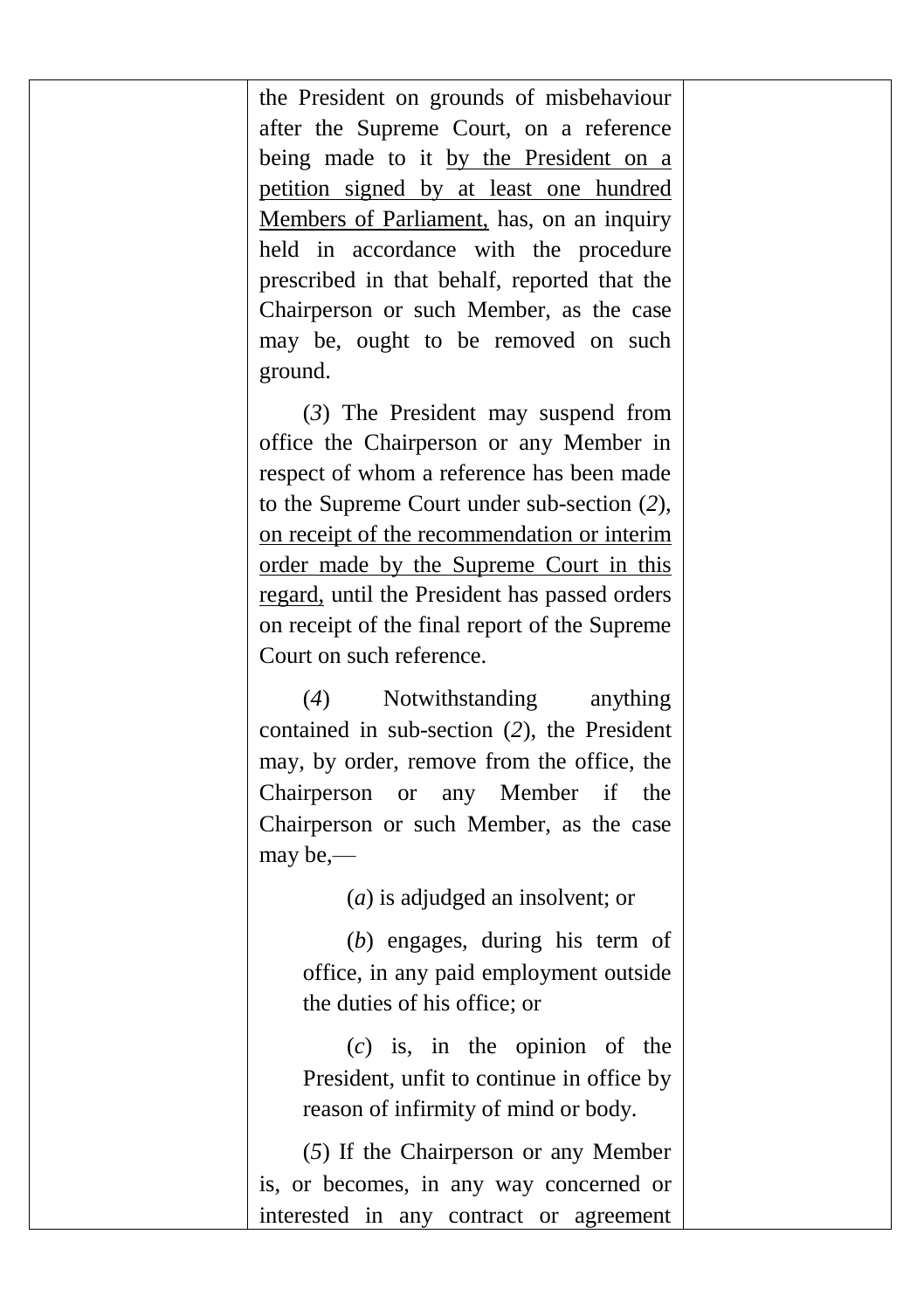|             | made by or on behalf of the Government of<br>India or the Government of a State or<br>participates in any way in the profit thereof<br>or in any benefit or emolument arising<br>therefrom otherwise than as a member and<br>in common with the other members of an<br>incorporated company, he shall, for the<br>purposes of sub-section $(2)$ , be deemed to<br>be guilty of misbehaviour. |                                               |
|-------------|----------------------------------------------------------------------------------------------------------------------------------------------------------------------------------------------------------------------------------------------------------------------------------------------------------------------------------------------------------------------------------------------|-----------------------------------------------|
| 49 of 1988. | 38. $(I)$ Every complaint of allegation or<br>wrongdoing made against any officer or<br>employee or agency (including the Delhi<br>Special Police Establishment), under or<br>associated with the Lokpal for an offence<br>the<br>punishable<br>under<br>Prevention<br>οf<br>Corruption Act, 1988 shall be dealt with in<br>accordance with the provisions of this<br>section.               | Complaints<br>against<br>officials of Lokpal. |
|             | (2) The Lokpal shall complete the<br>inquiry into the complaint or allegation<br>made within a period of thirty days from the<br>date of its receipt.                                                                                                                                                                                                                                        |                                               |
|             | $(3)$ While making an inquiry into the<br>complaint against any officer or employee<br>of the Lokpal or agency engaged or<br>associated with the Lokpal, if it is prima<br>facie satisfied on the basis of evidence<br>available, that-                                                                                                                                                      |                                               |
|             | $(a)$ continuance of such officer or<br>employee of the Lokpal or agency<br>engaged or associated in his post while<br>conducting the inquiry is likely to<br>affect such inquiry adversely; or                                                                                                                                                                                              |                                               |
|             | $(b)$ an officer or employee of the                                                                                                                                                                                                                                                                                                                                                          |                                               |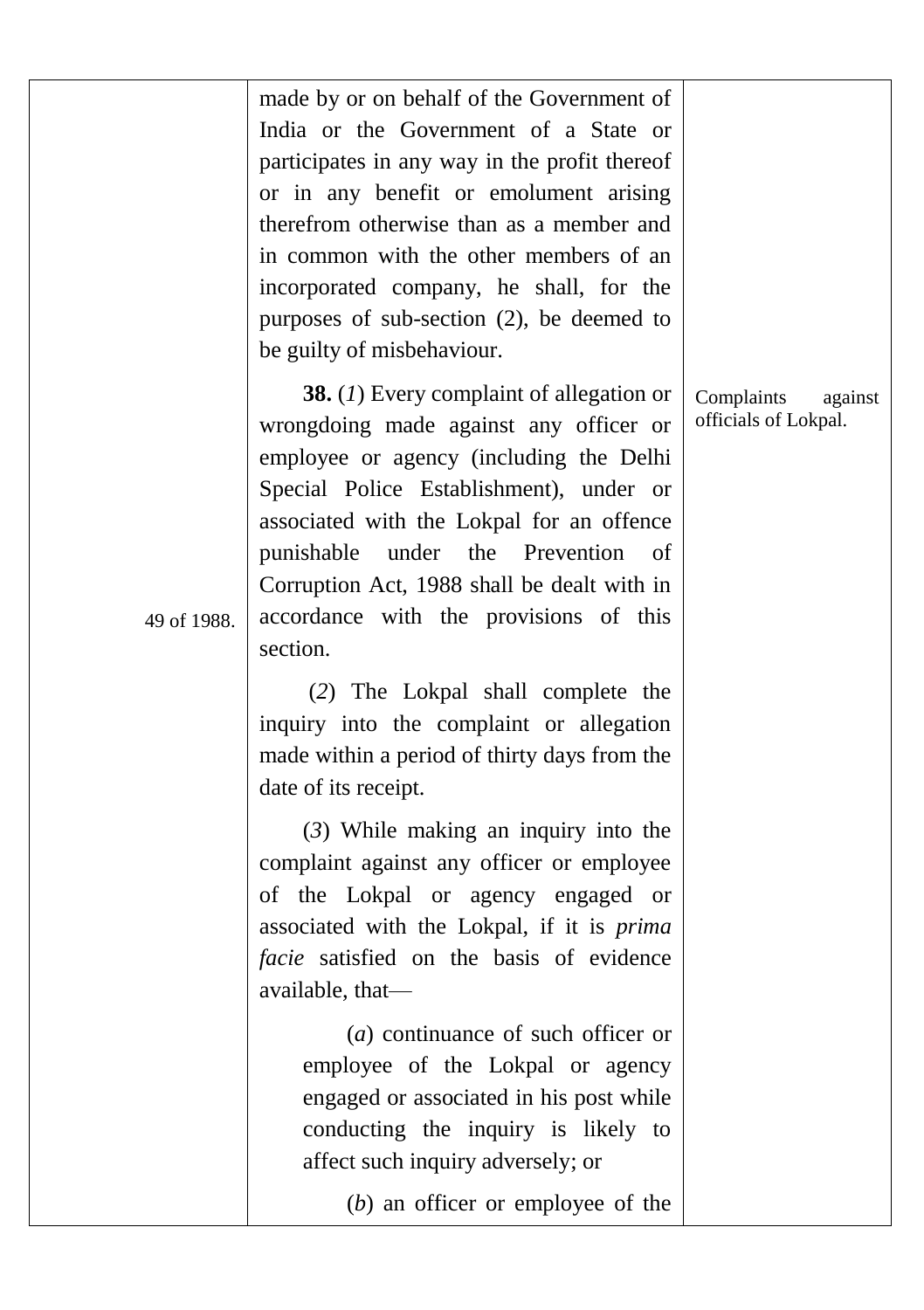|             | Lokpal or<br>agency engaged<br><b>or</b><br>associated is likely to destroy or in any<br>way tamper with the evidence or<br>influence witnesses,                                                                                                                                                                                                                                                                                                                                                                                      |                                                                    |
|-------------|---------------------------------------------------------------------------------------------------------------------------------------------------------------------------------------------------------------------------------------------------------------------------------------------------------------------------------------------------------------------------------------------------------------------------------------------------------------------------------------------------------------------------------------|--------------------------------------------------------------------|
|             | then, the Lokpal may, by order, suspend<br>such officer or employee of the Lokpal or<br>divest such agency engaged or associated<br>with the Lokpal of all<br>powers and<br>responsibilities hereto before exercised by<br>it.                                                                                                                                                                                                                                                                                                        |                                                                    |
| 49 of 1988. | $(4)$ On the completion of the inquiry, if<br>the Lokpal is satisfied that there is <i>prima</i><br>facie evidence of the commission of an<br>offence under the Prevention of Corruption<br>Act, 1988 or of any wrongdoing, it shall,<br>within a period of fifteen days of the<br>completion of such inquiry, order to<br>prosecute such officer or employee of the<br>Lokpal or such officer, employee, agency<br>engaged or associated with the Lokpal and<br>initiate disciplinary proceedings against the<br>official concerned: |                                                                    |
|             | Provided that no such order shall be<br>passed without giving such officer or<br>employee of the Lokpal, such officer,<br>employee, agency engaged or associated, a<br>reasonable opportunity of being heard.                                                                                                                                                                                                                                                                                                                         |                                                                    |
|             | <b>CHAPTER XI</b><br>ASSESSMENT OF LOSS AND RECOVERY<br><b>THEREOF</b><br>BY SPECIAL COURT                                                                                                                                                                                                                                                                                                                                                                                                                                            |                                                                    |
| 49 of 1988. | 39. If any public servant is convicted of<br>offence<br>under the Prevention<br>- of<br>an<br>Corruption Act, 1988 by the Special Court,<br>notwithstanding and without prejudice to                                                                                                                                                                                                                                                                                                                                                  | Assessment of<br>loss<br>and recovery thereof<br>by Special Court. |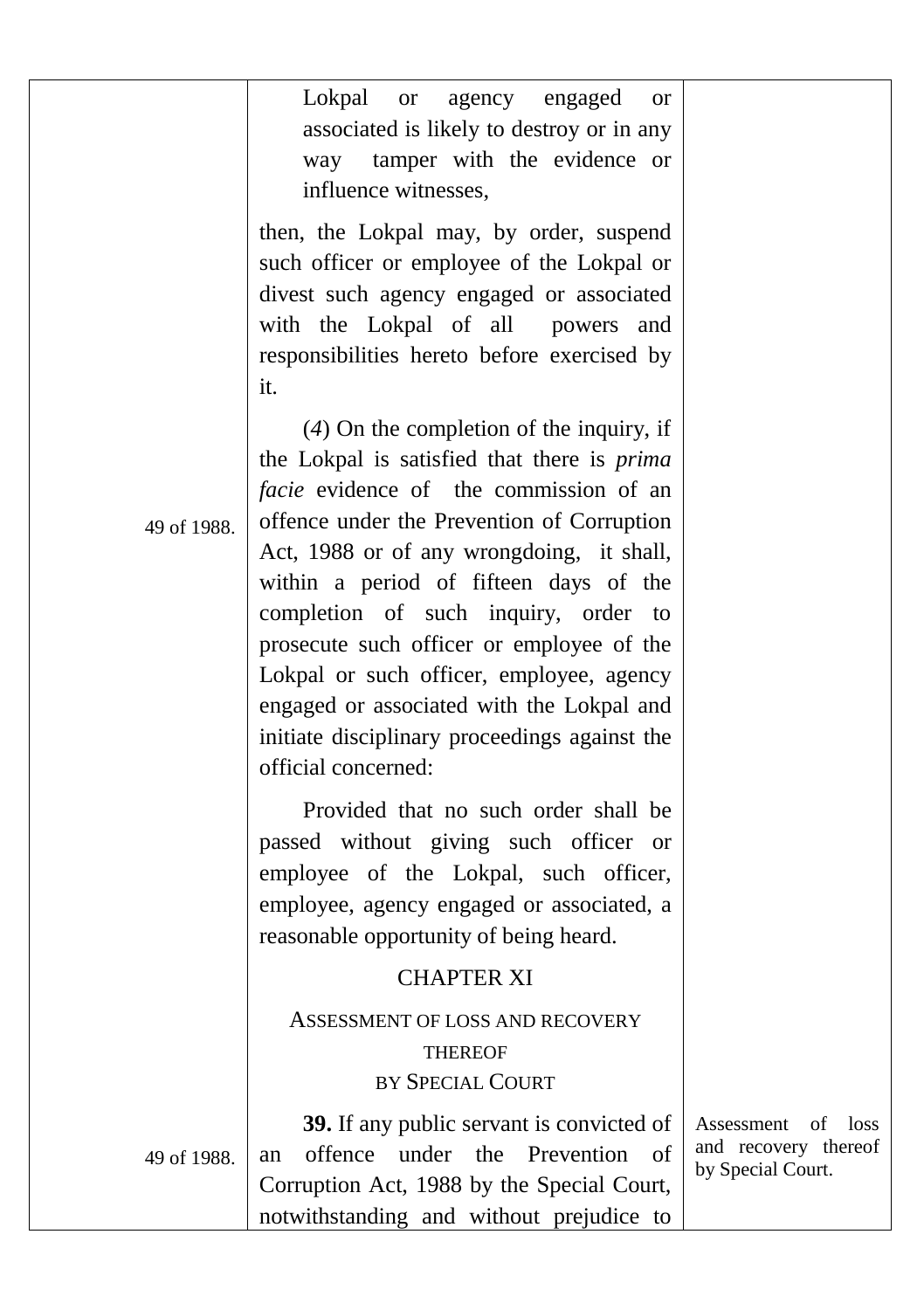any law for the time being in force, it may make an assessment of loss, if any, caused to the public exchequer on account of the actions or decisions of such public servant not taken in good faith and for which he stands convicted, and may order recovery of such loss, if possible or quantifiable, from such public servant so convicted:

Provided that if the Special Court, for reasons to be recorded in writing, comes to the conclusion that the loss caused was pursuant to a conspiracy with the beneficiary or beneficiaries of actions or decisions of the public servant so convicted, then such loss may, if assessed and quantifiable under this section, also be recovered from such beneficiary or beneficiaries proportionately.

#### CHAPTER XII

#### FINANCE, ACCOUNTS AND AUDIT

**40.** The Lokpal shall prepare, in such form and at such time in each financial year as may be prescribed, its budget for the next financial year, showing the estimated receipts and expenditure of the Lokpal and forward the same to the Central Government for information.

**41.** The Central Government may, after due appropriation made by Parliament by law in this behalf, make to the Lokpal grants of such sums of money as are required to be paid for the salaries and allowances payable to the Chairperson and Members and the administrative expenses, including the salaries and allowances and

Budget.

Grants by Central Government.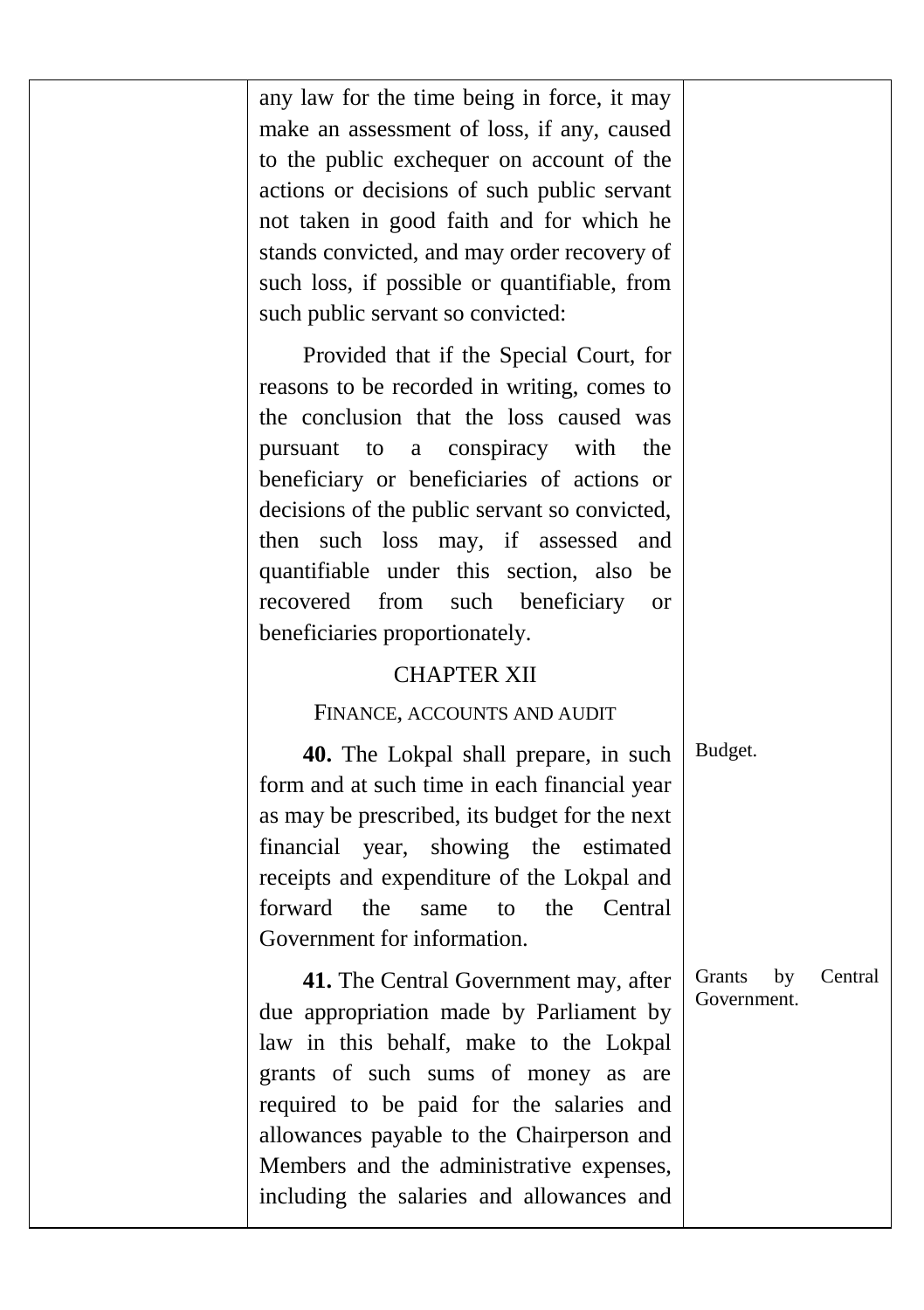| pension payable to or in respect of officers |
|----------------------------------------------|
| and other employees of the Lokpal.           |

**42.** (*1*) The Lokpal shall maintain proper accounts and other relevant records and prepare an annual statement of accounts in such form as may be prescribed by the Central Government in consultation with the Comptroller and Auditor-General of India.

(*2*) The accounts of the Lokpal shall be audited by the Comptroller and Auditor-General of India at such intervals as may be specified by him.

(*3*) The Comptroller and Auditor-General of India or any person appointed by him in connection with the audit of the accounts of the Lokpal under this Act shall have the same rights, privileges and authority in connection with such audit, as the Comptroller and Auditor-General of India generally has, in connection with the audit of the Government accounts and, in particular, shall have the right to demand the production of books, accounts, connected vouchers and other documents and papers and to inspect any of the offices of the Lokpal.

(*4*) The accounts of the Lokpal, as certified by the Comptroller and Auditor-General of India or any other person appointed by him in this behalf, together with the audit report thereon, shall be forwarded annually to the Central Government and the Central Government shall cause the same to be laid before each

Annual statement of accounts.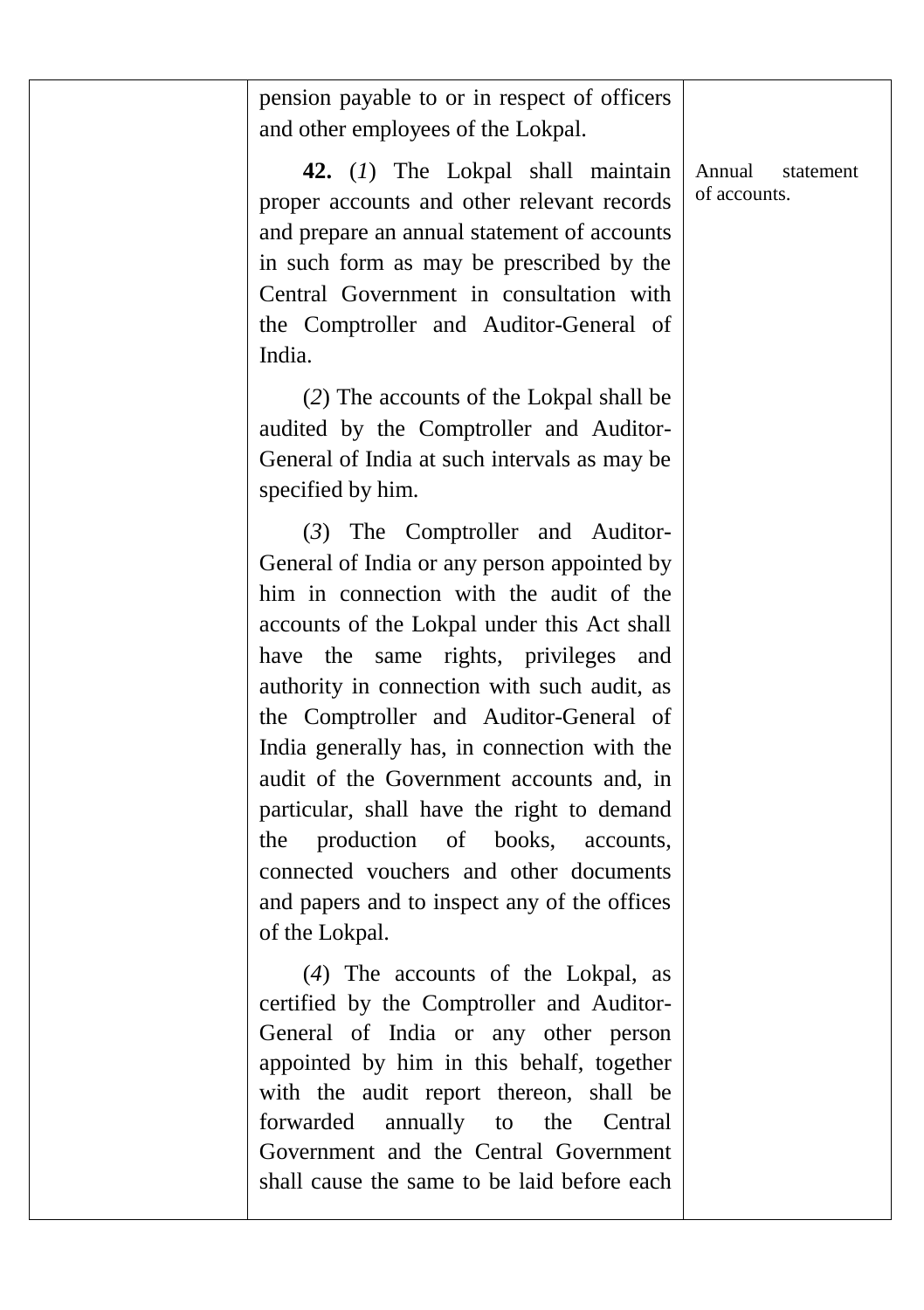| House of Parliament.                                                                                                                                                                                                                                                                                                                                                       |                                                                 |
|----------------------------------------------------------------------------------------------------------------------------------------------------------------------------------------------------------------------------------------------------------------------------------------------------------------------------------------------------------------------------|-----------------------------------------------------------------|
| 43.<br>The Lokpal shall furnish to the<br>Central Government, at such time and in<br>such form and manner as may be prescribed<br>or as the Central Government may request,<br>such returns<br>and such<br>and statements<br>particulars in regard to any matter under the<br>jurisdiction of the Lokpal, as the Central<br>Government may, from time to time,<br>require. | Furnishing of returns,<br>Central<br>etc.,<br>to<br>Government. |
| <b>CHAPTER XIII</b>                                                                                                                                                                                                                                                                                                                                                        |                                                                 |
| DECLARATION OF ASSETS                                                                                                                                                                                                                                                                                                                                                      |                                                                 |
| 44. (1) Every public servant shall make<br>a declaration of his assets and liabilities in<br>the manner as provided by or under this<br>Act.                                                                                                                                                                                                                               | Declaration of assets.                                          |
| (2) A public servant shall, within a<br>period of thirty days from the date on which<br>he makes and subscribes<br>an<br>oath<br><sub>or</sub><br>affirmation to enter upon his office, furnish<br>to the competent authority the information<br>relating to-                                                                                                              |                                                                 |
| $(a)$ the assets of which he, his<br>spouse and his dependent children are,<br>jointly or severally, owners<br><sub>or</sub><br>beneficiaries;                                                                                                                                                                                                                             |                                                                 |
| $(b)$ his liabilities and that of his<br>spouse and his dependent children.                                                                                                                                                                                                                                                                                                |                                                                 |
| $(3)$ A public servant holding his office<br>as such, at the time of the commencement<br>of this Act, shall furnish information<br>relating to such assets and liabilities, as<br>referred to in sub-section $(2)$ , to the<br>competent authority within thirty days of                                                                                                   |                                                                 |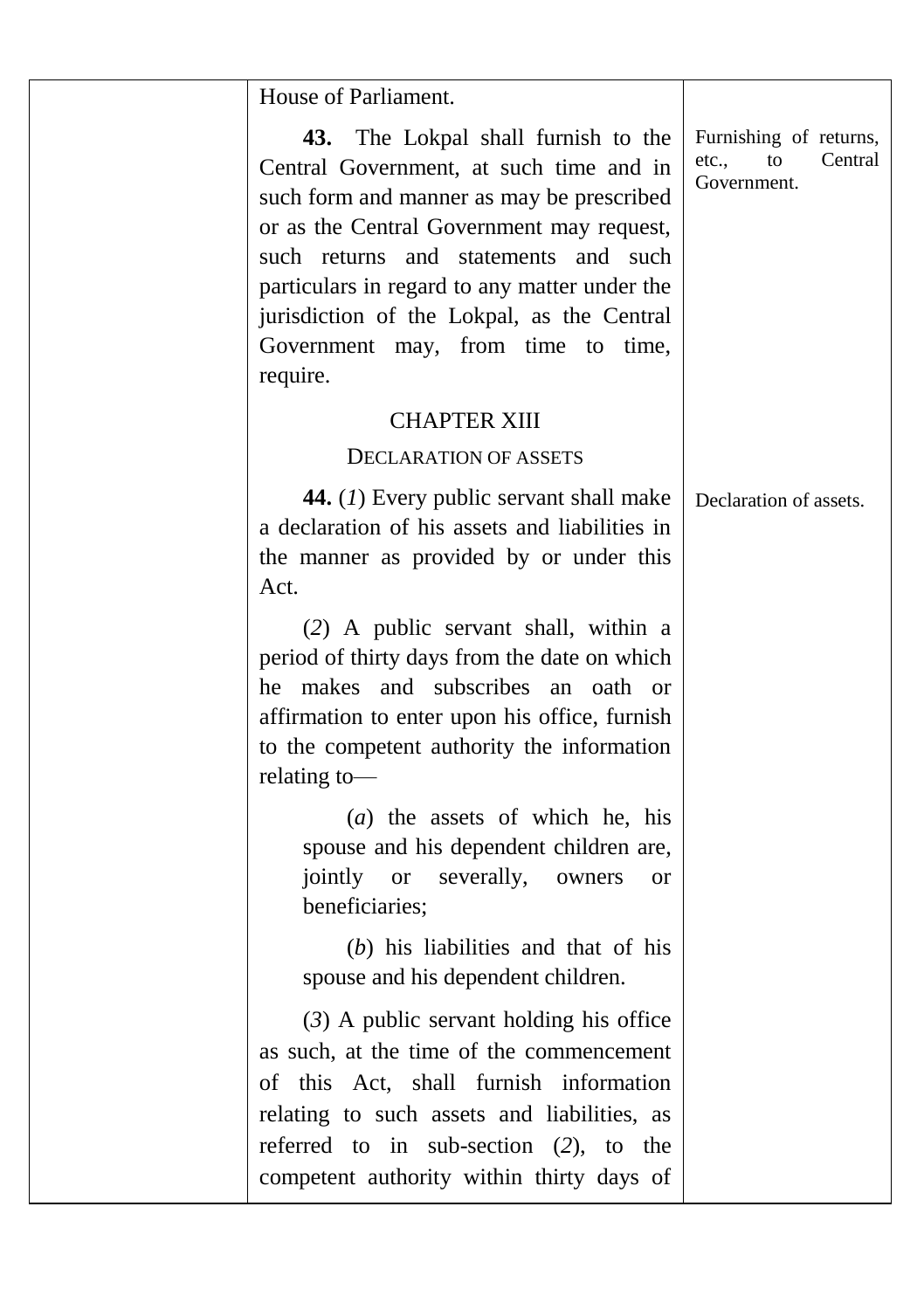| the coming into force of this Act.                                                                                                                                                                                                                |                                                                                           |
|---------------------------------------------------------------------------------------------------------------------------------------------------------------------------------------------------------------------------------------------------|-------------------------------------------------------------------------------------------|
| (4) Every public servant shall file with<br>the competent authority, on or before the<br>31st July of every year, an annual return of<br>such assets and liabilities, as referred to in<br>sub-section (2), as on the 31st March of that<br>year. |                                                                                           |
| $(5)$ The information under sub-section<br>(2) or sub-section $(3)$ and annual return<br>under sub-section $(4)$ shall be furnished to<br>the competent authority in such form and in<br>such manner as may be prescribed.                        |                                                                                           |
| (6) The competent authority in respect<br>of each Ministry or Department shall ensure<br>that all such statements are published on the<br>website of such Ministry or Department by<br>31st August of that year.                                  |                                                                                           |
| <i>Explanation</i> .—For the purposes of this<br>section, "dependent children" means sons<br>and daughters who have no separate means<br>of earning and are wholly dependent on the<br>public servant for their livelihood.                       |                                                                                           |
| <b>45.</b> If any public servant wilfully or for<br>reasons which are not justifiable, fails to-<br>$(a)$ to declare his assets; or                                                                                                               | Presumption<br>as<br>to<br>acquisition of assets<br>by corrupt means in<br>certain cases. |
| (b) gives misleading information<br>in respect of such assets and is found<br>to be in possession of assets not<br>disclosed or in respect of which<br>misleading information was furnished,                                                      |                                                                                           |
| then, such assets shall, unless otherwise<br>proved, be presumed to belong to the public<br>servant and shall be presumed to be assets<br>acquired by corrupt means:                                                                              |                                                                                           |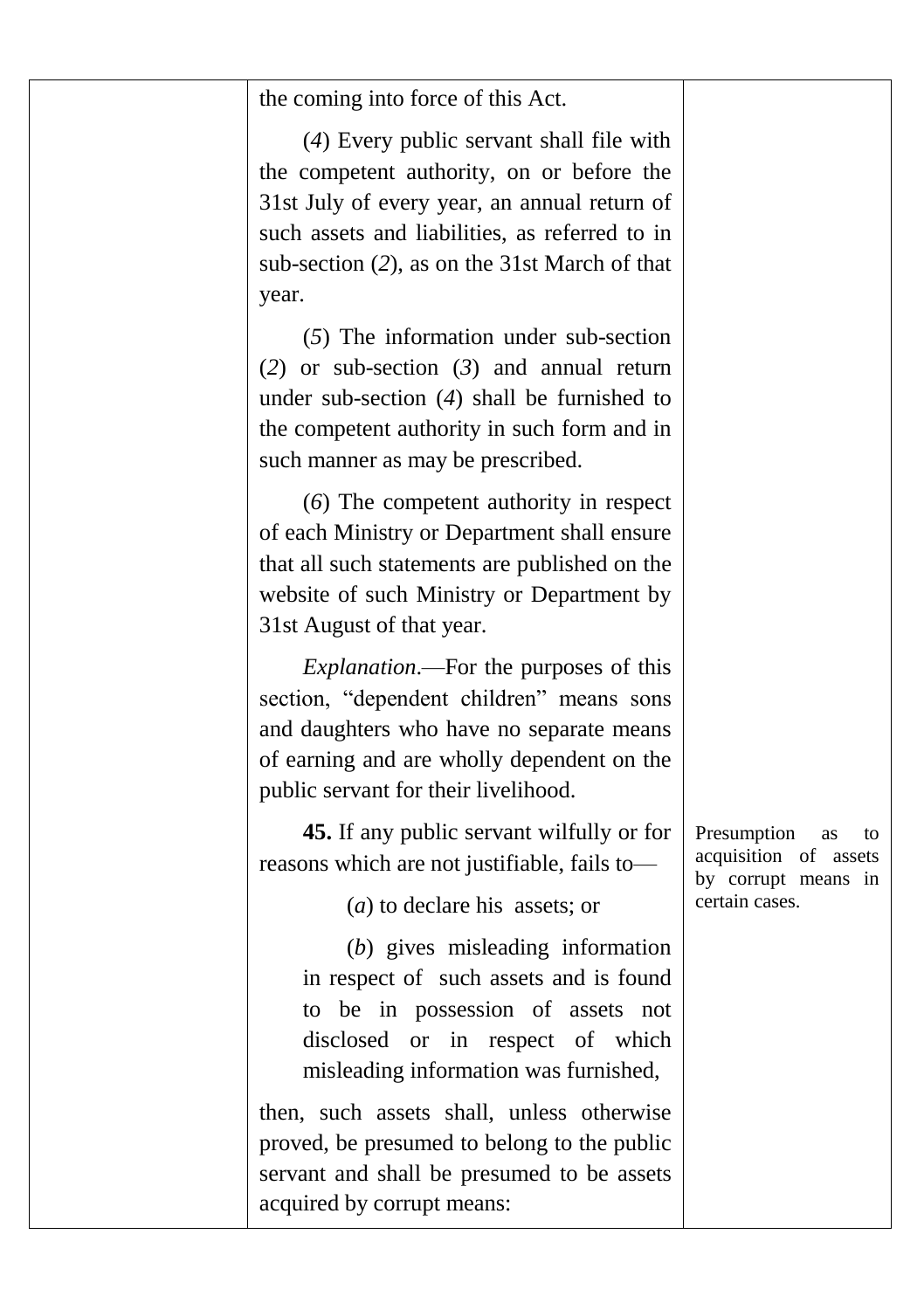| Provided that the competent authority<br>may condone or exempt the public servant<br>from furnishing information in respect of<br>assets not exceeding such minimum value<br>as may be prescribed.                                                                                                                                                  |                                                                                                         |
|-----------------------------------------------------------------------------------------------------------------------------------------------------------------------------------------------------------------------------------------------------------------------------------------------------------------------------------------------------|---------------------------------------------------------------------------------------------------------|
| <b>CHAPTER XIV</b>                                                                                                                                                                                                                                                                                                                                  |                                                                                                         |
| <b>OFFENCES AND PENALTIES</b>                                                                                                                                                                                                                                                                                                                       |                                                                                                         |
| (1) Notwithstanding<br>46.<br>anything<br>contained in this Act, whoever makes any<br>false and frivolous or vexatious complaint<br>under this Act shall, on conviction, be<br>punished with imprisonment for a term<br>which may extend to one year and with fine<br>which may extend to one lakh rupees.                                          | Prosecution for false<br>complaint<br>and<br>payment<br>οf<br>compensation, etc., to<br>public servant. |
| (2) No Court, except a Special Court,<br>shall take cognizance of an offence under<br>sub-section $(I)$ .                                                                                                                                                                                                                                           |                                                                                                         |
| (3)<br>No Special Court<br>shall<br>take<br>cognizance of an offence under sub-section<br>$(1)$ except on a complaint made by a person<br>the<br>false,<br>against whom<br>frivolous<br>or<br>vexatious complaint was made or by an<br>officer authorised by the Lokpal.                                                                            |                                                                                                         |
| $(4)$ The prosecution in relation to an<br>offence under sub-section $(I)$ shall<br>be<br>conducted by the public prosecutor and all<br>expenses connected with such prosecution<br>shall be borne by the Central Government.                                                                                                                       |                                                                                                         |
| $(5)$ In case of conviction of a person<br>individual<br>[being]<br>an<br><b>or</b><br>society<br><sub>or</sub><br>association of persons or trust (whether<br>registered or not)], for having made a false<br>complaint under this Act, such person shall<br>be liable to pay compensation to the public<br>servant against whom he made the false |                                                                                                         |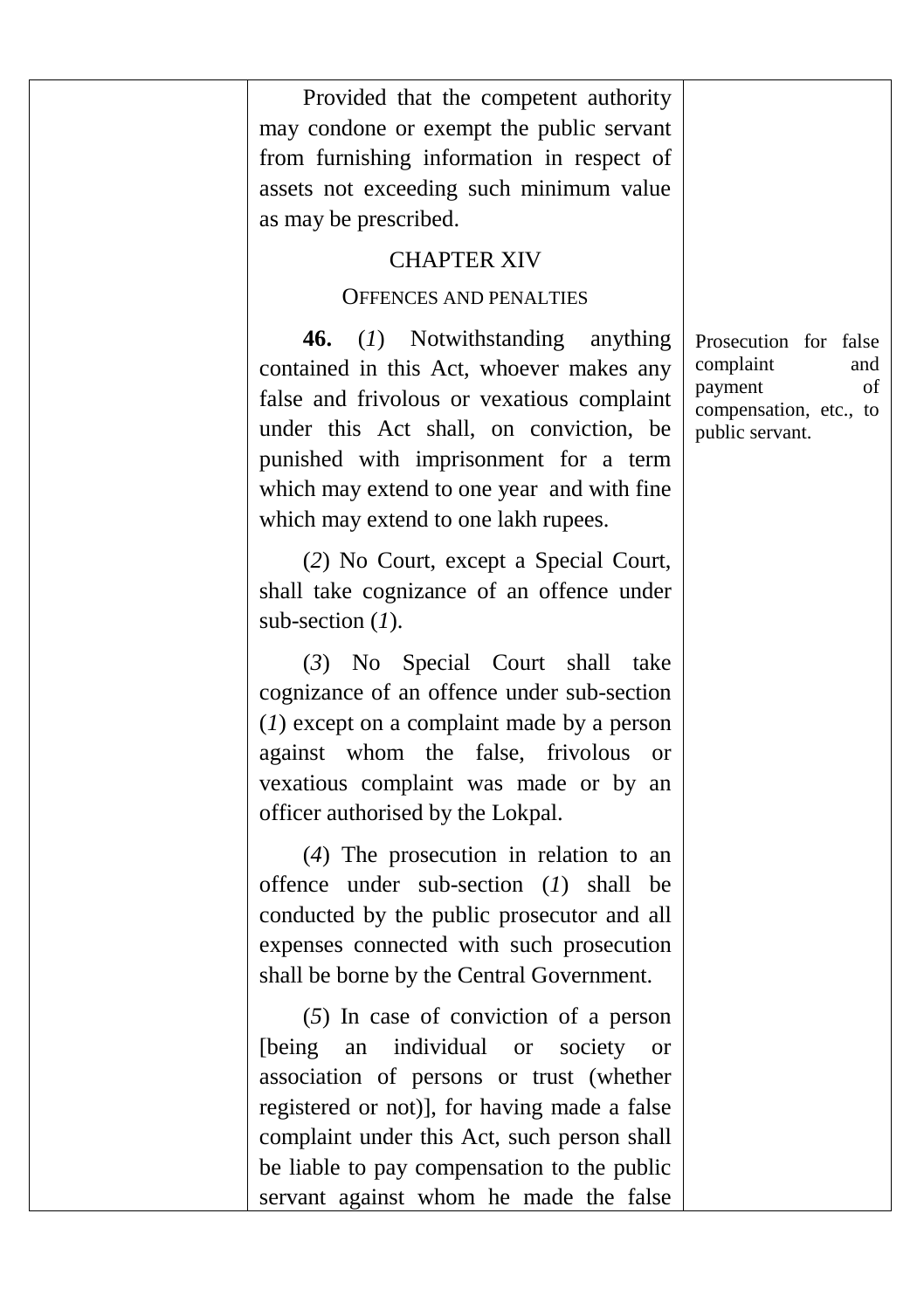complaint in addition to the legal expenses for contesting the case by such public servant, as the Special Court may determine.

(*6*) Nothing contained in this section shall apply in case of complaints made in good faith.

*Explanation*.—For the purpose of this sub-section, the expression "good faith" means any act believed or done by a person in good faith with due care, caution and sense of responsibility or by mistake of fact believing himself justified by law under section 79 of the Indian Penal Code.

45 of 1860.

**47.** (*1*) Where any offence under subsection (*1*) of section 46 has been committed by any society or association of persons or trust (whether registered or not), every person who, at the time the offence was committed, was directly in charge of, and was responsible to, the society or association of persons or trust, for the conduct of the business or affairs or activities of the society or association of persons or trust as well as such society or association of persons or trust shall be deemed to be guilty of the offence and shall be liable to be proceeded against and punished accordingly:

Provided that nothing contained in this sub-section shall render any such person liable to any punishment provided in this Act, if he proves that the offence was committed without his knowledge or that he had exercised all due diligence to prevent False complaint made by society or association of persons or trust.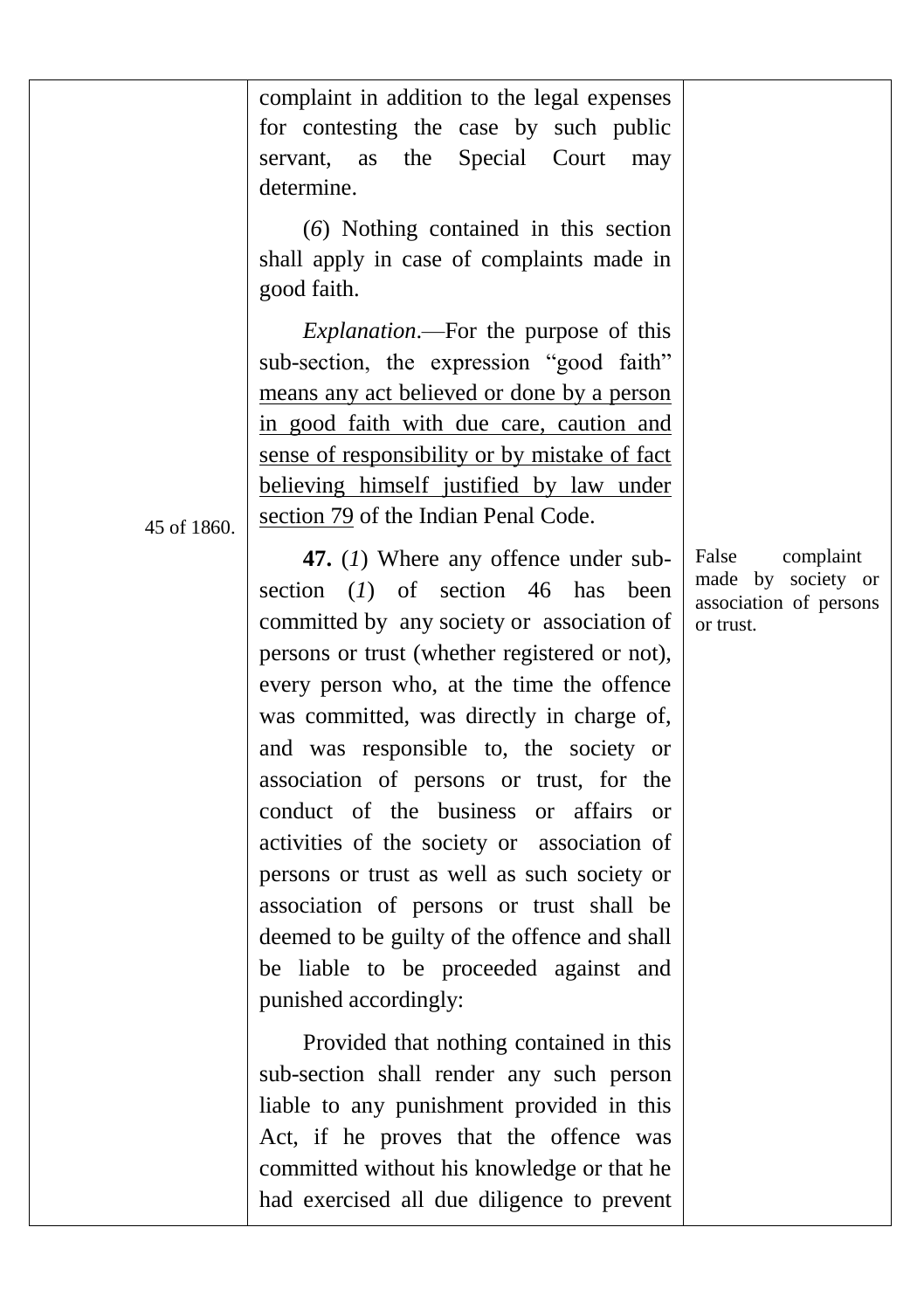| the commission of such offence. |  |  |  |  |
|---------------------------------|--|--|--|--|
|---------------------------------|--|--|--|--|

(*2*) Notwithstanding anything contained in sub-section (*1*), where an offence under this Act has been committed by a society or association of persons or trust (whether registered or not) and it is proved that the offence has been committed with the consent or connivance of, or is attributable to any neglect on the part of, any director, manager, secretary or other officer of such society or association of persons or trust, such director, manager, secretary or other officer shall also be deemed to be guilty of that offence and shall be liable to be proceeded against and punished accordingly.

#### CHAPTER XV

#### MISCELL ANEOUS

**48.** It shall be the duty of the Lokpal to present annually to the President a report on the work done by the Lokpal and on receipt of such report the President shall cause a copy thereof together with a memorandum explaining, in respect of the cases, if any, where the advice of the Lokpal was not accepted, the reason for such nonacceptance to be laid before each House of Parliament.

**49.** The Lokpal shall function as the final appellate authority in respect of appeals arising out of any other law for the time being in force providing for delivery of public services and redressal of public grievances by any public authority in cases where the decision contains findings of Lokpal to function as appellate authority for appeals arising out of any other law for the time being in force.

Reports of Lokpal.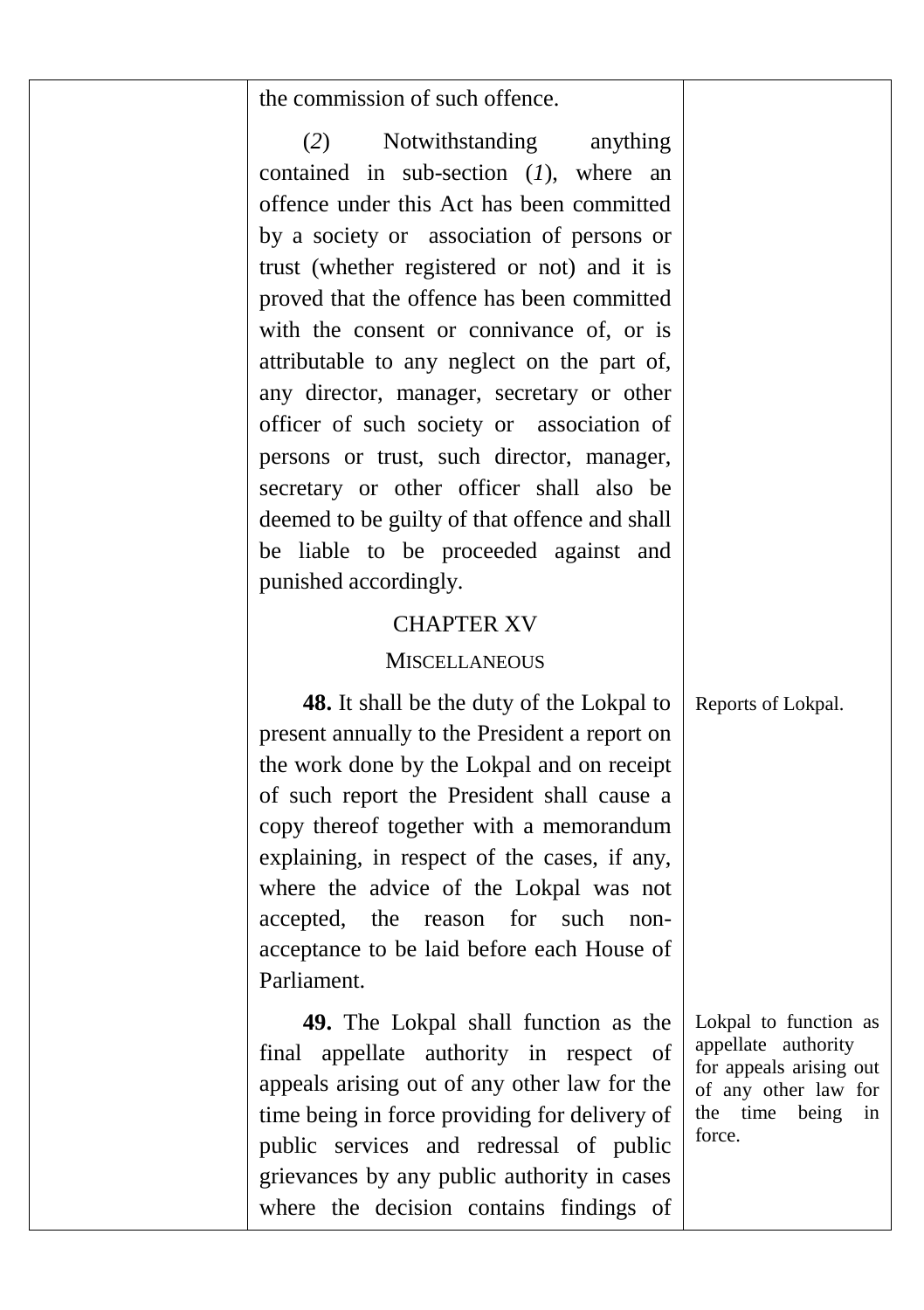| 49 of 1988. | the<br>corruption<br>under<br>Prevention<br>of<br>Corruption Act, 1988.                                                                                                                                                                                                                                     |                                                                        |
|-------------|-------------------------------------------------------------------------------------------------------------------------------------------------------------------------------------------------------------------------------------------------------------------------------------------------------------|------------------------------------------------------------------------|
|             | <b>50.</b> No suit, prosecution or other legal<br>proceedings under this Act shall lie against<br>any public servant, in respect of anything<br>which is done in good faith or intended to<br>be done in the discharge of his official<br>functions or in exercise of his powers.                           | Protection of action<br>taken in good faith by<br>any public servant.  |
|             | <b>51.</b> No suit, prosecution or other legal<br>proceedings shall lie against the Lokpal or<br>against any officer, employee, agency or<br>any person, in respect of anything which is<br>done in good faith or intended to be done<br>under this Act or the rules or the regulations<br>made thereunder. | Protection of action<br>taken in good faith by<br>others.              |
| 45 of 1860. | 52.<br>The<br>Chairperson,<br>Members,<br>officers and other employees of the Lokpal<br>shall be deemed, when acting or purporting<br>to act in pursuance of any of the provisions<br>of this Act, to be public servants within the<br>meaning of section 21 of the Indian Penal<br>Code.                   | Members, officers and<br>employees of Lokpal<br>to be public servants. |
|             | 53. The Lokpal shall not inquire or<br>investigate into any complaint, if the<br>complaint is made after the expiry of a<br>period of seven years from the date on<br>which the offence mentioned in<br>such<br>complaint<br>alleged to have<br>is<br>been<br>committed.                                    | Limitation to apply in<br>certain cases.                               |
|             | 54.<br>No civil<br>shall<br>court<br>have<br>jurisdiction in respect of any matter which<br>the Lokpal is empowered by or under this<br>Act to determine.                                                                                                                                                   | Bar of Jurisdiction.                                                   |
|             | 55. The Lokpal shall provide to every<br>person against whom a complaint has been                                                                                                                                                                                                                           | Legal<br>assistance.                                                   |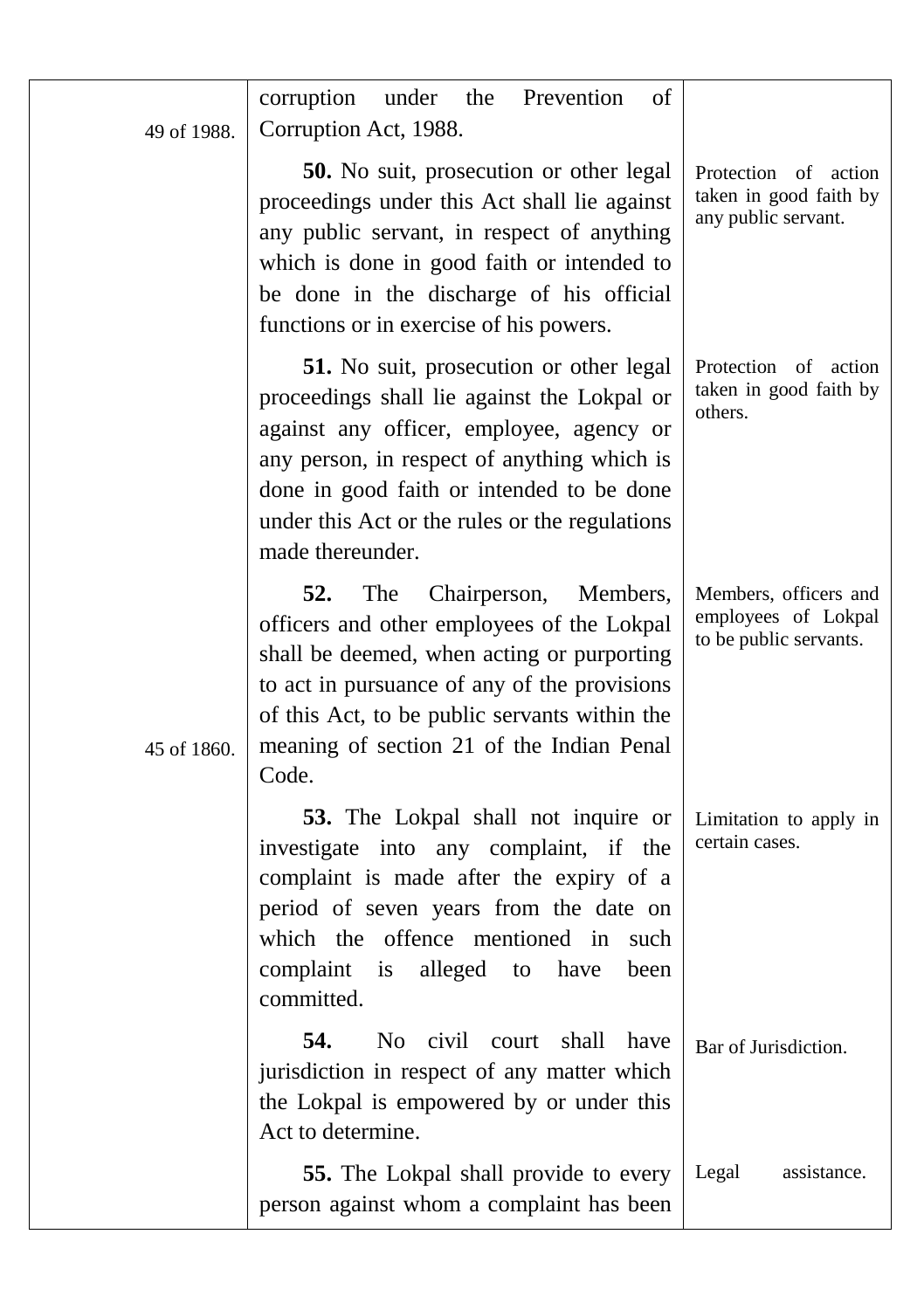| made, before it, under this Act, legal<br>assistance to defend his case before the<br>Lokpal, if such assistance is requested for.                                                                                                                                |                                                               |
|-------------------------------------------------------------------------------------------------------------------------------------------------------------------------------------------------------------------------------------------------------------------|---------------------------------------------------------------|
| <b>56.</b> The provisions of this Act shall<br>effect<br>notwithstanding<br>have<br>anything<br>inconsistent therewith contained in any<br>enactment other than this Act or in any<br>instrument having effect by virtue of any<br>enactment other than this Act. | Act to have overriding<br>effect.                             |
| <b>57.</b> The provisions of this Act shall be<br>in addition to, and not in derogation of, any<br>other law for the time being in force.                                                                                                                         | Provisions of this Act<br>to be in addition of<br>other laws. |
| <b>58.</b> The enactments specified in the<br>Schedule shall be amended in the manner<br>specified therein.                                                                                                                                                       | Amendment of certain<br>enactments.                           |
| <b>59.</b> (1) The Central Government may,<br>by notification in the Official Gazette, make<br>rules to carry out the provisions of this Act.                                                                                                                     | Power to make rules.                                          |
| (2) In particular, and without prejudice<br>to the generality of the foregoing power,<br>such rules may provide for all or any of the<br>following matters, namely:-                                                                                              |                                                               |
| $(a)$ the form of complaint referred<br>to in clause (e) of sub-section $(1)$ of<br>section 2;                                                                                                                                                                    |                                                               |
| (b) the term of the Search<br>Committee, the fee and allowances<br>payable to its members and the manner<br>of selection of panel of names under<br>sub-section $(5)$ of section 4;                                                                               |                                                               |
| $(c)$ the post or posts in respect of<br>which the appointment shall be made<br>after consultation with the Union<br>Public Service Commission under the                                                                                                          |                                                               |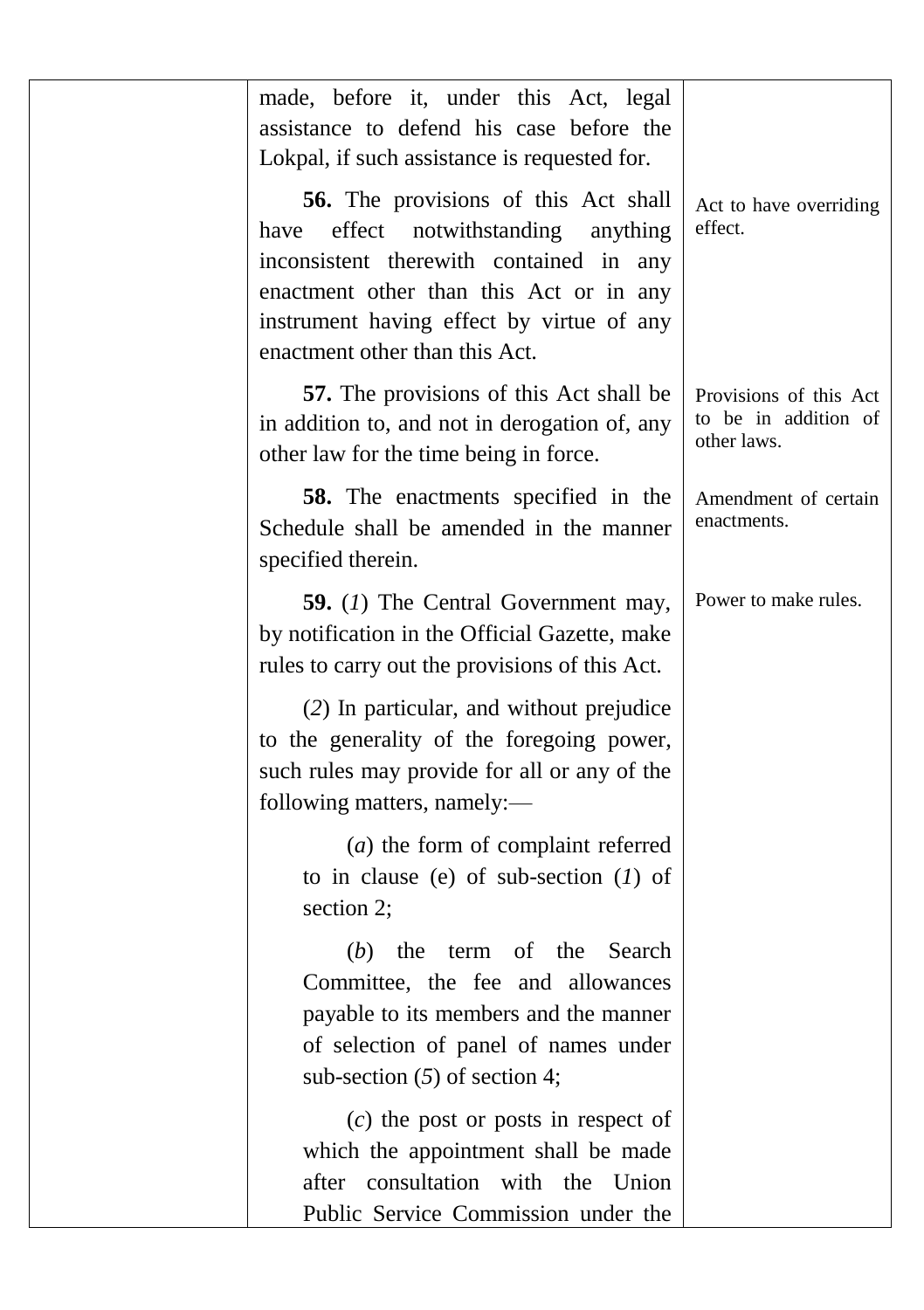| proviso to sub-section $(3)$ of section<br>10;                                                                                                                                                         |
|--------------------------------------------------------------------------------------------------------------------------------------------------------------------------------------------------------|
| (d) other matters for which the<br>Lokpal shall have the powers of a civil<br>court under clause $(vi)$ of sub-section<br>$(1)$ of section 27;                                                         |
| (e) the manner of sending the<br>order of attachment along with the<br>material to the Special Court under<br>sub-section $(2)$ of section 29;                                                         |
| $(f)$ the manner of transmitting the<br>letter of request under sub-section (2)<br>of section 36;                                                                                                      |
| $(g)$ the form and the time for<br>preparing in each financial year the<br>budget for the next financial year,<br>showing the estimated receipts and<br>expenditure of the Lokpal under<br>section 40; |
| $(h)$ the form for maintaining the<br>accounts and other relevant records and<br>the form of annual statement<br>оf<br>$accounts$ under sub-section $(I)$ of<br>section 42;                            |
| ( <i>i</i> ) the form and manner and the<br>time for preparing the returns and<br>statements along with particulars under<br>of section 43;                                                            |
| $(i)$ the form and the time for<br>preparing an annual return giving a<br>summary of its activities during the<br>previous year under sub-section $(5)$ of<br>section 44;                              |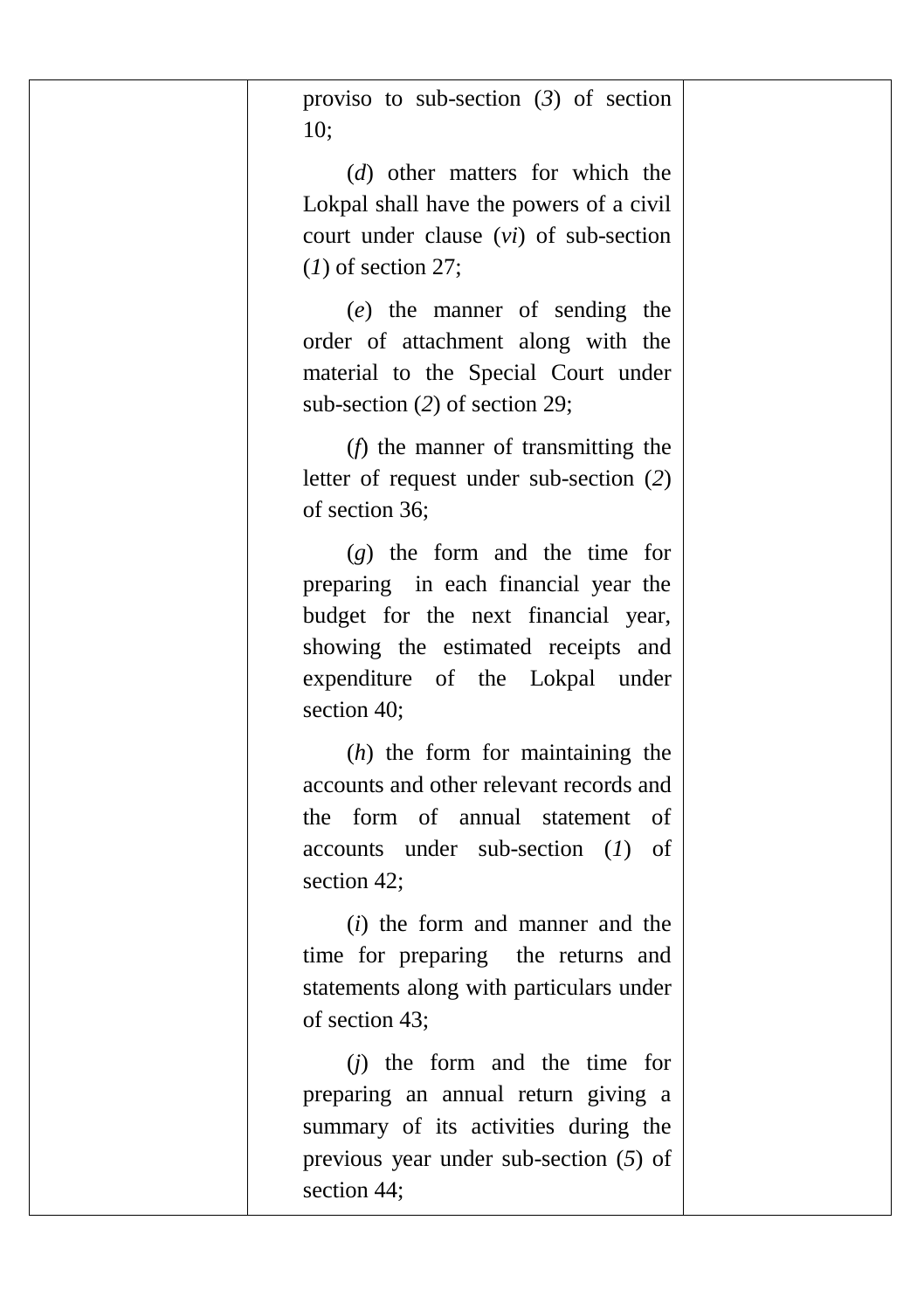|                                            | $(k)$ the form of annual return to be<br>filed by a public servant under sub-<br>section $(5)$ of section 44;                                                                                                                                                                                     |
|--------------------------------------------|---------------------------------------------------------------------------------------------------------------------------------------------------------------------------------------------------------------------------------------------------------------------------------------------------|
|                                            | $(l)$ the minimum value for which<br>the competent authority may condone<br>or exempt a public servant from<br>furnishing information in respect of<br>assets under the proviso to section 45;                                                                                                    |
|                                            | $(m)$ any other matter which is to be<br>or may be prescribed.                                                                                                                                                                                                                                    |
| Power of Lokpal to<br>make<br>regulations. | <b>60.</b> (1) Subject to the provisions of this<br>Act and the rules made thereunder, the<br>Lokpal may, by notification in the Official<br>Gazette, make regulations to carry out the<br>provisions of this Act.                                                                                |
|                                            | (2) In particular, and without prejudice<br>to the generality of the foregoing power,<br>such regulations may provide for all or any<br>of the following matters, namely:-                                                                                                                        |
|                                            | $(a)$ the conditions of service of the<br>secretary and other officers and staff of<br>the Lokpal and the matters which in so<br>they relate<br>far<br>as<br>to<br>salaries,<br>allowances, leave or pensions, require<br>the approval of the President under<br>sub-section $(4)$ of section 10; |
|                                            | $(b)$ the place of sittings of benches<br>of the Lokpal under clause $(f)$ of sub-<br>section $(1)$ of section 16;                                                                                                                                                                                |
|                                            | $(c)$ the manner for displaying on<br>the website of the Lokpal, the status of<br>all complaints pending or disposed of<br>along with records and evidence with<br>reference thereto under sub-section                                                                                            |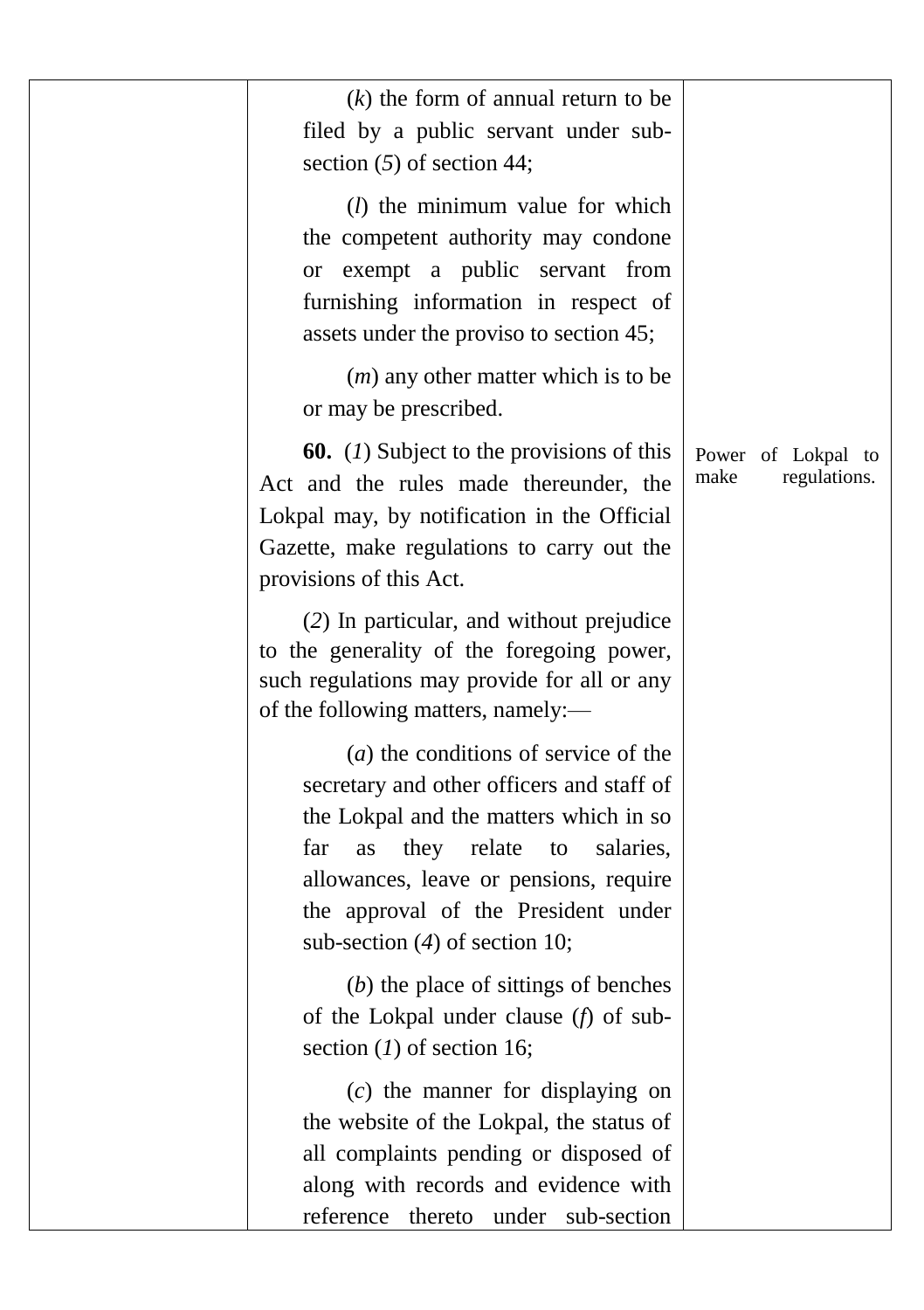| $(10)$ of section 20;                                                                                                                                                                                                                                                                                                                                                                                                                                                                                                                                                                                                                                                                                                                                                                                                                                                                                        |                                        |
|--------------------------------------------------------------------------------------------------------------------------------------------------------------------------------------------------------------------------------------------------------------------------------------------------------------------------------------------------------------------------------------------------------------------------------------------------------------------------------------------------------------------------------------------------------------------------------------------------------------------------------------------------------------------------------------------------------------------------------------------------------------------------------------------------------------------------------------------------------------------------------------------------------------|----------------------------------------|
| $(d)$ the manner and procedure of<br>conducting preliminary inquiry or<br>investigation under sub-section $(11)$ of<br>section 20;                                                                                                                                                                                                                                                                                                                                                                                                                                                                                                                                                                                                                                                                                                                                                                           |                                        |
| (e) any other matter which is<br>required to be, or may be, specified<br>under this Act.                                                                                                                                                                                                                                                                                                                                                                                                                                                                                                                                                                                                                                                                                                                                                                                                                     |                                        |
| Every rule and regulation made<br>61.<br>under this Act shall be laid, as soon as may<br>be after it is made, before each House of<br>Parliament, while it is in session, for a total<br>period of thirty days which may be<br>comprised in one session or in two or more<br>successive sessions, and if, before the<br>expiry of the session immediately following<br>the session or the successive sessions<br>aforesaid, both Houses agree in making any<br>modification in the rule or regulation, or<br>both Houses agree that the rule or regulation<br>should not be made, the rule or regulation<br>shall thereafter have effect only in such<br>modified form or be of no effect, as the case<br>may be; so, however, that any such<br>modification or annulment shall be without<br>prejudice to<br>the validity of anything<br>previously done under that<br>rule<br><sub>or</sub><br>regulation. | Laying of rules and<br>regulations.    |
| <b>62.</b> (1) If any difficulty arises in giving<br>effect to the provisions of this Act, the<br>Government<br>Central<br>may,<br>by order,<br>published in the Official Gazette, make such<br>inconsistent<br>with<br>provisions<br>the<br>not<br>provisions of this Act, as appear to be                                                                                                                                                                                                                                                                                                                                                                                                                                                                                                                                                                                                                  | Power<br>to<br>remove<br>difficulties. |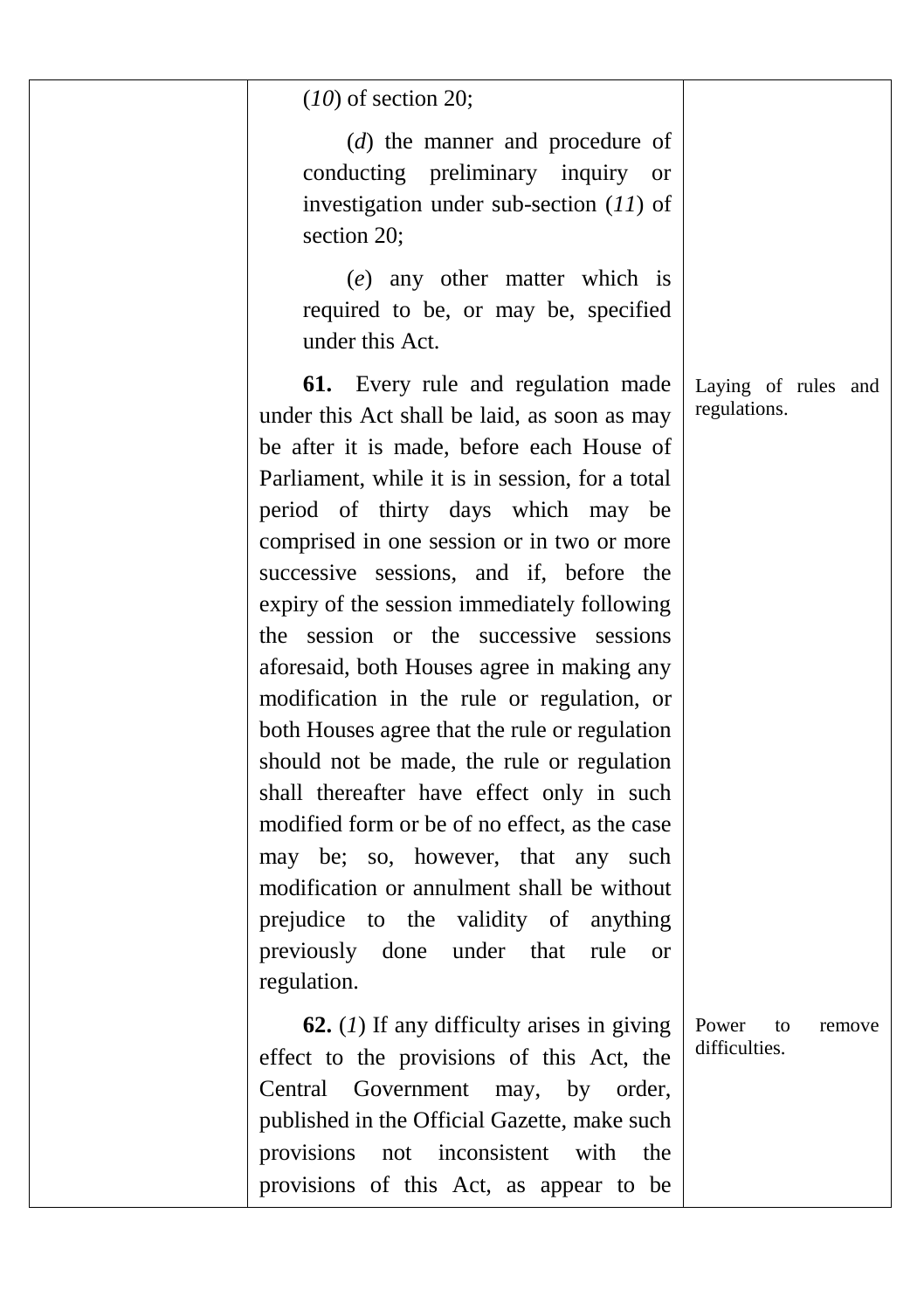| necessary for removing the difficulty:                                                                                                                            |                                   |
|-------------------------------------------------------------------------------------------------------------------------------------------------------------------|-----------------------------------|
| Provided that no such order shall be<br>made under this section after the expiry of a<br>of<br>from<br>period<br>the<br>two<br>years<br>commencement of this Act. |                                   |
| (2) Every order made under this section                                                                                                                           |                                   |
| shall be laid, as soon as may be after it is<br>made, before each House of Parliament.                                                                            |                                   |
| PART III                                                                                                                                                          |                                   |
| ESTABLISHMENT OF LOKAYUKTA                                                                                                                                        |                                   |
| * * * *                                                                                                                                                           |                                   |
| * * * *                                                                                                                                                           |                                   |
| 63. Every State shall establish a body                                                                                                                            | Establishment<br>of<br>Lokayukta. |
| to be known as the Lokayukta for the State,                                                                                                                       |                                   |
| if not so established, constituted or                                                                                                                             |                                   |
| appointed, by a law made by the State                                                                                                                             |                                   |
| Legislature, to deal with complaints relating                                                                                                                     |                                   |
| to corruption against certain public                                                                                                                              |                                   |
| functionaries, within a period of one year                                                                                                                        |                                   |
| from the date of commencement of this Act.                                                                                                                        |                                   |
|                                                                                                                                                                   |                                   |
| Clauses 63 to 97 (both inclusive)                                                                                                                                 |                                   |
| omitted                                                                                                                                                           |                                   |
| $\ast$<br>*<br>$\ast$<br>∗                                                                                                                                        |                                   |
| $\ast$                                                                                                                                                            |                                   |
| ∗<br>∗<br>$\ast$<br>∗                                                                                                                                             |                                   |
| ∗                                                                                                                                                                 |                                   |
| ∗<br>∗<br>$\ast$<br>∗                                                                                                                                             |                                   |
| $\ast$                                                                                                                                                            |                                   |
|                                                                                                                                                                   |                                   |
|                                                                                                                                                                   |                                   |
|                                                                                                                                                                   |                                   |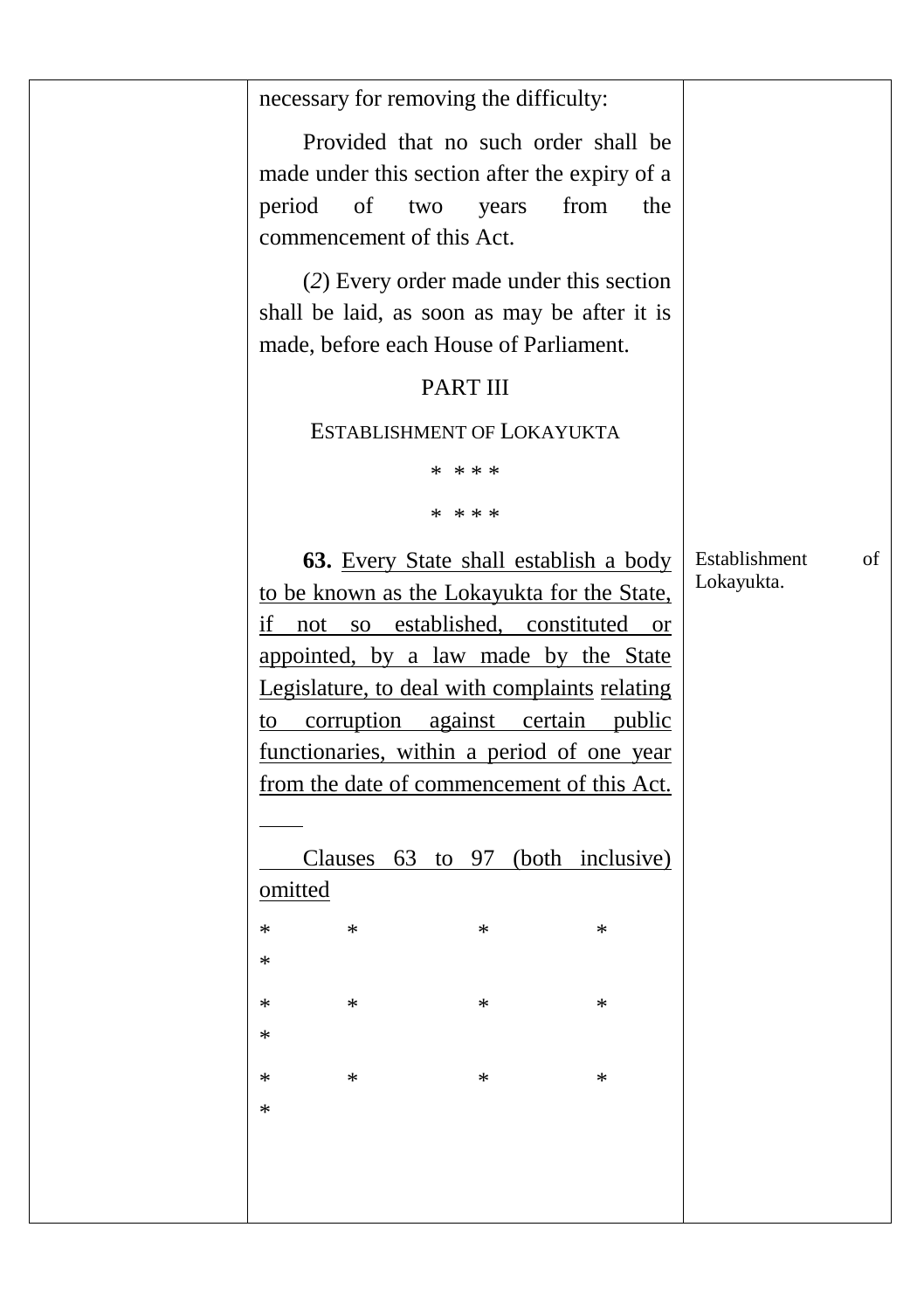| THE SCHEDULE                                                                                                                                                                                                                                                  |                            |
|---------------------------------------------------------------------------------------------------------------------------------------------------------------------------------------------------------------------------------------------------------------|----------------------------|
| [See section 58]                                                                                                                                                                                                                                              |                            |
| AMENDMENT TO CERTAIN                                                                                                                                                                                                                                          |                            |
| <b>ENACTMENTS</b>                                                                                                                                                                                                                                             |                            |
| <b>PARTI</b>                                                                                                                                                                                                                                                  |                            |
| <b>AMENDMENT TO THE COMMISSIONS OF</b><br>INQUIRY ACT, 1952 (60 OF 1952)                                                                                                                                                                                      |                            |
| In section 3, in sub-section $(1)$ , for the<br>words "The appropriate Government may",<br>the words, brackets and figures "Save as<br>otherwise provided in the Lokpal and<br>Lokayuktas Act, 2012, the appropriate<br>Government may" shall be substituted. | Amendment of section<br>3. |
| PART II                                                                                                                                                                                                                                                       |                            |
| AMENDMENT TO THE DELHI SPECIAL<br>POLICE ESTABLISHMENT ACT, 1946 (25<br>OF 1946)                                                                                                                                                                              |                            |
| 1. In section $4A,$ —                                                                                                                                                                                                                                         | Amendment of section       |
| (i)<br>for<br>sub-section<br>(I),<br>the                                                                                                                                                                                                                      | 4A                         |
| following<br>sub-section<br>shall<br>be<br>substituted, namely:-                                                                                                                                                                                              |                            |
| " $(I)$ The Central Government"<br>shall appoint the Director on the<br>recommendation of the Committee<br>consisting of-                                                                                                                                     |                            |
| Prime<br>Minister<br>(a)<br>the<br>Chairperson;                                                                                                                                                                                                               |                            |
| $(b)$ the Leader of Opposition in the<br>House of the People — Member;                                                                                                                                                                                        |                            |
| $(c)$ the Chief Justice of India or<br>Judge of the Supreme Court nominated<br>by $him$ — Member.".                                                                                                                                                           |                            |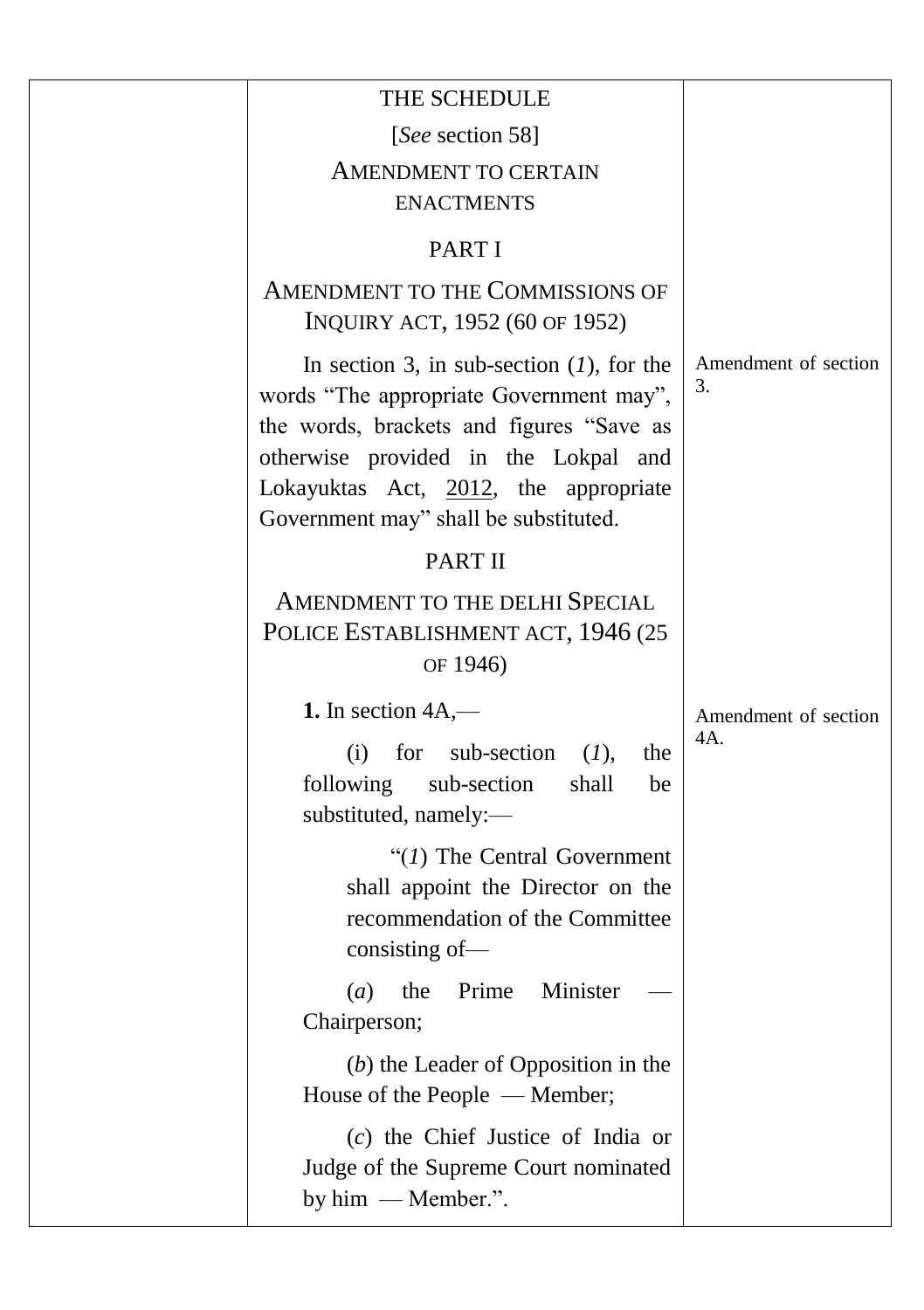| $(ii)$ sub-section $(2)$ shall be omitted.                                                                                                                                                                                                                                                                                                             | Insertion<br>of          |    |
|--------------------------------------------------------------------------------------------------------------------------------------------------------------------------------------------------------------------------------------------------------------------------------------------------------------------------------------------------------|--------------------------|----|
| 2. After section 4B, the following<br>section shall be inserted, namely:—                                                                                                                                                                                                                                                                              | new<br>section 4BA.      |    |
| "4BA. $(I)$ There shall be a Directorate<br>of Prosecution headed by a Director who<br>shall be an officer not below the rank of<br>Joint Secretary to the Government of India,<br>for conducting prosecution of cases under<br>this Act.                                                                                                              |                          |    |
| (2) The Director of Prosecution shall<br>function under the overall supervision and<br>control of the Director.                                                                                                                                                                                                                                        |                          |    |
| (3) The Central Government shall<br>appoint the Director of Prosecution on the<br>recommendation of the Central Vigilance<br>Commission.                                                                                                                                                                                                               |                          |    |
| (4) The Director of Prosecution shall<br>notwithstanding anything to the contrary<br>contained in the rules relating to his<br>conditions of service, continue to hold<br>office for a period of not less than two years<br>from the date on which he assumes office.                                                                                  |                          |    |
| 3. In section 4C, for sub-section $(1)$ ,<br>following sub-section<br>shall<br>the<br>be<br>substituted, namely:-                                                                                                                                                                                                                                      | Director<br>Prosecution. | of |
| " $(I)$ The Central Government shall<br>appoint officers to the posts of the level<br>of Superintendent of Police and above<br>except Director, and also recommend<br>the extension or curtailment of the<br>tenure of such officers in the Delhi<br>Special Police Establishment, on the<br>recommendation<br>of<br>committee<br>a<br>consisting of:- |                          |    |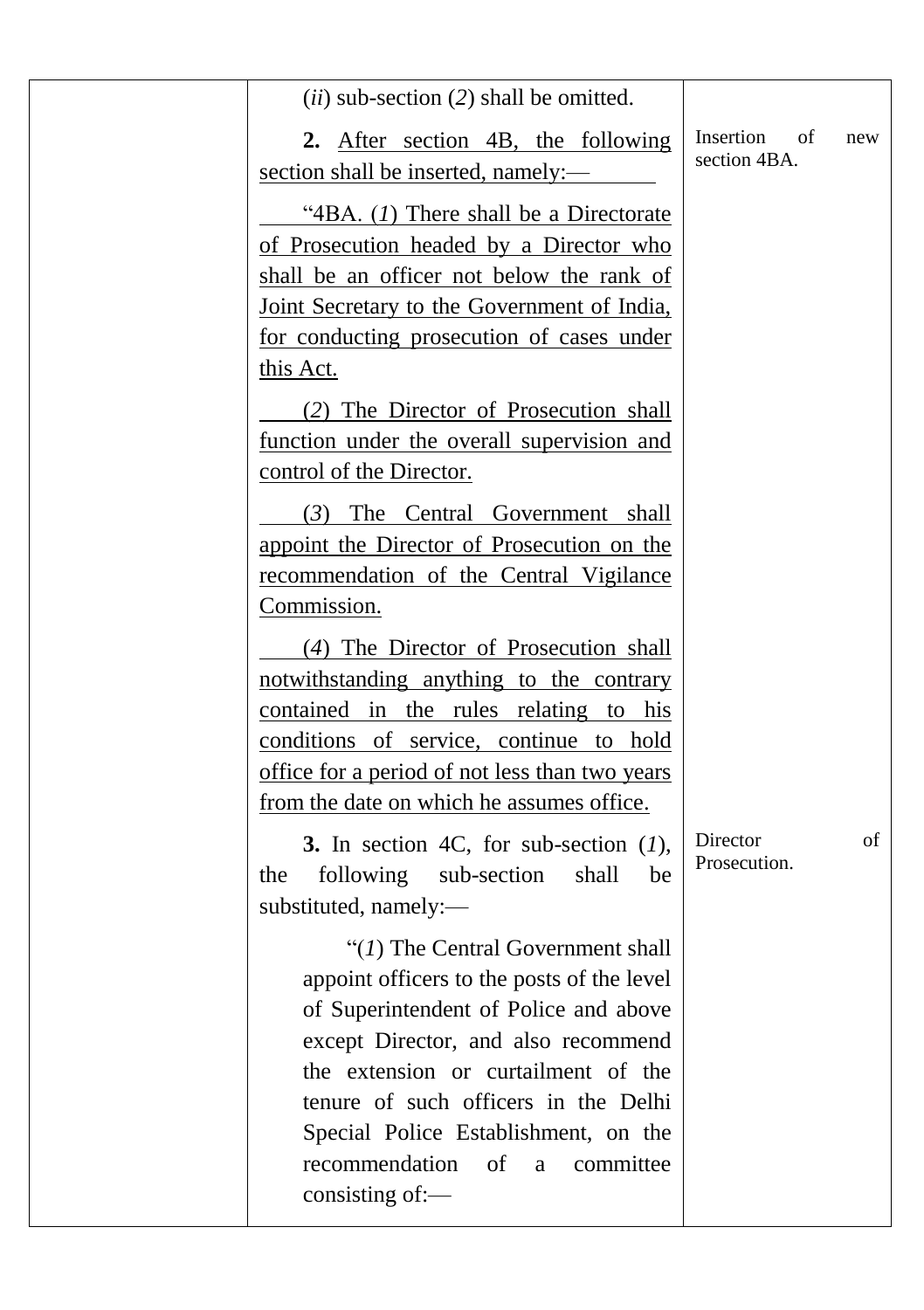| the Central Vigilance<br>(a)<br>Commissioner — Chairperson;                                                                       |             |                                                  |
|-----------------------------------------------------------------------------------------------------------------------------------|-------------|--------------------------------------------------|
| (b) Vigilance Commissioners<br>-Members;                                                                                          |             |                                                  |
| Secretary<br>(c)<br>Government of India in charge of<br>Ministry of Home<br>the<br>Member;                                        | to<br>the   |                                                  |
| (d)<br>Secretary<br>Government of India in charge of<br>the Department of Personnel<br>Member:                                    | the<br>to   |                                                  |
| Provided that the Committee shall<br>consult the Director before submitting<br>its recommendation to the Central<br>Government.". |             |                                                  |
| <b>PART III</b>                                                                                                                   |             |                                                  |
| AMENDMENTS TO THE PREVENTION OF<br>CORRUPTION ACT, 1988 (49 OF 1988)                                                              |             |                                                  |
| 1. In sections 7, 8, 9 and section $12,$ —                                                                                        | 4C.         | Amendment of section                             |
| $(a)$ for the words "six months", the<br>words "three years" shall respectively<br>be substituted;                                |             |                                                  |
| $(b)$ for the words "five years", the<br>words "seven years" shall respectively<br>be substituted;                                |             |                                                  |
| 2. In section 13, in sub-section $(2)$ ,—                                                                                         |             | Amendment<br>of<br>sections $7, 8, 9$ and $12$ . |
| $(a)$ for the words "one year", the<br>words "four years" shall be substituted;                                                   |             |                                                  |
| $(b)$ for the words "seven years",<br>the words<br>years"<br>"ten<br>substituted;                                                 | shall<br>be |                                                  |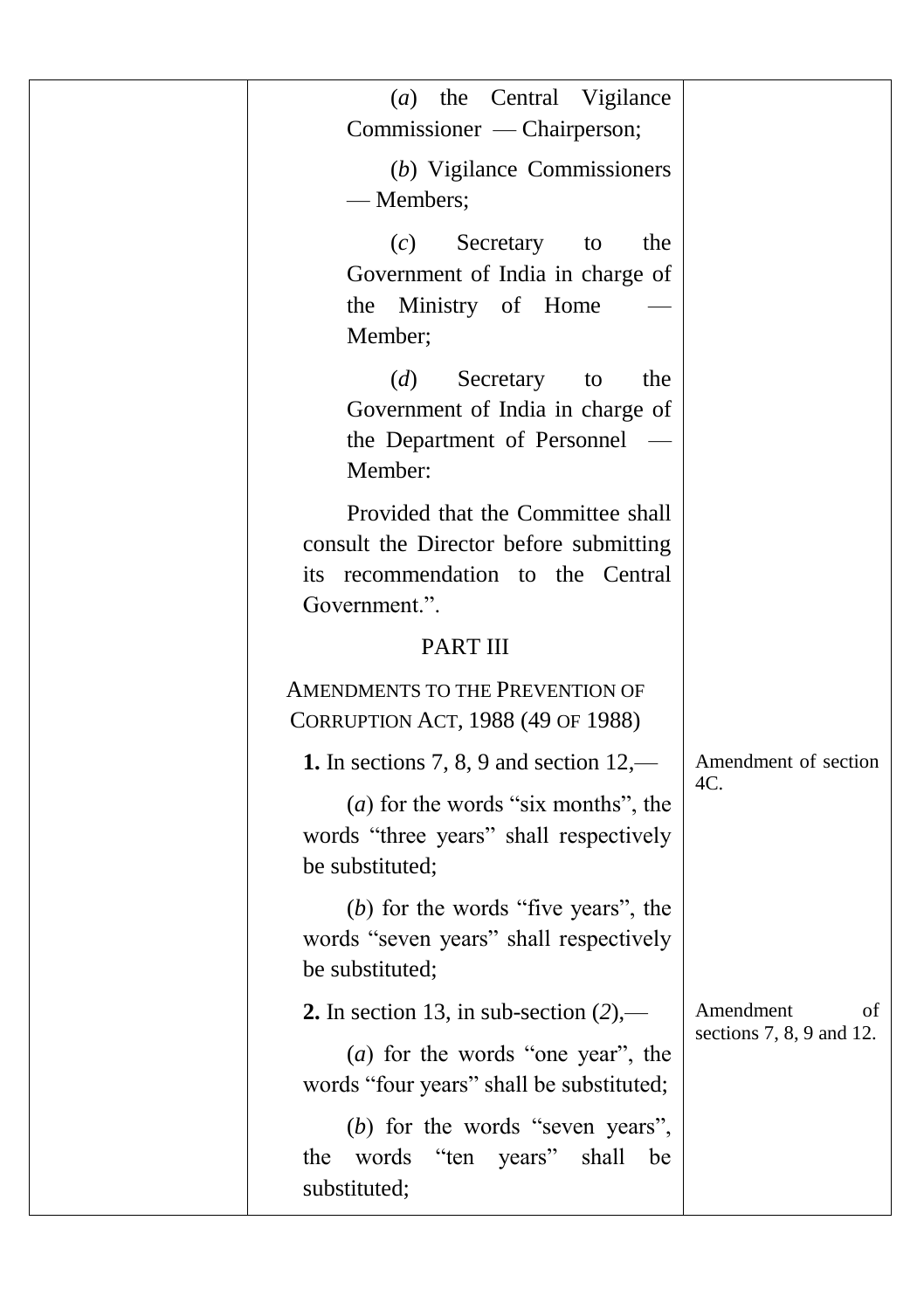| 3. In section $14,$ —                                                                                                                                                                      | Amendment of section<br>13.  |
|--------------------------------------------------------------------------------------------------------------------------------------------------------------------------------------------|------------------------------|
| $(a)$ for the words "two years", the<br>words "five years" shall be substituted.                                                                                                           |                              |
| $(b)$ for the words "seven years",<br>the words "ten years" shall<br>be<br>substituted.                                                                                                    |                              |
| 4. In section 15, for the words "which<br>may extend to three years", the words<br>"which shall not be less than two years but<br>which may extend to five years" shall be<br>substituted. | Amendment of section<br>14.  |
| 5. In section 19, after the words<br>"except with the previous sanction", the<br>words "save as otherwise provided in the<br>Lokpal and Lokayuktas Act, 2012" shall be<br>inserted.        | Amendment of section<br>15.  |
| <b>PART IV</b>                                                                                                                                                                             |                              |
| AMENDMENT TO THE CODE OF CRIMINAL<br>PROCEDURE, 1973 (2 OF 1974)                                                                                                                           |                              |
| In section 197, after the words "except"<br>with the previous sanction", the words<br>"save as otherwise provided in the Lokpal<br>and Lokayuktas Act, 2012" shall be<br>inserted.         | Amendment of section<br>19.  |
| <b>PART V</b>                                                                                                                                                                              |                              |
| AMENDMENT TO THE CENTRAL VIGILANCE<br>COMMISSION ACT, 2003 (45 OF 2003)                                                                                                                    |                              |
| 1. In section 2, after clause $(d)$ , the<br>following<br>clause<br>shall<br>be<br>inserted,<br>namely:-                                                                                   | Amendment of section<br>197. |
| '(da) "Lokpal" means the Lokpal<br>established under sub-section $(I)$ of<br>section 3 of the Lokpal and Lokayuktas                                                                        |                              |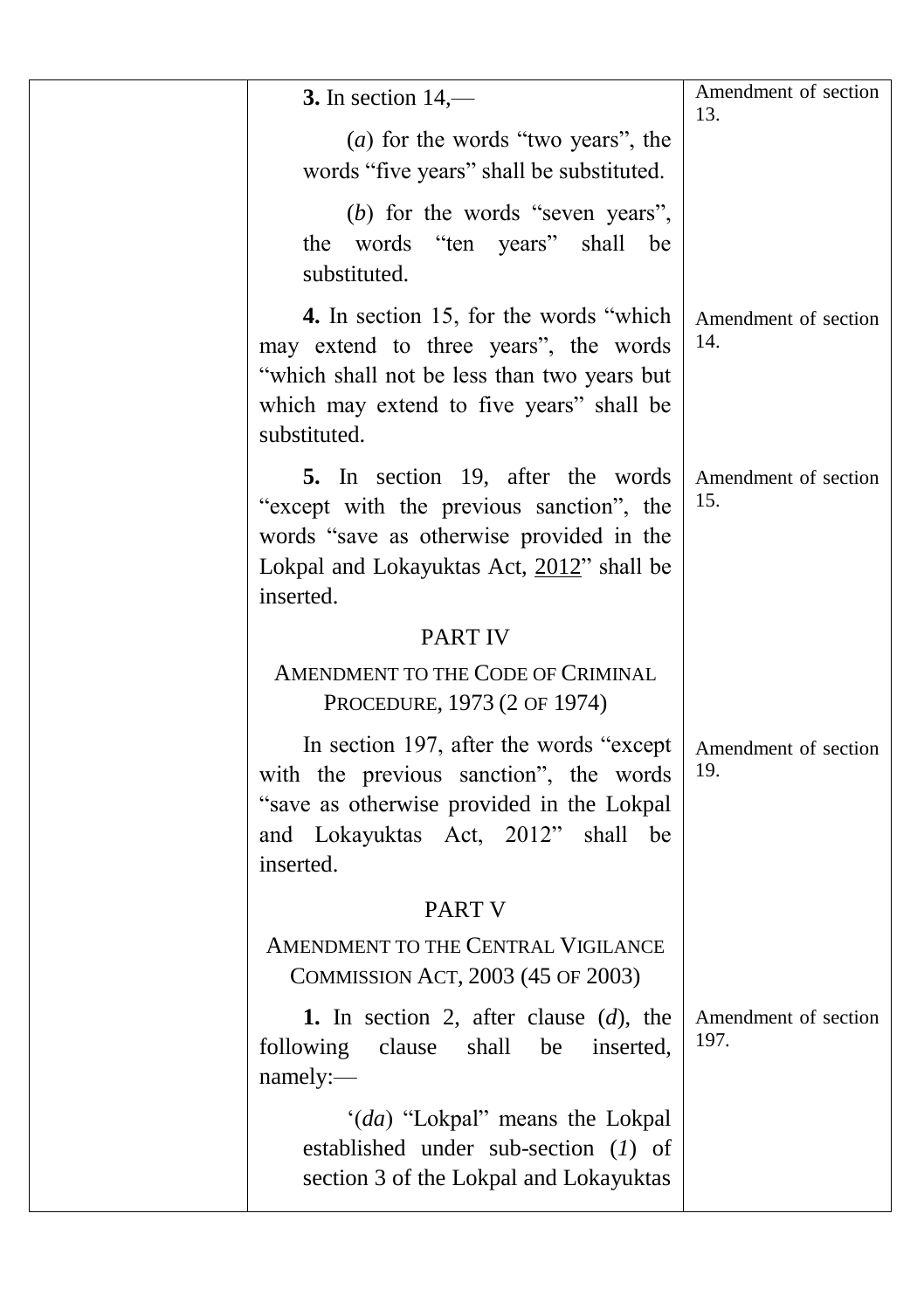| Act, $2012$ .                                                                                                                                                                                                                                                                                                                                                                  |                                                 |
|--------------------------------------------------------------------------------------------------------------------------------------------------------------------------------------------------------------------------------------------------------------------------------------------------------------------------------------------------------------------------------|-------------------------------------------------|
| 2. In section 8, in sub-section $(2)$ , after<br>clause $(b)$ , the following clause shall be<br>inserted, namely:-                                                                                                                                                                                                                                                            | Amendment of section<br>2.                      |
| " $(c)$ on a reference made by the<br>Lokpal under proviso to sub-section<br>$(I)$ of section 20 of the Lokpal and<br>Lokayuktas Act, 2012, the persons<br>referred to in clause $(d)$ of sub-section<br>$(1)$ shall also include—                                                                                                                                             | Amendment of section<br>8.                      |
| $(i)$ members of Group B,<br>Group C and Group D services of<br>the Central Government;                                                                                                                                                                                                                                                                                        |                                                 |
| (ii) such level of officials or<br>staff of the<br>corporations<br>established<br>by or<br>under<br>any<br>Central<br>Act,<br>Government<br>companies, societies and other<br>authorities,<br>local<br>owned<br><sub>or</sub><br>controlled<br>by the<br>Central<br>Government, as that Government<br>may, by notification in the Official<br>Gazette, specify in this behalf: |                                                 |
| Provided that till such time a<br>notification is issued under this clause,<br>officials or staff of the<br>all<br>said<br>corporations, companies, societies and<br>local authorities shall be deemed to be<br>the persons referred in clause $(d)$ of<br>sub-section $(I)$ .".                                                                                               |                                                 |
| After section 8, the following<br><b>3.</b><br>sections shall be inserted, namely:-                                                                                                                                                                                                                                                                                            | Insertion<br>οf<br>new<br>sections 8A and 8B.   |
| "8A. $(1)$ Where, after the conclusion of<br>preliminary<br>relating<br>the<br>inquiry<br>to                                                                                                                                                                                                                                                                                   | Action on preliminary<br>inquiry in relation to |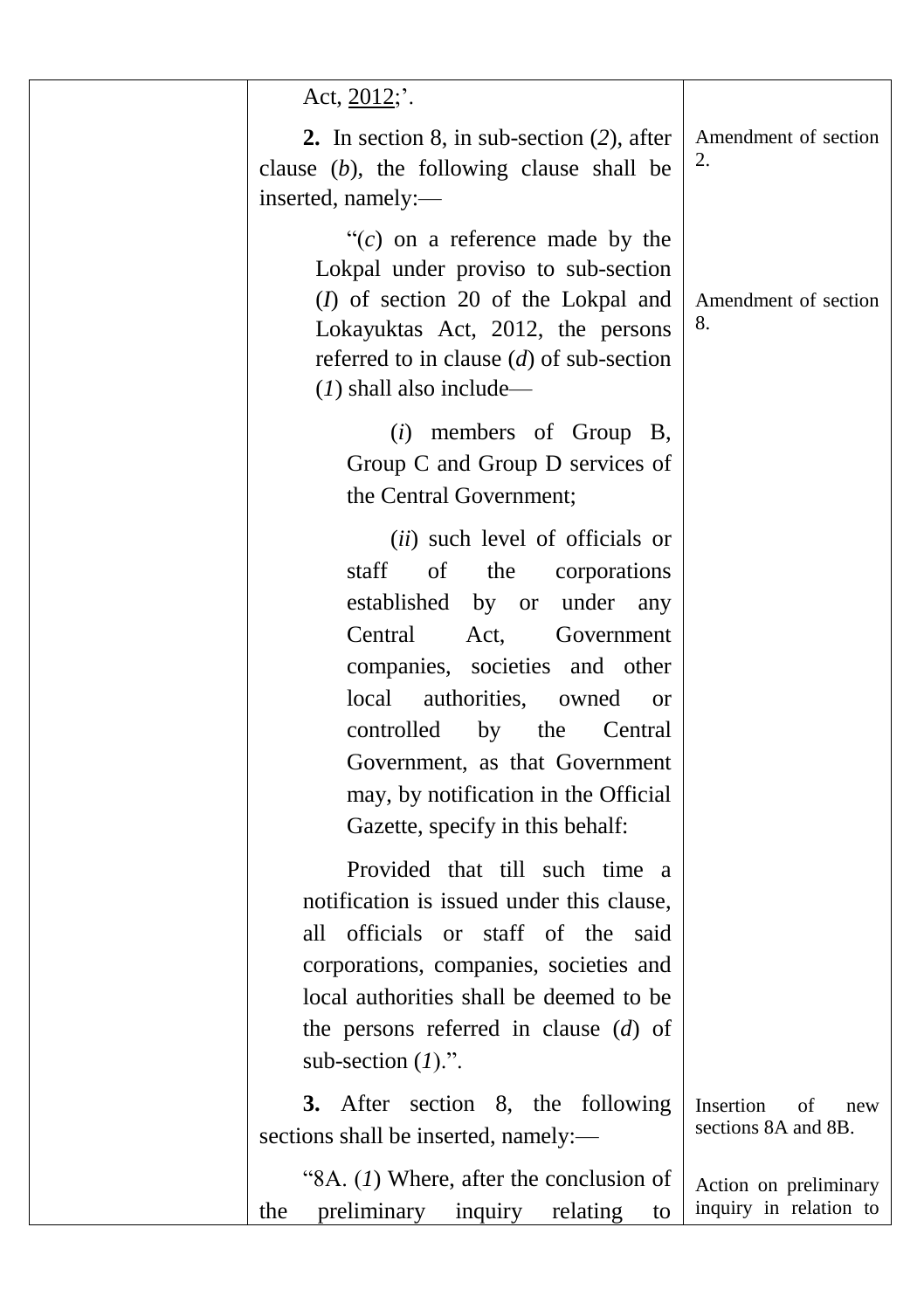| 49 of 1988. | corruption of public servants belonging to<br>Group C and Group D officials of the<br>Central Government, the findings of the<br>Commission disclose, after giving<br>an<br>opportunity of being heard to the public<br>servant, a <i>prima facie</i> violation of conduct<br>rules relating to corruption under the<br>Prevention of Corruption Act, 1988 by such<br>public servant, the Commission<br>shall<br>proceed with one or more of the following<br>actions, namely:- | public<br>servants.                                                                                                    |
|-------------|---------------------------------------------------------------------------------------------------------------------------------------------------------------------------------------------------------------------------------------------------------------------------------------------------------------------------------------------------------------------------------------------------------------------------------------------------------------------------------|------------------------------------------------------------------------------------------------------------------------|
|             | $(a)$ cause an investigation by any<br>agency or the Delhi Special Police<br>Establishment, as the case may be;<br>$(b)$ initiation of the disciplinary<br>proceedings or any other appropriate<br>action against the concerned public<br>servant by the competent authority;                                                                                                                                                                                                   |                                                                                                                        |
|             | $(c)$ closure of the proceedings<br>against the public servant and to<br>proceed against the complainant under<br>46 of the Lokpal<br>section<br>and<br>Lokayuktas Act, 2012.                                                                                                                                                                                                                                                                                                   |                                                                                                                        |
|             | (2) Every preliminary inquiry referred<br>to in sub-section (1) shall ordinarily be<br>completed within a period of ninety days<br>and for reasons to be recorded in writing,<br>within a further period of ninety days from<br>the date of receipt of the complaint.                                                                                                                                                                                                           |                                                                                                                        |
|             | 8B. (1) In case the Commission decides<br>to proceed to investigate into the complaint<br>under clause $(a)$ of sub-section $(I)$ of<br>section 8A, it shall direct any<br>agency<br>(including<br>the<br>Delhi<br>Special<br>Police                                                                                                                                                                                                                                            | Action<br>on<br>investigation<br>in<br>relation<br>public<br>to<br>servants.<br>Insertion<br>of<br>new<br>section 11A. |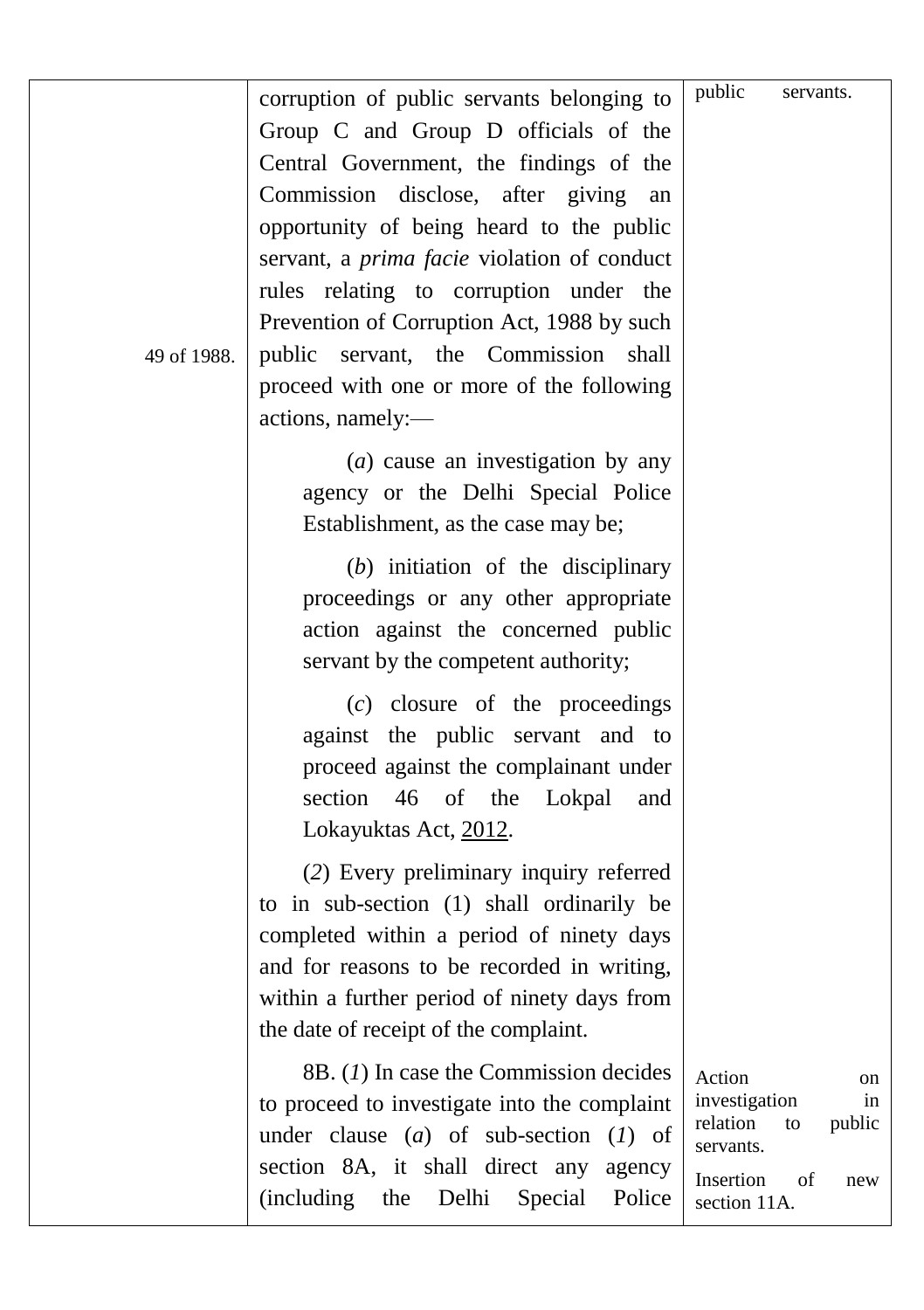|            | Establishment) to carry out the investigation<br>as expeditiously as possible and complete<br>the investigation within a period of six<br>months from the date of its order and<br>submit the investigation report containing<br>its findings to the Commission:                                                     | Director<br>of<br>Inquiry for<br>making<br>preliminary inquiry. |
|------------|----------------------------------------------------------------------------------------------------------------------------------------------------------------------------------------------------------------------------------------------------------------------------------------------------------------------|-----------------------------------------------------------------|
|            | Provided that the Commission may<br>extend the said period by a further period of<br>six months for the reasons to be recorded in<br>writing.                                                                                                                                                                        |                                                                 |
| 2 of 1974. | (2)<br>Notwithstanding<br>anything<br>contained in section 173 of the Code of<br>Criminal Procedure, 1973, any<br>agency<br>(including)<br>the<br>Delhi<br>Special<br>Police<br>Establishment) shall, in respect of cases<br>referred to it by the Commission, submit the<br>investigation report to the Commission. |                                                                 |
|            | $(3)$ The Commission shall consider<br>every report received by it under sub-<br>section (2) from any agency (including the<br>Delhi Special Police Establishment) and<br>may decide as to-                                                                                                                          |                                                                 |
|            | (a) file charge-sheet or closure<br>report before the Special Court against<br>the public servant;                                                                                                                                                                                                                   |                                                                 |
|            | initiate<br>the<br>(b)<br>departmental<br>proceedings or any other appropriate<br>action against the concerned public<br>servant by the competent authority.".                                                                                                                                                       |                                                                 |
|            | 4. After section 11, the following<br>section shall be inserted, namely:-                                                                                                                                                                                                                                            |                                                                 |
|            | "11A. $(I)$ There shall be a Director of<br>Inquiry, not below the rank of Joint                                                                                                                                                                                                                                     |                                                                 |